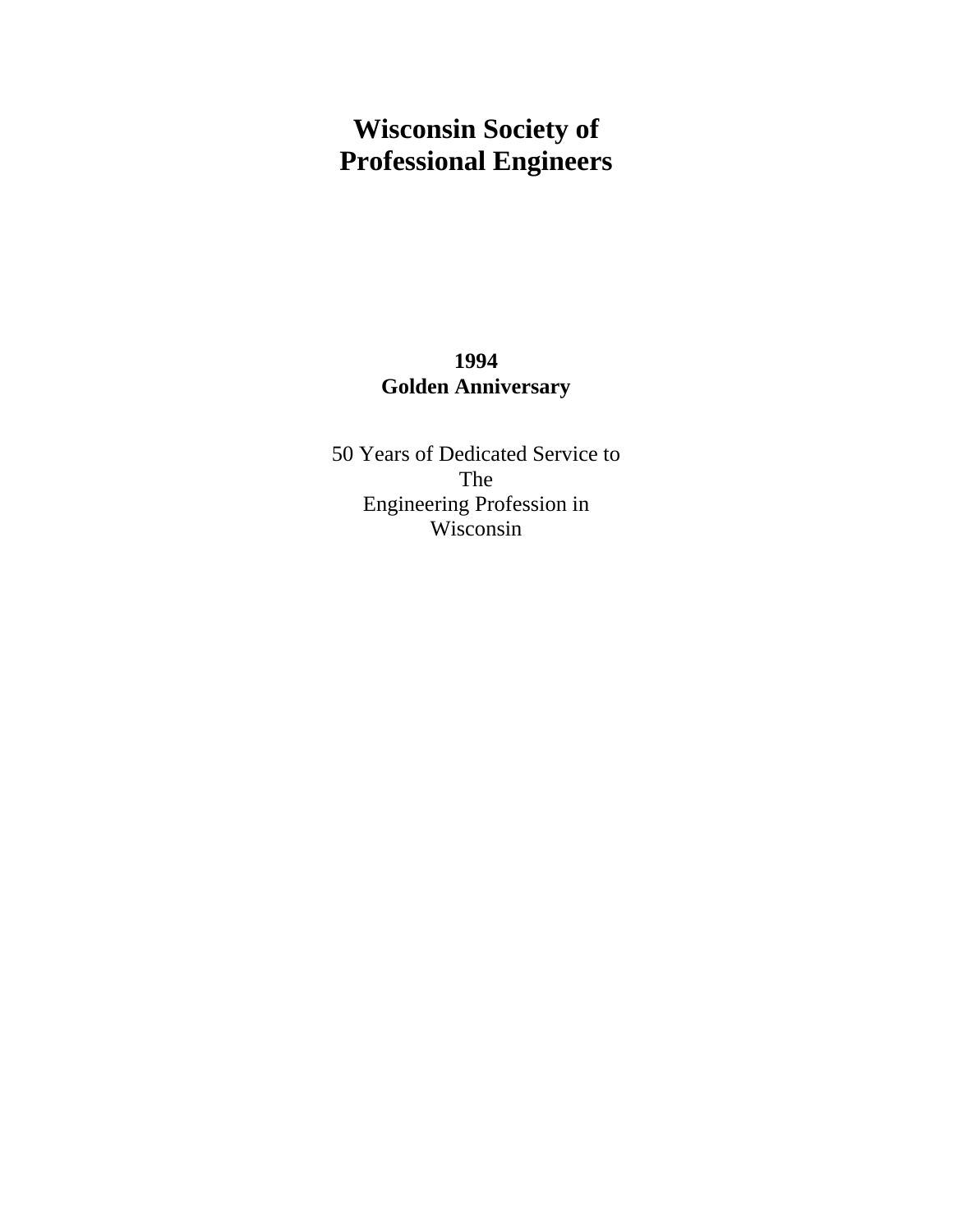*Engineers Creed* 

*As a Professional Engineer, I dedicate my professional knowledge and skill to the advancement and betterment of human welfare.* 

*I pledge: To five the utmost of performance;* 

*To participate in none but honest enterprise;* 

*To live and work according to the laws of man and the highest standards of professional conduct;* 

*To place service before profit, the honor and standing of the profession before personal advantage, and the public welfare above all other considerations.* 

*In humility and with need for Divine Guidance, I make this pledge.* 

> *Adopted by National Society of Professional Engineers-June, 1954*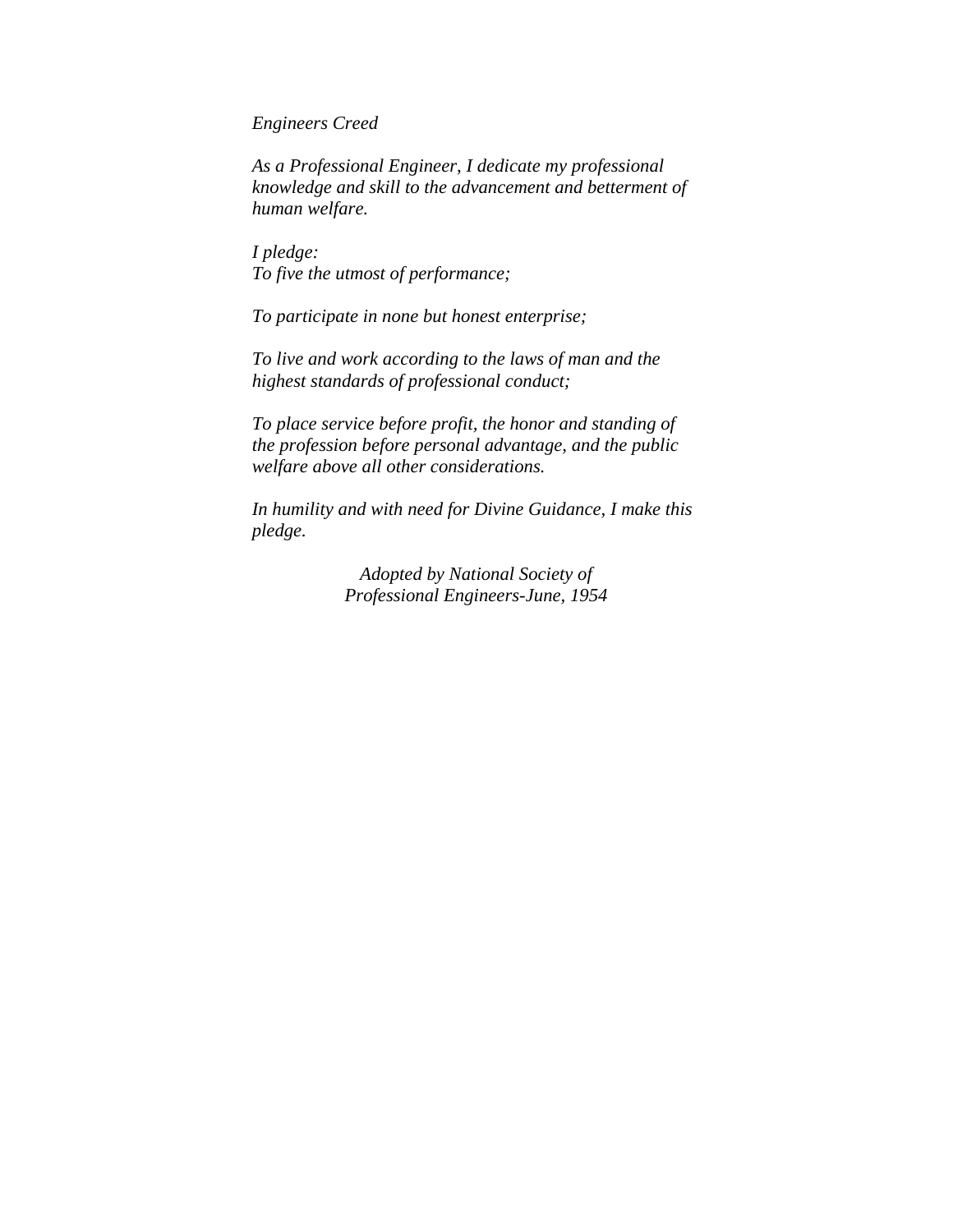#### **PREFACE**

This 50th anniversary presentation of the Wisconsin Society of Professional Engineers not only is a lively account of activities and awards but places the Society in context with worldwide and local affairs on that memorable May 12, 1944.

And, in order for this presentation to be purposely meaningful to you as a member, there is a page for you only to fill in.

Long before WSPE began, the Wisconsin legislature in 1931 provided for registration of architects and civil engineers. In 1935 the legislation was changed so that engineers of all fields could register as Professional Engineers.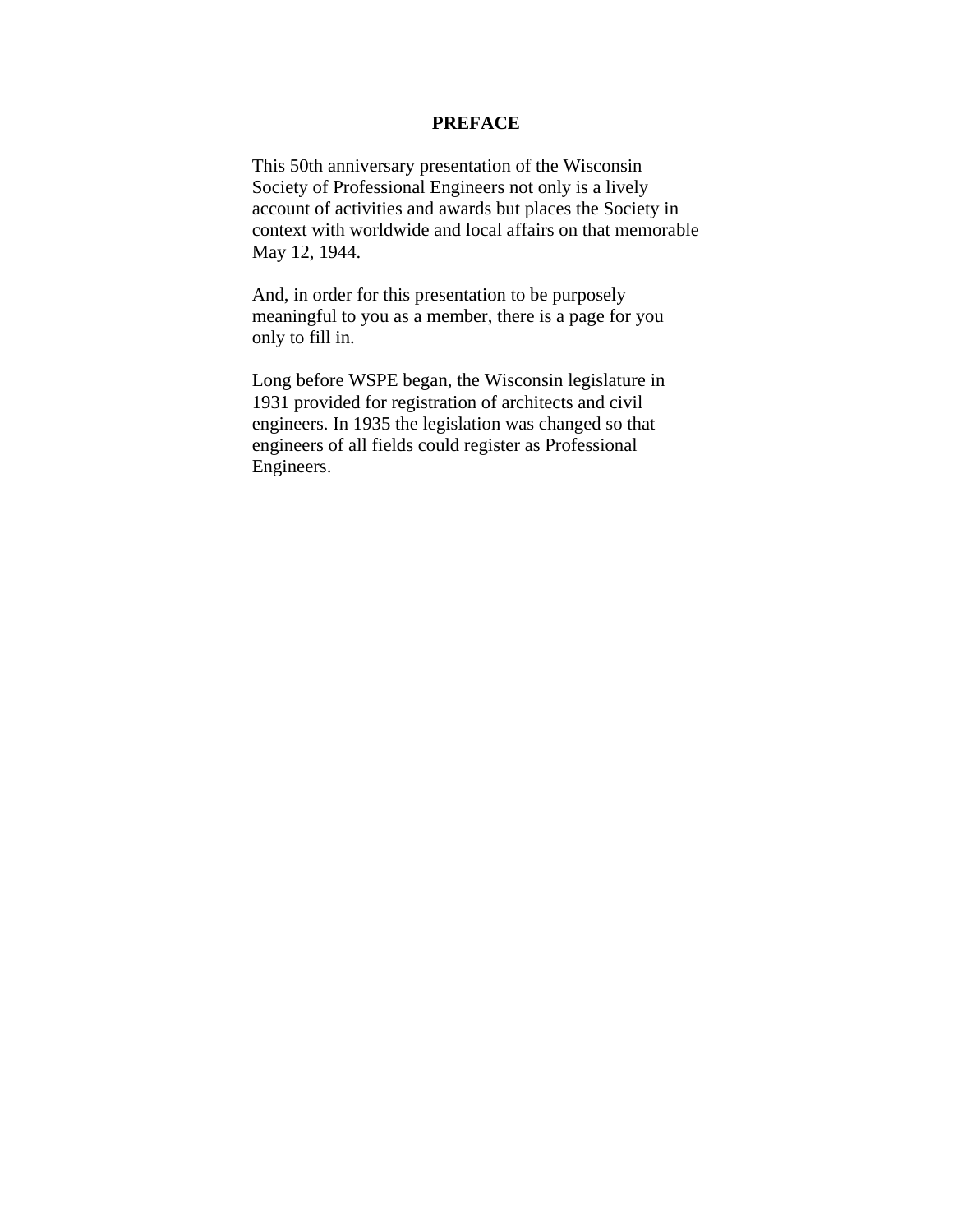| <b>TABLE OF CONTENTS</b>         |  |
|----------------------------------|--|
|                                  |  |
|                                  |  |
| WSPE'S LEGISLATIVE EFFORTS  45 - |  |
|                                  |  |
|                                  |  |
|                                  |  |
|                                  |  |
|                                  |  |
|                                  |  |
| YOU BELONG IN THIS RECORD  84 -  |  |

### 50TH ANNIVERSARY COMMITTEE

| Frederick A Haerter, P.E.                        | Robert H. Paddock, P.E.  |
|--------------------------------------------------|--------------------------|
| David F. Hanley, P.E.                            | William F. Steuber, P.E. |
| Thomas J. Higgins, P.E.                          | Thomas F. Wolf, P.E.     |
| Frederick A. Longfield, P.E. Karen R. Brey, WSPE |                          |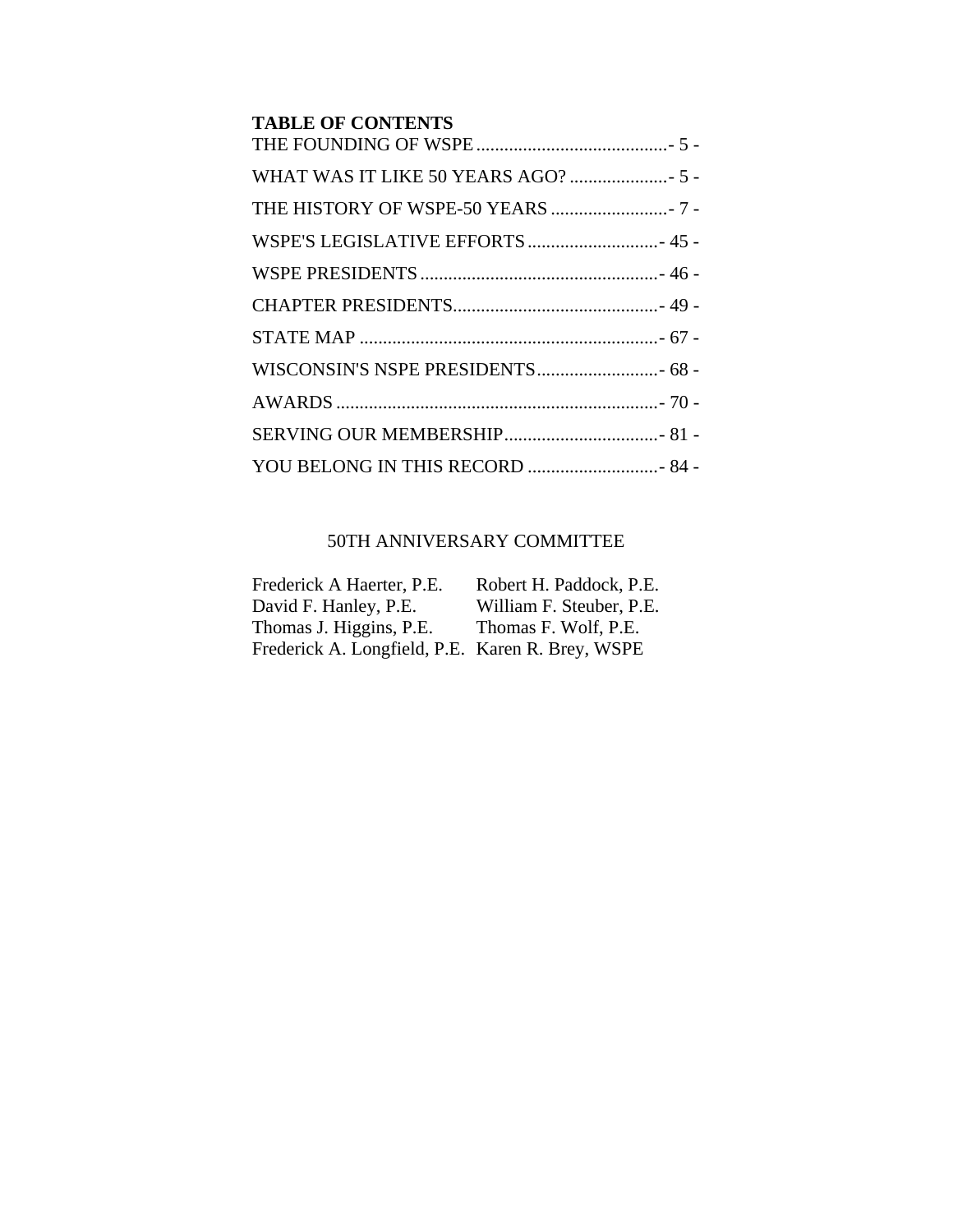### **THE FOUNDING OF WSPE**

The Engineering Society of Wisconsin was the forerunner of the Wisconsin Society of Professional Engineers. This former group of engineers was organized on February 26, 1909. **Edwin J. Kallevang** said, "As I remember it, the first Engineering Society of Wisconsin consisted mostly of surveyors and persons concerned with certain types of structures."

"The first State Registration Law included Civil Engineers only. This was to be expected, so it would replace the unlicensed engineering association. When registration of civil engineers became effective, I applied for a Civil Engineer's License and it was granted, after examination. I received Civil Engineers' License number E-738, dated February 17, 1933."

"When the registration law was expanded to include all qualified engineers, I applied for a Professional Engineers' License which was granted with the number also 738 dated April 21, 1936."

Records show the executive board of the Engineering Society of Wisconsin, at the time of its merging with the Wisconsin Society of Professional Engineers, consisted of **M.O. Withey**, Dean, University of Wisconsin; **O.J. Muegge**, Madison; and **Alex Stemper**, Oconomowoc. This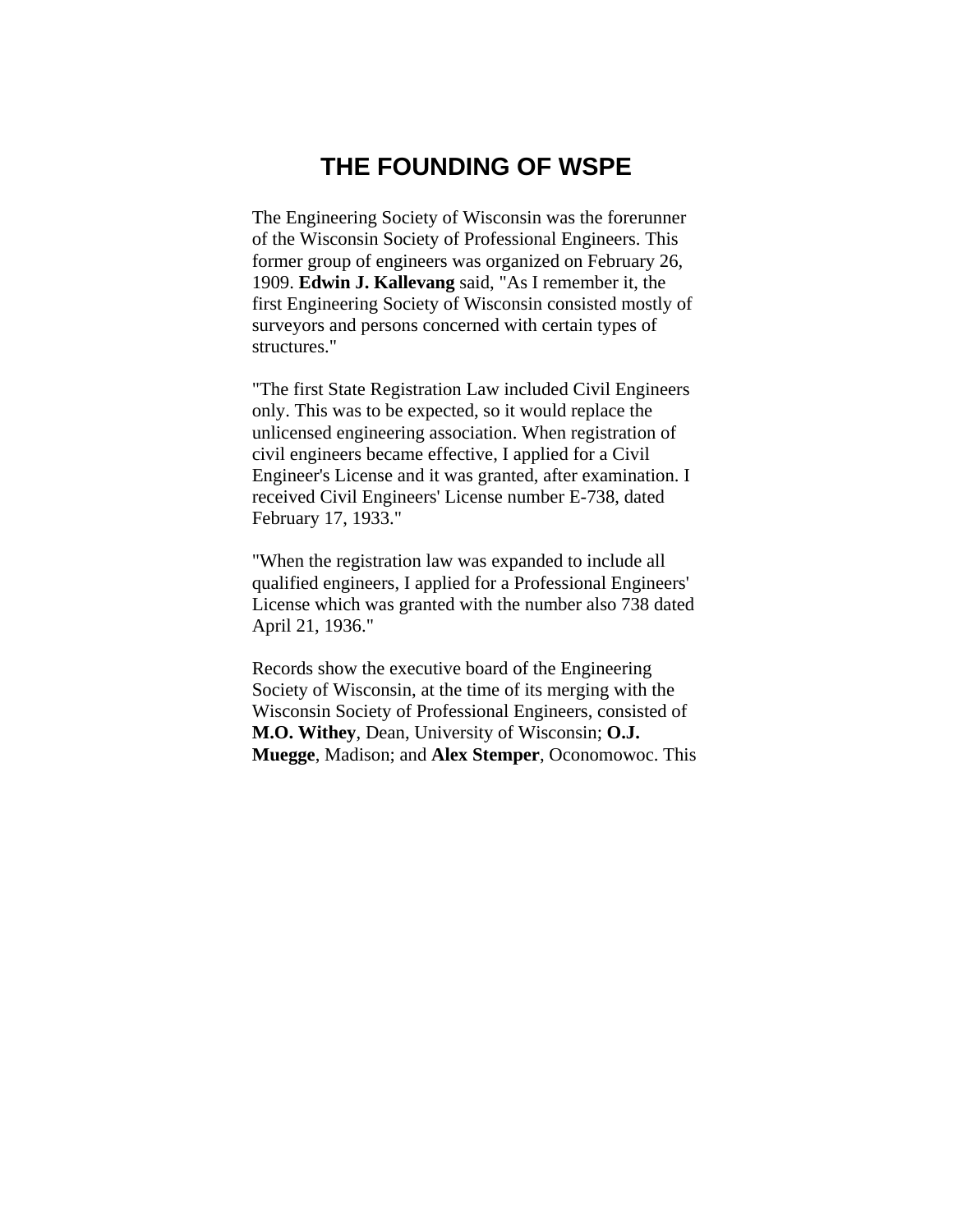group held six meetings with the other organizing committee that promoted the formation of the new society, now known as the Wisconsin Society of Professional Engineers.

The origination of the Wisconsin Society of Professional Engineers was a logical development of the desire of Engineers, registered under the state law of Wisconsin as Professional Engineers, to have a society for the advancement of the practice of engineering - embracing all registered engineers in the various technical branches.

Early in 1943 discussions took place among members of the Wisconsin section of American Society of Civil Engineers, Professional Development Committee and other prominent engineers. Among them were **Herbert Moore**, **Dr. Arthur Simon**, **Frederick Agthe**, **Forrest Nagler**, **Arthur Behling**, **William Crawford**, **Barry Brevik**, **Oscar Kisa**, **Hans Dahlstrand** and **Robert Filzer**.

As a result **Herbert Moore** wrote an inquiring letter to one hundred registered engineers in February, 1943, for an opinion on the need for such a society.

Following favorable replies he then wrote to all of the 1325 registered engineers in the State inviting them to a meeting April 22, 1943, at the Pfister Hotel in Milwaukee to discuss the desirability of a society for professional engineers, at which Mr. **Edward Larson**, Executive Secretary of the National Society of the Professional Engineers, took part in the discussion.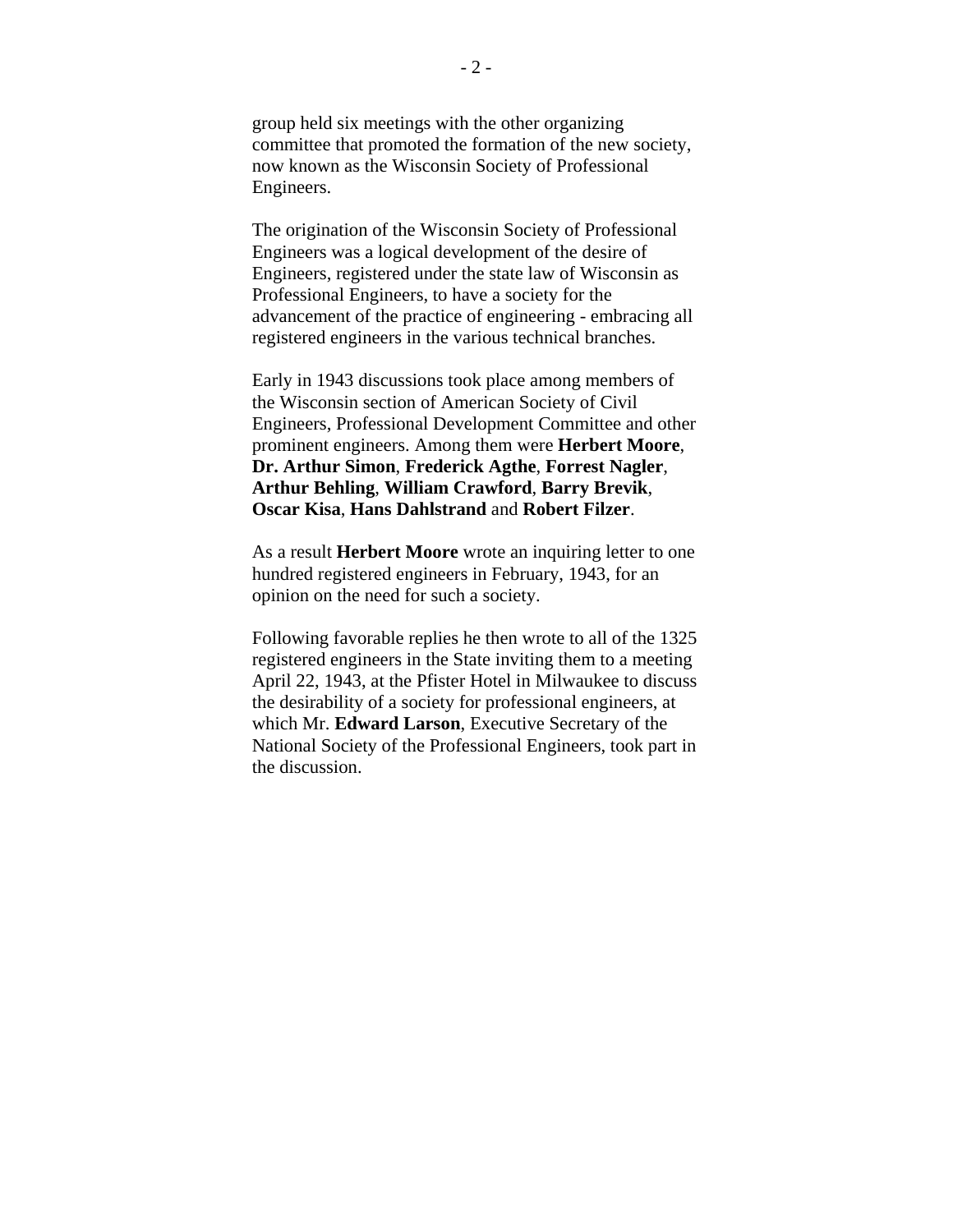Eighty registered engineers attended this meeting and indicated positive interest, and a representative committee of eight registered engineers was appointed to further study the desirability of a professional society and to present a structure for a society to all of the registered engineers of the State if they concluded that sufficient interest existed.

The committee included **Lawrence E. Peterson**, Chairman; **William J. Urban**, Secretary; Professor **Ben G. Elliott**, **William E. Crawford**, **George W. Martin**, **Henry J. Hunt**, **Hans P. Dahlstrand**, and **Archie E. Becher**. It was found that this committee was quite representative of various phases of engineering. The representation was a coincidence since no special effort was made to appoint members to the committee with such general qualifications.

The committee met initially on May 17, 1943, at the Park Hotel in Madison. Unanimous opinion indicated a need for a professional engineering society and a subcommittee was named to draft a constitution, by-laws and procedure for organizations. This subcommittee consisted of **William Urban**, Chairman; **Lawrence E. Peterson**, and **William Crawford**. Similarities and differences of all existing professional engineering societies of various states were tabulated and studied for improvement.

From May 17 to November 6, 1943, this committee and subcommittee held twenty-eight meetings. It was recommended that a new society be formed by charter members jointly from interested registered engineers of the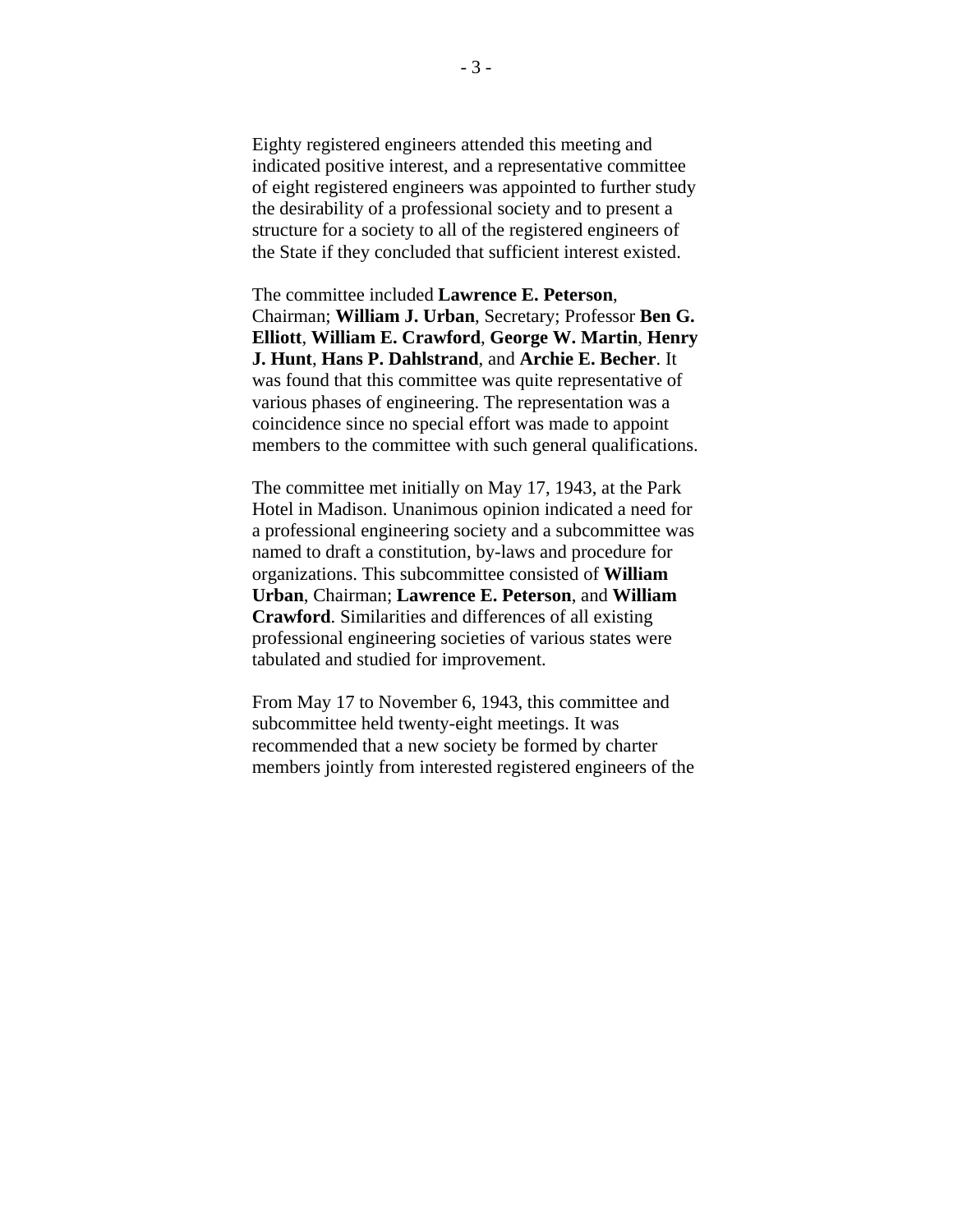state and the existing Engineering Society of Wisconsin. Other meetings were held to incorporate the existing society into the proposed new society. On October 9, Chairman **L.E. Peterson** mailed a letter with the printed constitution and by-laws to all registered engineers in the State which summarized the joint efforts of the Wisconsin Professional Engineers' Committee and the Executive Board of the Engineering Society of Wisconsin. Finally in May, 1944, the Wisconsin Society of Professional Engineers was inducted into the National Society of Professional Engineers. The first chapter of our Society was organized in Appleton, Wisconsin on May 12, 1944. This chapter is now known as the Fox River Valley Chapter of WSPE.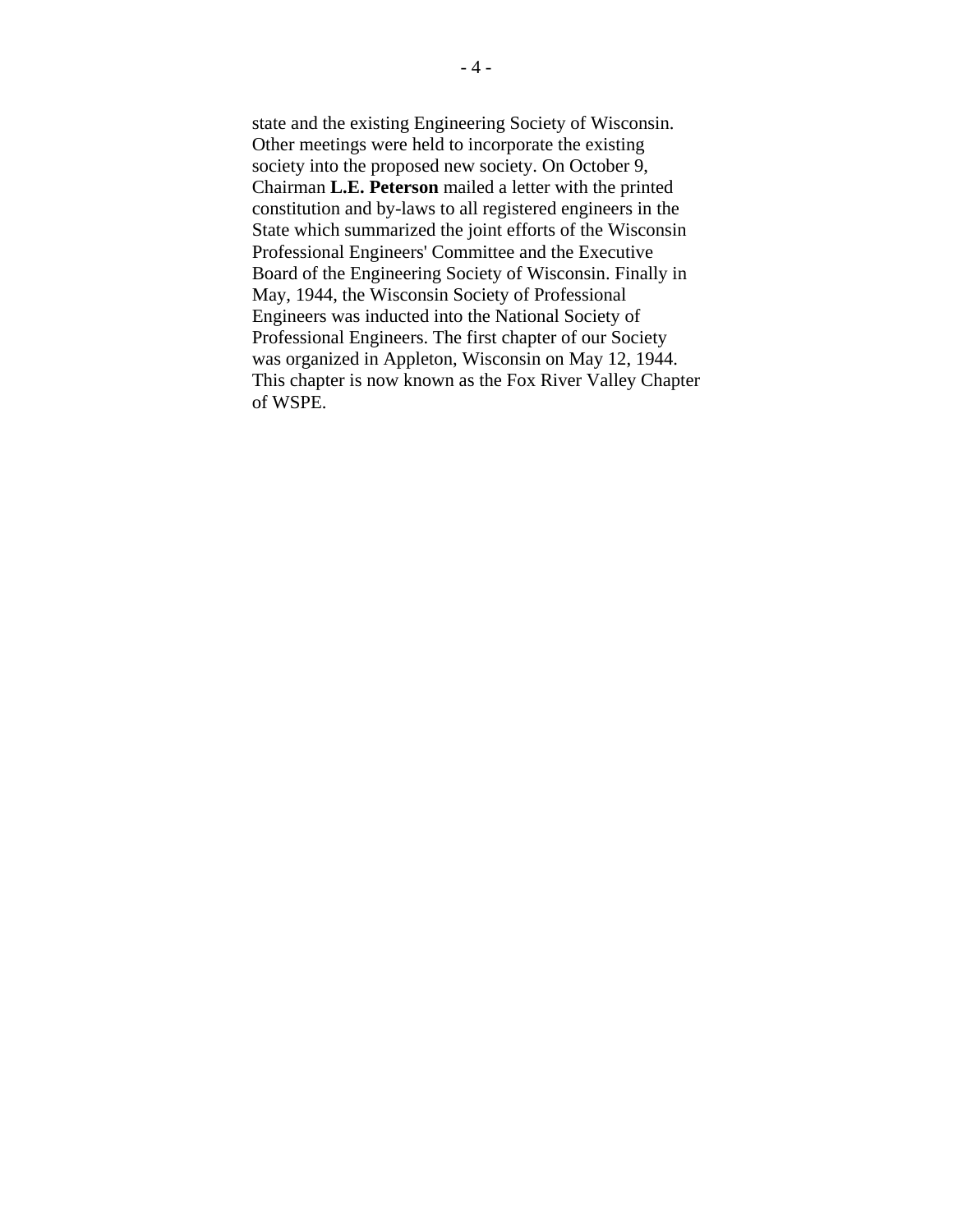## **WHAT WAS IT LIKE 50 YEARS AGO?**

#### May 12, 1944

America was deeply into World War II on fronts in France and Italy and on islands throughout the Pacific. The war in Italy was nearing its end, but the many island occupations by Japan were extremely difficult to eradicate. We had to do something final to end the war with Japan. Highly secret and under tight security the atom bomb was being developed.

On the home front, engineers ordinarily active on sewers, water systems, roads and streets were either in the armed forces or moved to jobs necessary to the war effort. The University of Wisconsin in Madison was largely taken over for training armed forces.

There were no 1944 model automobiles, certainly not from Japan or Germany. American auto factories were making fighter planes, bombers and tanks instead. Dry-cell batteries were desperately needed on every invasion front. Ray-O-Vac of Madison ran large ads for help. Waste paper and tin were recycled and people were asked to turn them in. Sugar, gasoline and other items were rationed.

Engineers with 10-15 years experience averaged about \$3900 annually. Bacon was 39 cents a pound, a three pound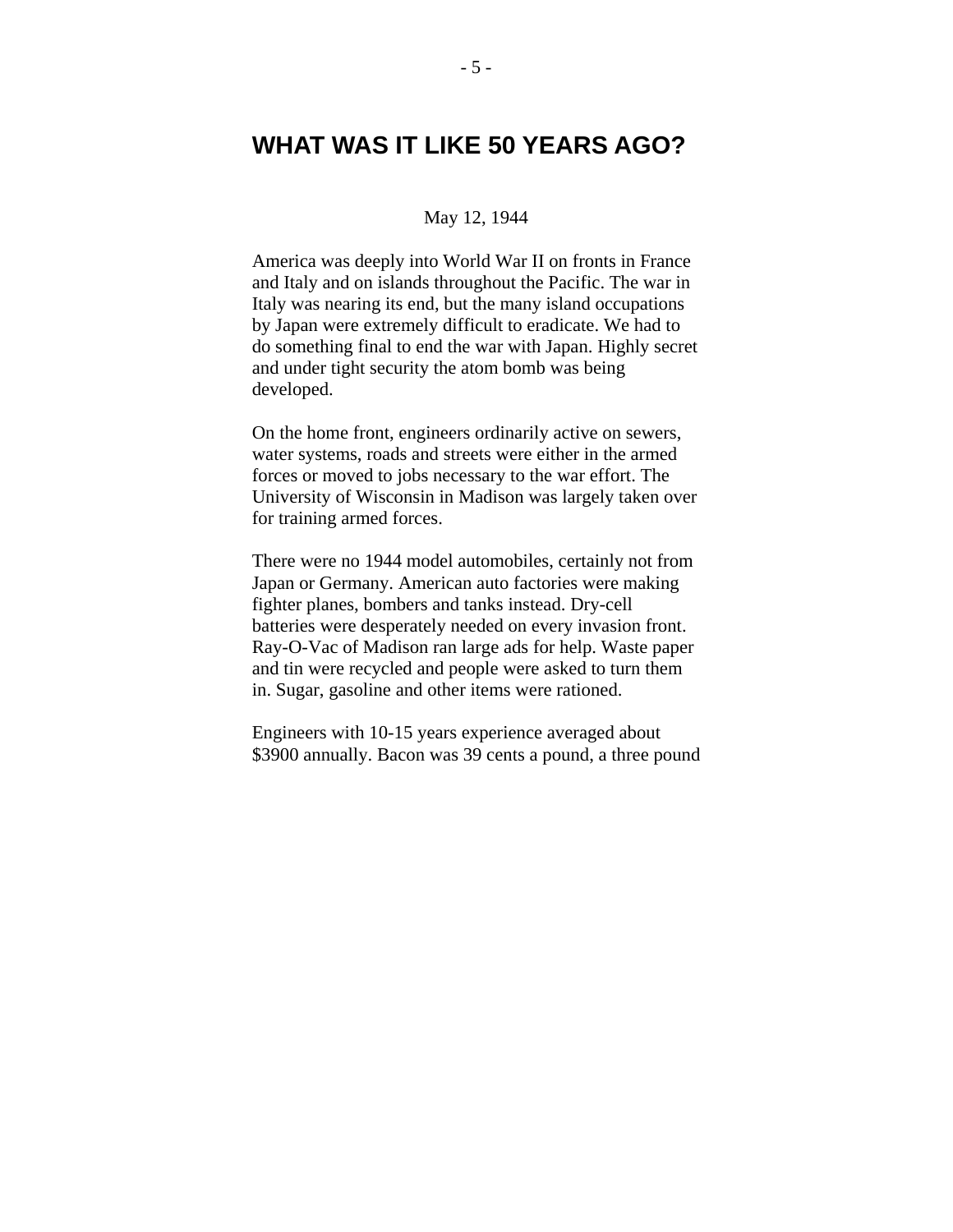can of coffee (not 39 oz)  $\sim$  59 cents. A gallon of house paint, \$3.19 but contained lead now considered deadly. Somehow we lived through lead; along with killer asbestos used to fireproof common household appliances and to insulate heating ducts and pipes.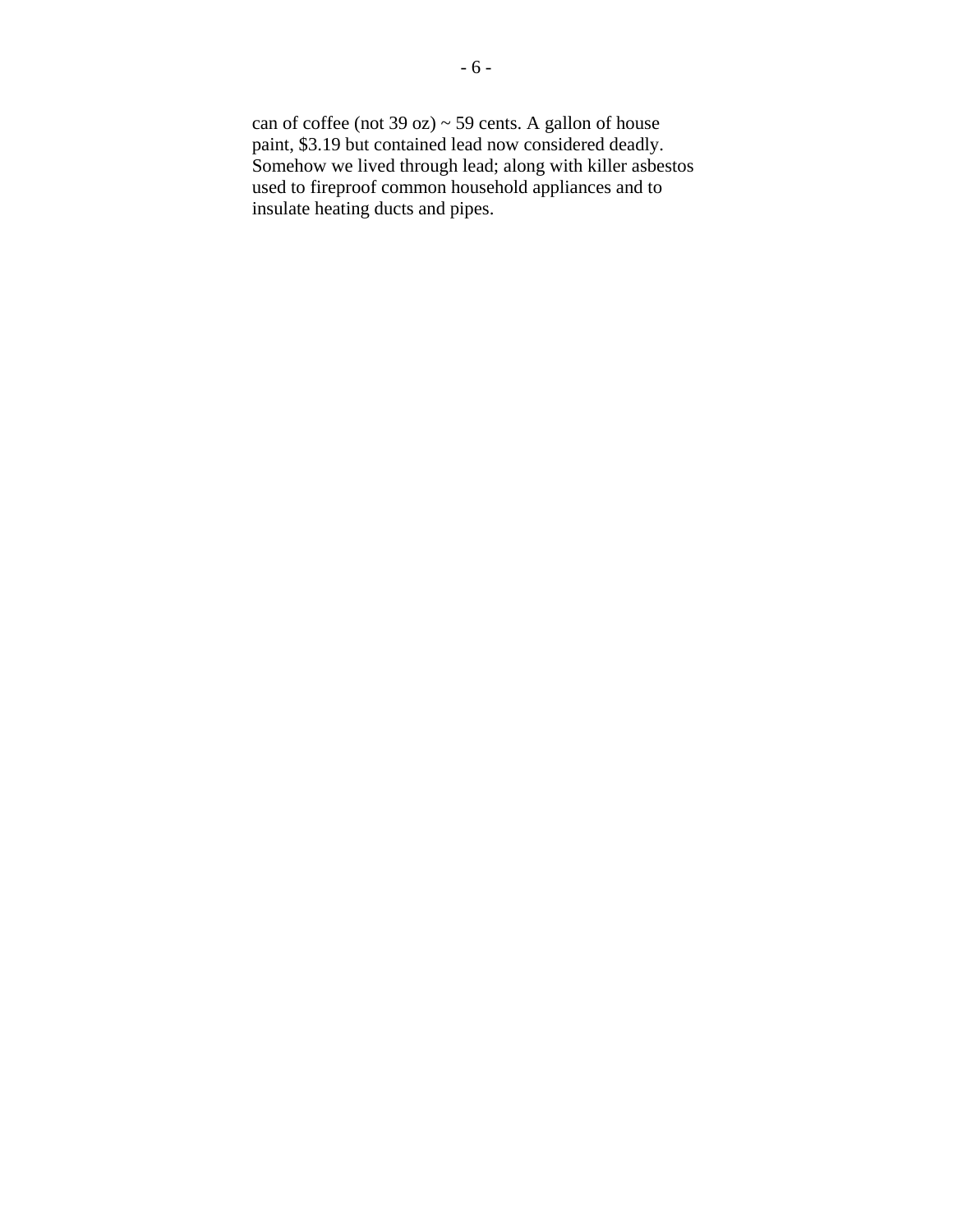### **THE HISTORY OF WSPE-50 YEARS**

The early years of the Society were well documented by **William J. Urban**. The first 25 years were outlined in a special Silver Anniversary issue in 1968. The record of the Society since 1943 has been one of continuing growth and strengthening of its organizational principles and goals. Growth has permitted the Society to increase its influence in such activities as the establishment and support of the scholastic accomplishment of high school students and recognition of the teachers who serve those students.

The quality of any society can be measured by the individuals it selects for its leadership. WSPE has been fortunate to have selected engineers who have brought to the job a variety of talents, interests and accomplishments. Each has made significant contributions to both the Society and to the status of the engineering profession in Wisconsin.

Initial impetus for a state engineering society came in 1943 from a group of at least 10 members who were registered Professional Engineers representing private practice, education, industry, government and construction. The motivating idea for a State Society of the National Society of Professional Engineers was created by **Herbert Moore** in a letter in 1943 to a number of P.E.'s as he was leaving for military service. Three of the initial group later became Presidents of WSPE. After contacting the 1325 engineers registered in Wisconsin, 80 engineers met at the Pfister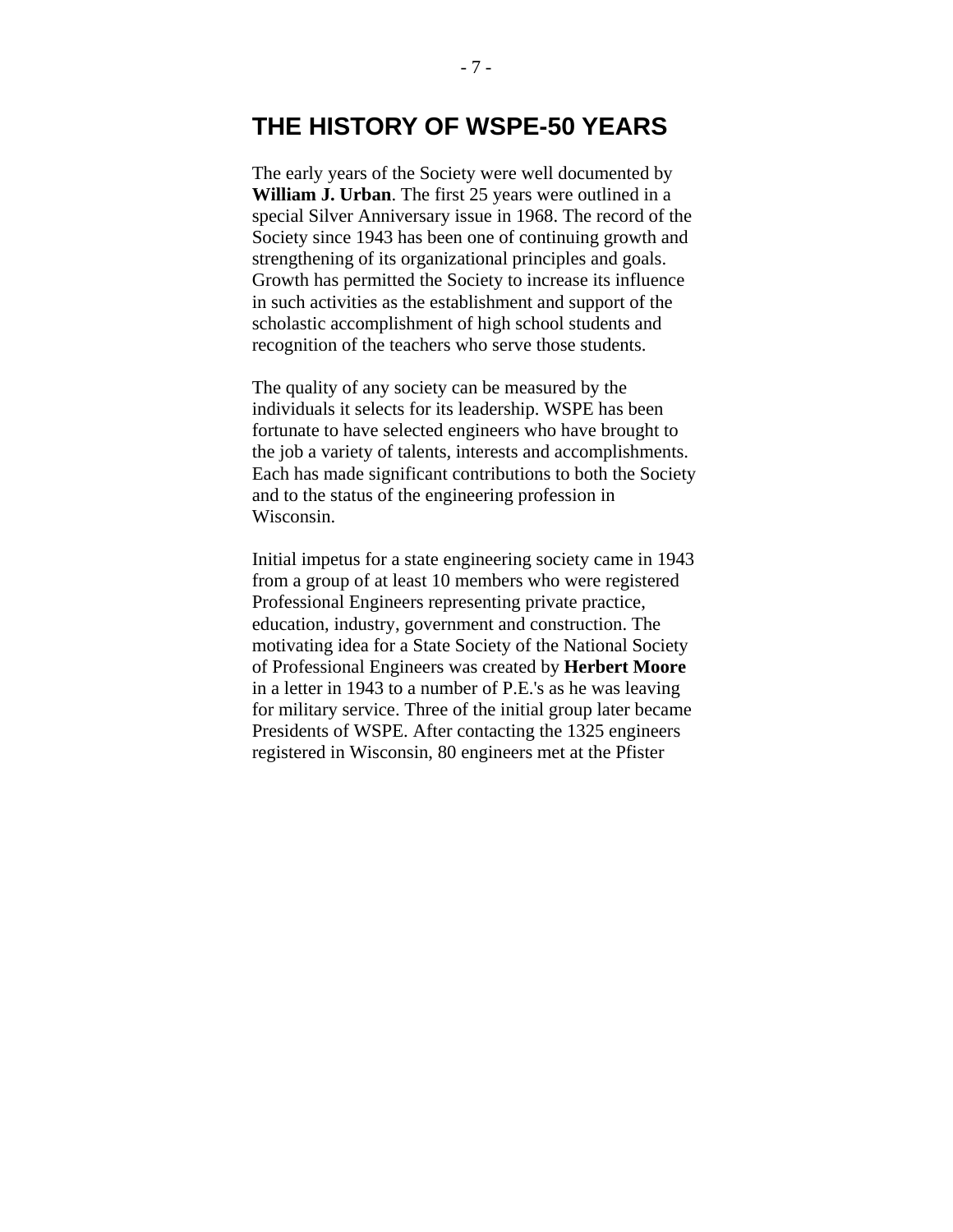Hotel, Milwaukee in April, 1943 and selected an Organizing Committee of eight chaired by the dynamic **Lawrence E. Peterson**, consulting engineer, designer of the Miller Brewery and Fleischman Yeast Company.. Two of these individuals subsequently served as President (2nd and 5th) of the Society which was formally organized January 1, 1944. Its Charter, from the National Society of Professional Engineers,, was presented by **Harry Nold**, president, with the message 'don't ask what your profession can do for you but what can you do for your profession.' The Charter was presented at a banquet at the Pfister Hotel during the first Annual meeting held on May 12, 1944.

#### **DEVELOPMENT**

**Morton O. Withey**, Dean of the College of Engineering, University of Wisconsin, was selected as the Society's first President and served in its initial development stage. The principal thrust of Withey's staff was the recruitment of registered engineers as members and establishment of local chapters to serve that membership. This latter need was identified early and efforts in this direction paid off handsomely so that, in the fifth year, seven chapters were established, serving a total membership of more than 500.

**William J. Urban**, the Society's second President, was the first to serve entirely under the NSPE affiliation which had been achieved with the granting of the Charter. **Berry E. Brevik** and his Committee organized the Fox River Valley Chapter. The first Chapter - Fox River Valley - was established 10 days before the Charter from NSPE was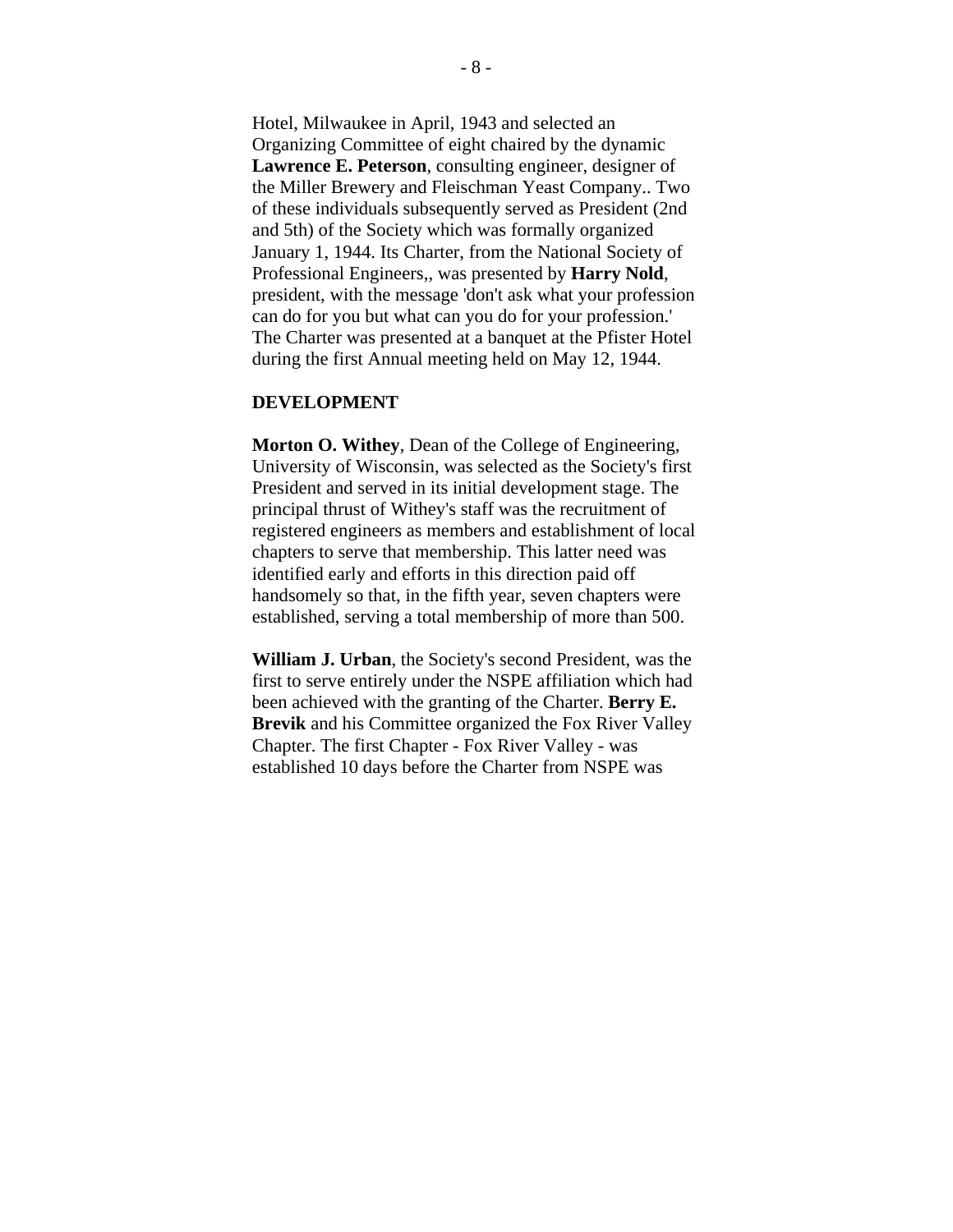presented. The chapter has been a Society leader from the beginning, and has furnished several Society Presidents.

Urban was an excellent choice for the second President. He had served as chairman of the committee drafting the Constitution and By-laws in 1943. It was important that the Organizing Committee had been able to effect a merging or phasing out of the Engineers Society of Wisconsin, originally founded in 1910. Urban, a graduate of Marquette University, served in various engineer consultant capacities in Wisconsin and Connecticut where he moved in 1952, and has maintained his affiliation with WSPE, CSPE and NSPE for 50 years.

A great many of the records from the early days of the Society are available in WSPE's files because of the history Urban prepared and the materials that were saved from that time. The Society's first suggested schedule of fees and salaries for the Engineering professional was published in 1946. The minimum recommended salary in that schedule for a Grade 1 Professional Engineer was \$3,600.00!

**Edwin W. Seeger** became the Society's third President in 1946 and brought a different background discipline to WSPE. A graduate of Ohio State University in mechanical engineering, he spent 40 years with Cutler-Hammer, rising to Vice President of NSPE in 1952 and a National Director from 1947 through 1951. The Southwest, South¬east and Milwaukee chapters were granted charters.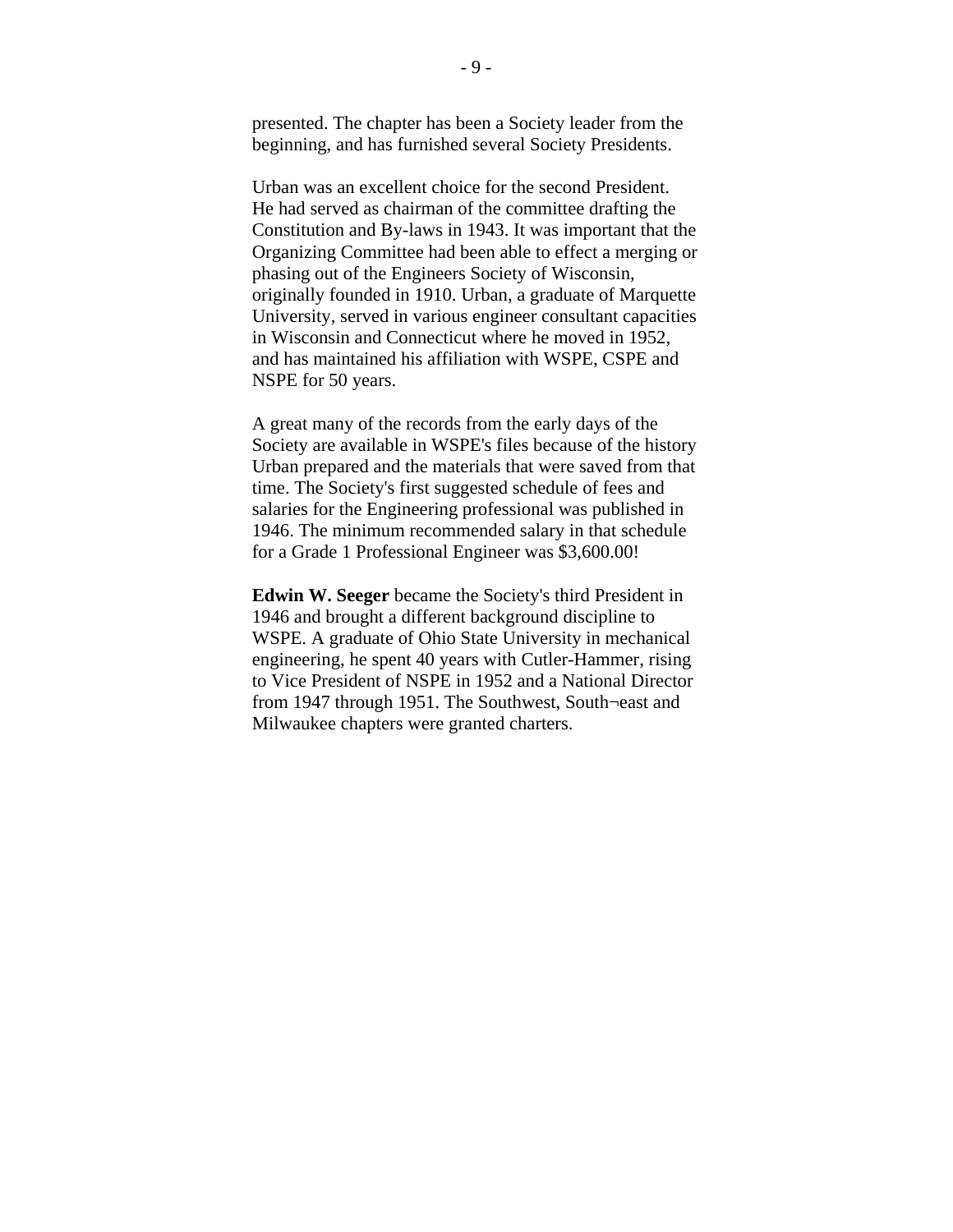By that time, summer planning meetings had been initiated. The August 16-17 meeting at the Hotel Wausau had as its principal subject - "fees and salary schedules and questions of ethics and practice" - subjects which still involve much of our concern.

**Walter A. Pierce** of Racine, the fourth President, in 1947 found the Society well established but having lost the luster of its initial founding. Problems continued to be those of fee and salary schedules and ethics. Problems as to Professional Registration standards began to enter the picture more frequently. The Western Chapter and Wisconsin Valley Chapter were granted charters.

**George W. Martin** became the fifth president in 1948. He was the first Fox River Valley Chapter member to become president. Martin, after graduation, was employed by the Jerry Donohue Engineering Co. In 1935 he joined the Green Bay Metropolitan Sewerage District where he remained as Engineer-Manager until his death in 1963. He was also a member of the original Organizing Committee.

The sixth President, **Herbert Moore**, was, according to Urban, the moving force behind the formation of WSPE. Urban wrote in 1977, "Herbert Moore should be credited with siring the

Society, as he planted the seed early in 1943 with a discussion meeting and, in February, 1943 wrote the inquiry letter to 100 registered engineers." Before the war,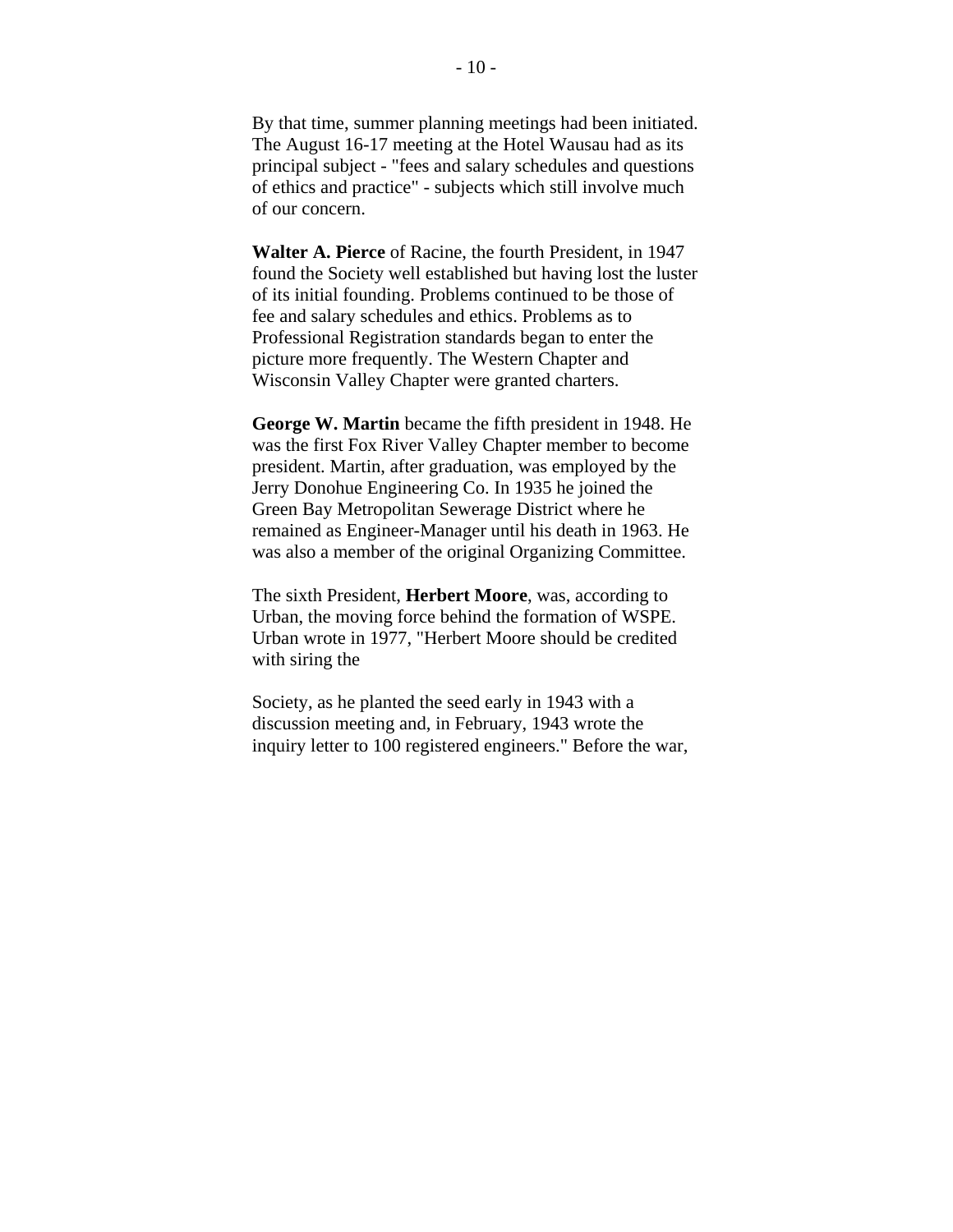Moore had made some contacts in Milwaukee relative to organizing engineers.

While President, a provision for an Engineer-in-Training classification was proposed and adopted by the State Legislature. Moore also appointed a committee to advocate the registration of Land Surveyors in a separate section. The proposal raised considerable resistance but was eventually adopted by the Legislature. Northwest Chapter was granted a charter.

A long time employee of the Wisconsin Power and Light Company, **Edwin J. Kallevang** became the Society's seventh President in 1950. He had joined WP&L in 1915, became its Chief Engineer in 1939 and eventually Vice President of the Company. A history of WP&L reports that "he brought the Company a long way towards standards in construction and engineering." During his term of office and for the next half dozen years, the Society continued to wrestle with the subjects of the registration law, recruitment of engineers into the Society, support of satisfactory ethical standards and the financial support of a part-time Executive Secretary to effect the necessary communication with the membership and other questions relating to the administration of the Society.

The Society's eighth President, **Frederick T. Agthe**, was another engineer from the original group that initiated the formation of WSPE. A graduate of Lehigh University, Agthe spent 35 years with Allis Chalmers as an expert consultant in cement plant design and operational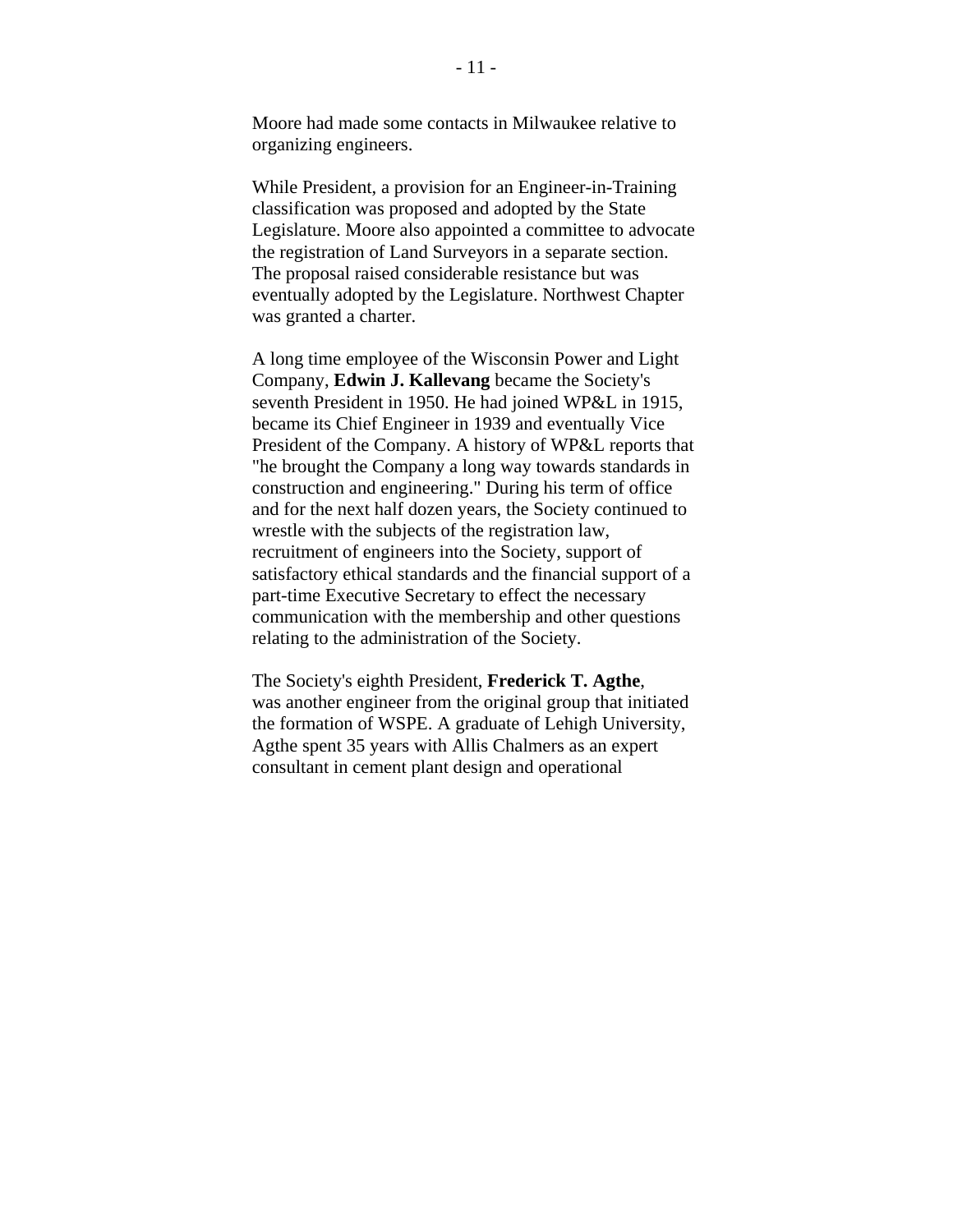processing. During World War II, he was a special consultant on jet engines to the United Kingdom.

**Richard C. Clark** represented another phase of engineering in WSPE, the first to come from the highway engineering discipline. He was elected the ninth President in 1952. Clark joined the State Highway Department in its early days and worked his way up to Assistant Division Engineer in LaCrosse before becoming Division Engineer in Superior. He was associated with the Society almost from the beginning and was particularly active in the annual Summer Conferences.

WSPE's first step toward better recognition at the National level came when **Pierce Ellis** was elected the State's 10th President in 1953. Ellis, at the University of Wisconsin, spent five years as an instructor in chemical engineering then joined the Wisconsin Public Service Corporation where he held increasingly important positions, including assistant to the President, Vice President and Senior Vice President.

Problems of the Society noted previously were more specifically identified during Ellis' term to be membership lag, poorly attended meetings and inadequate communications. At this time, the Society achieved the largest annual membership growth since its early days. Ellis instituted the idea of fall meetings in resort areas-the first at Elkhart Lake. Newsletters were instituted to supplement the Wisconsin Engineer.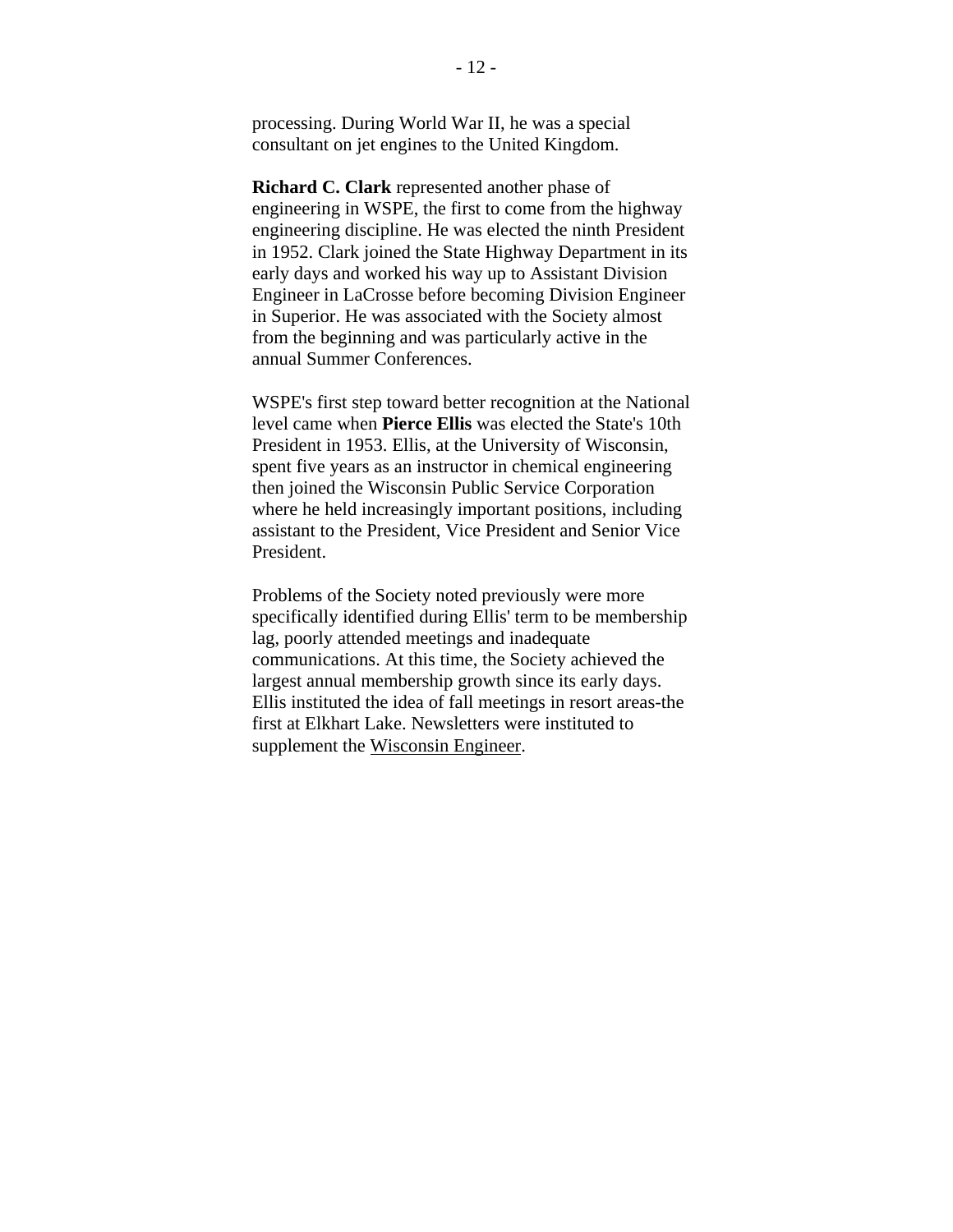WSPE hosted the NSPE annual meeting for the first time at Milwaukee during Ellis' term. Pierce went on to serve as National Director, NSPE and Central Region Vice President. He crowned his Society activities when he was elected NSPE President in 1969-70 . He has continued his Society activities and is a regular participant in State meetings.

**George P. Steinmetz**, was elected eleventh President in 1954, reaped the results of the membership campaign initiated by Ellis. New members totaled 252 that year under the membership direction of **Frank E. Carlson** who had worked in that area for several years.

Steinmetz was one of the first engineers registered in the State, E-32 . He served as Chief Engineer of the Wisconsin Public Service Commission for 28 years, except for the three years he spent in the U.S. Army Engineers during World War II and six years when he was Chairman of the Commission.

Subsequently, he organized and directed the first Utility Regulatory Division of the Iowa State Commerce Commission and then served as a consultant for the organization from 1963 to 1968. During this time, under the direction of **Charles A. Nagel**, a Committee adopted, with the Architects, a Code of Interprofessional Practice.

Two outstanding engineers served as Presidents during the last two years of this Development period. **Albert O. Ayres**, a long time Consulting Engineer from Eau Claire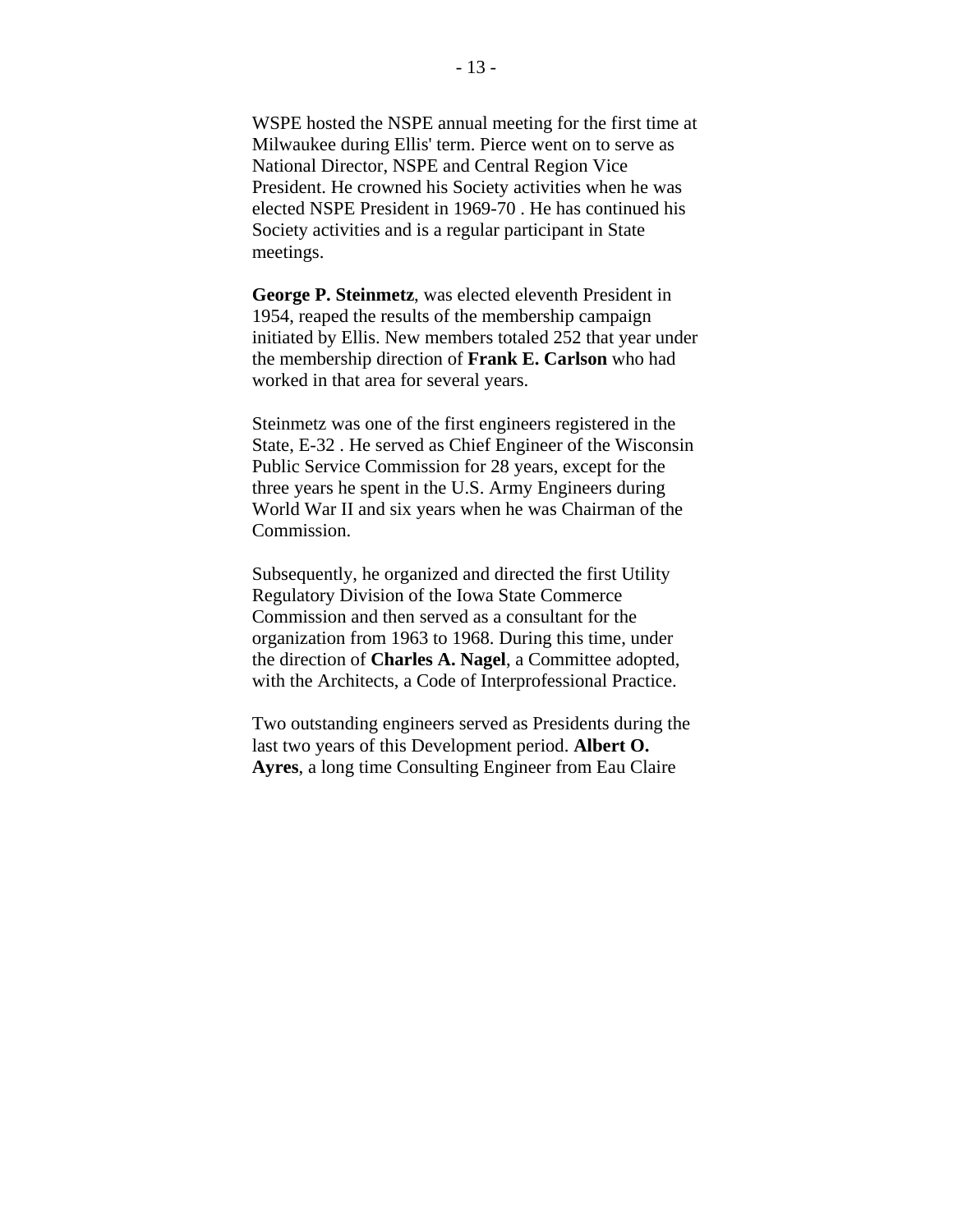was elected President in 1955. (His son, Owen Ayres, became Secretary of the Department of Transportation in Wisconsin in 1981.) Ayres, who had been interested in organizing a general engineering society in the late 1940's, became an active part of the Northwest Chapter.

During his term, a landmark action was the passage, in a special session of the Legislature, eliminating eleven words from the Statutes, thereby permitting engineers in Wisconsin to design practically all types of buildings. In the course of the campaign for this action and for increased Society membership, Ayres visited all Chapters two to five times. No President has come near to approaching that record before or since.

**Arthur G. Behling**, elected President in 1956, was also one of the engineers instrumental in the initiation of WSPE as a Society. Behling helped to spearhead the campaign to permit engineers to design practically all types of buildings. Subsequent to his death in 1966, an NSPE scholarship was beq.ieathed in his name. Lake Superior (formally part of the Northwest Chapter) was granted a charter.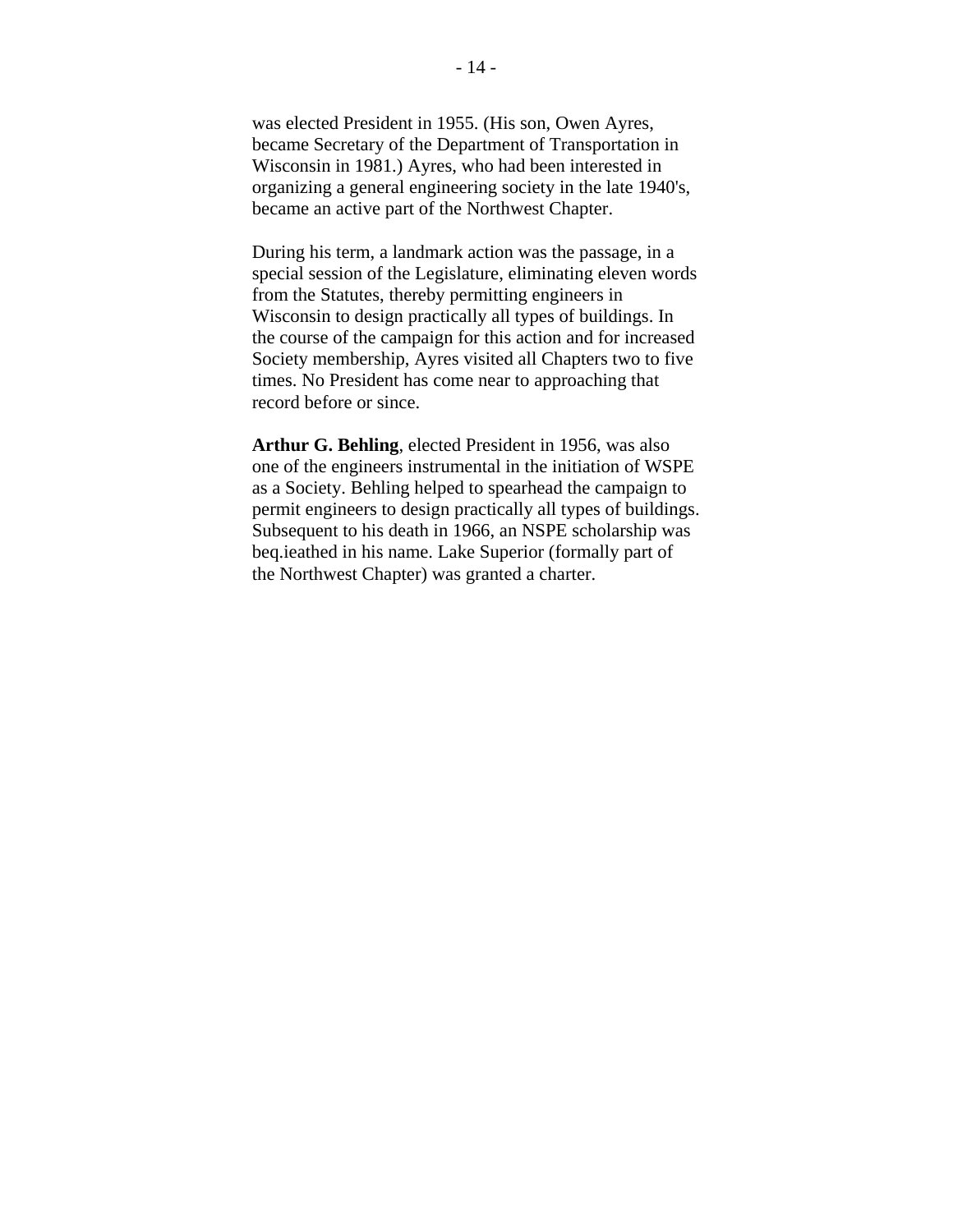#### **CONSOLIDATION**

The Consolidation Period was ushered in by **Anthony L. Genisot** in 1957. A long time consulting engineer from the Rhinelander area, Genisot was one of the last of the founding fathers to serve as Presidents of the Society. During his term a portion of the Southeast Chapter was granted a charter as the Waukesha Chapter.

**Clifford J. Nelson** was elected President in 1958. A graduate of Marquette University, and a former engineer with the State Highway Department, Nelson headed his own construction company in Black River Falls until his death in 1966. During his term, annual meetings were still being held, usually in January or February in Milwaukee.

Need of better service to the membership which showed a steady growth, especially in the BIT category, was recognized and a part-time Secretary and office were established in Madison. **Cass Hurc** held this position for several years. Cass later held the position as secretary and administrator of the Wisconsin Registration Board of Architects and Professional Engineer.

Continued consolidation and strengthening of the Society occurred with the election of **Harold C. Trester** of Oshkosh in 1959. He was an early member of WSPE, serving as President of the Fox River Valley Chapter in 1949 and four terms as a National Director.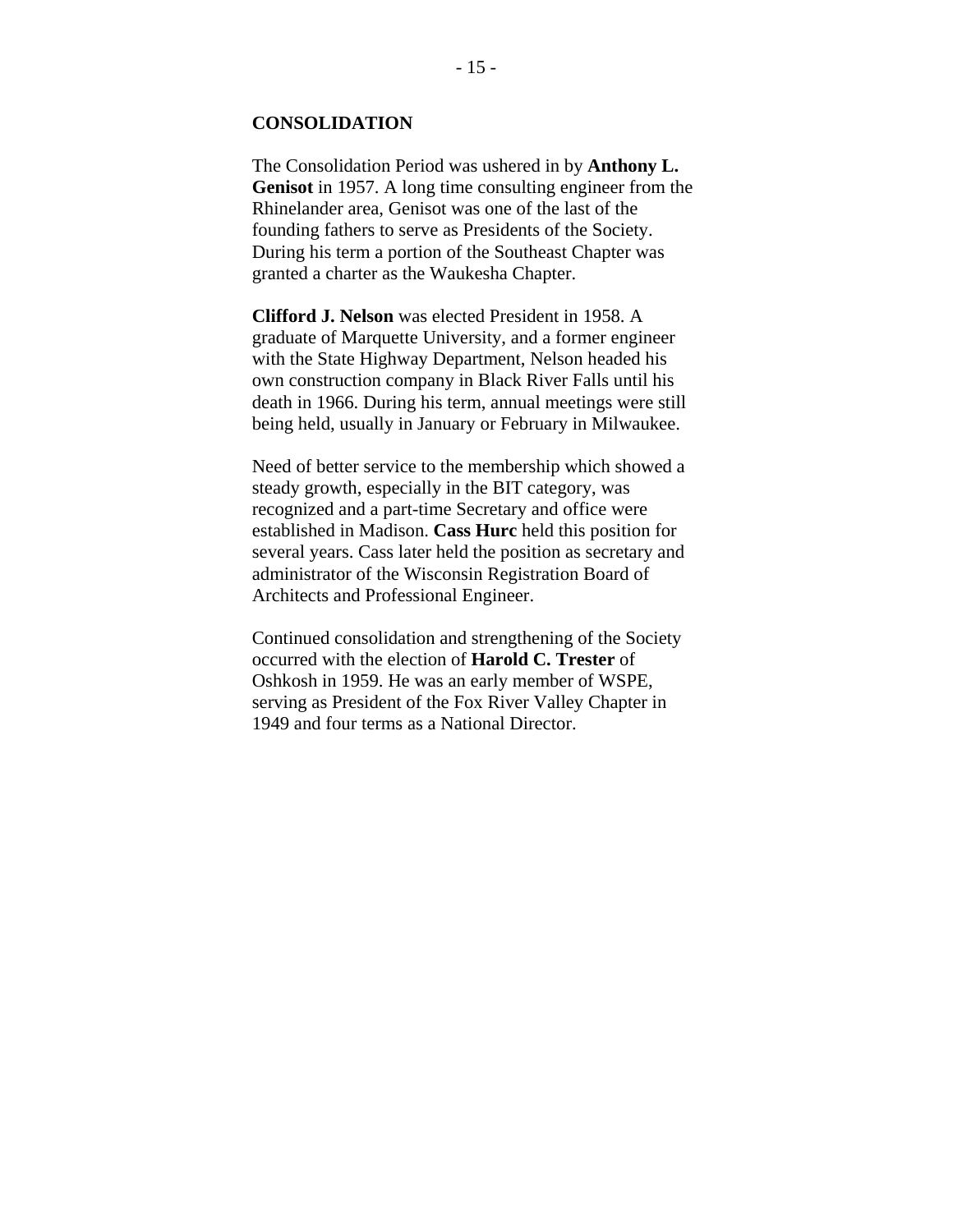The need of a suitable format for the Society's magazine had been recognized and studied for several years. The initial publication of The Wisconsin Professional Engineer appeared during Trester's term. **George Sell** was editor and served in that capacity for several years. For a few years, the magazine had been published as a part of the engineering magazine published by the college of Engineering. Trester also formalized the Summer Chapter Officers' meeting with the first meeting of this type at the Hotel Mead in Wisconsin Rapids in June 1959. The first Annual Meeting outside of Milwaukee was held in Green Bay in 1959. Another project in which Trester was active was the initiation of the "introductory membership" category in 1960 which was successful at that time.

**John Gammell** ushered in the 1960's as President. He served as Director of Graduate Training for Allis Chalmers for 18 years, and then as an Engineer Specialist with the University of Wisconsin Extension for six years until 1974. As each President before and since has had his special interests and goals, Gammell was involved in improving relations with the Architects and liaison with Engineering teachers and high school science teachers. He particularly promoted the growth of the high school science teachers Award Program which he had previously headed. Gammell was able to visit all nine chapters during the year, as well as making appearances before several Legislative Committee hearings.

The importance of the involvement of Presidents in the operations of the Society increased with the election of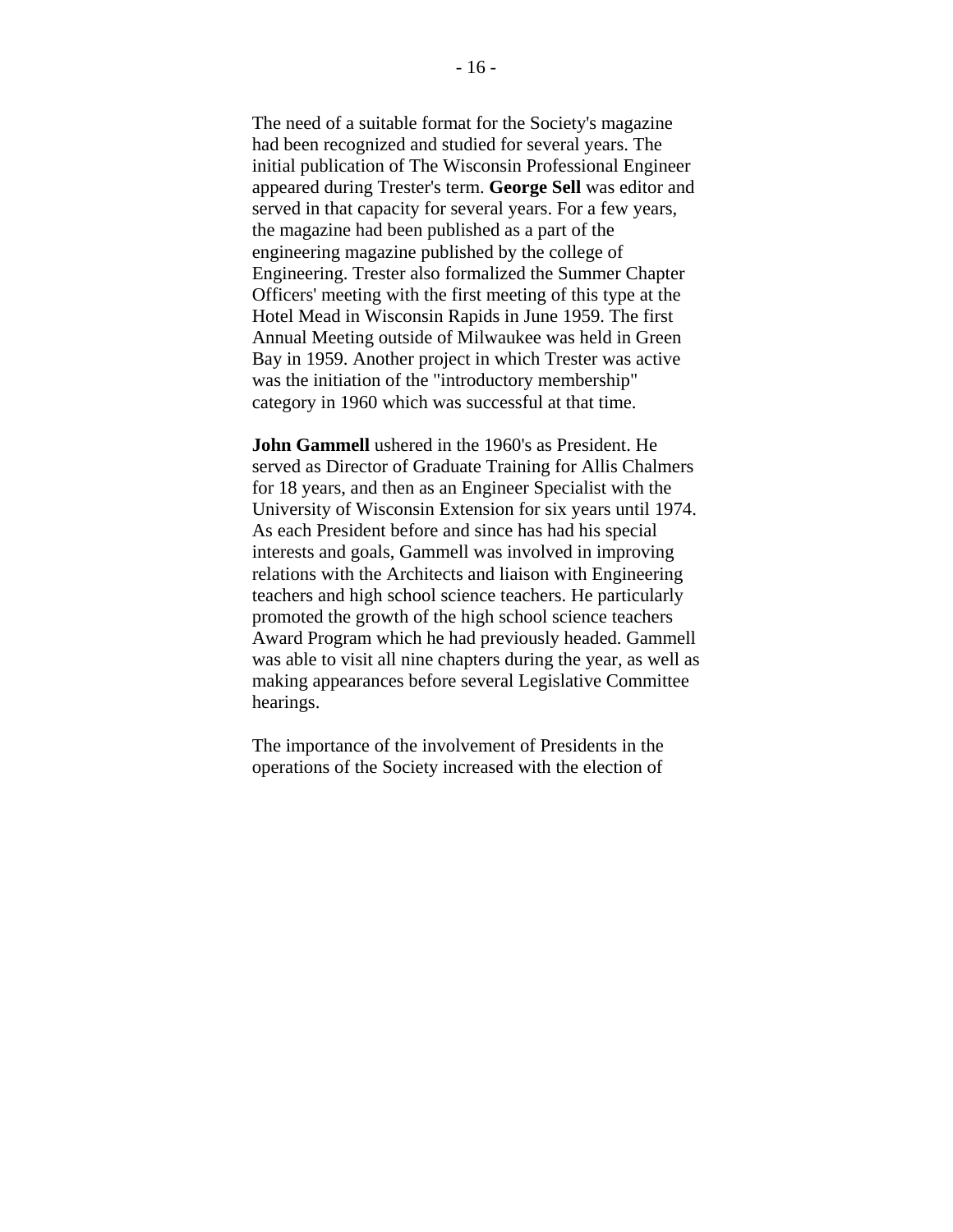**Karl O. Werwath** in 1961. Karl was in the midst of a distinguished career as President of the Milwaukee School of Engineering. He started with MSOE in 1936, and after filling a number of positions in the school, became its President in 1948.

The 1961-62 program of action was based on a ten-point pattern resulting from a review of past records and conferences with past Officers and current chapter members. The points which would form the basic guide for the Executive Board and Committee structure were: A revised Board meeting schedule; Expanded Committee structure and personal appointments; Membership and Membership service; Extension through new chapters; Strengthen functional sections; Effort toward unity of the Profession; Long Range planning; Close interprofessional relations; Significant State and Local Government Programming; and Amplified and Self supporting communication.

For the first time in several years, new chapters were established. Milwaukee North and Milwaukee South Chapters were formed from portions of the Milwaukee Chapter during 1961. The year was basically one of extension and expansion, both physically and in the growth of the work of the Society. The formation of functional groups, now known as Practice Division was initiated.

**Gordon Mercer** was elected President in 1962 and was later a National Director. Prior to his retirement, he spent almost 40 years with U.S. Plywood Company of Algoma.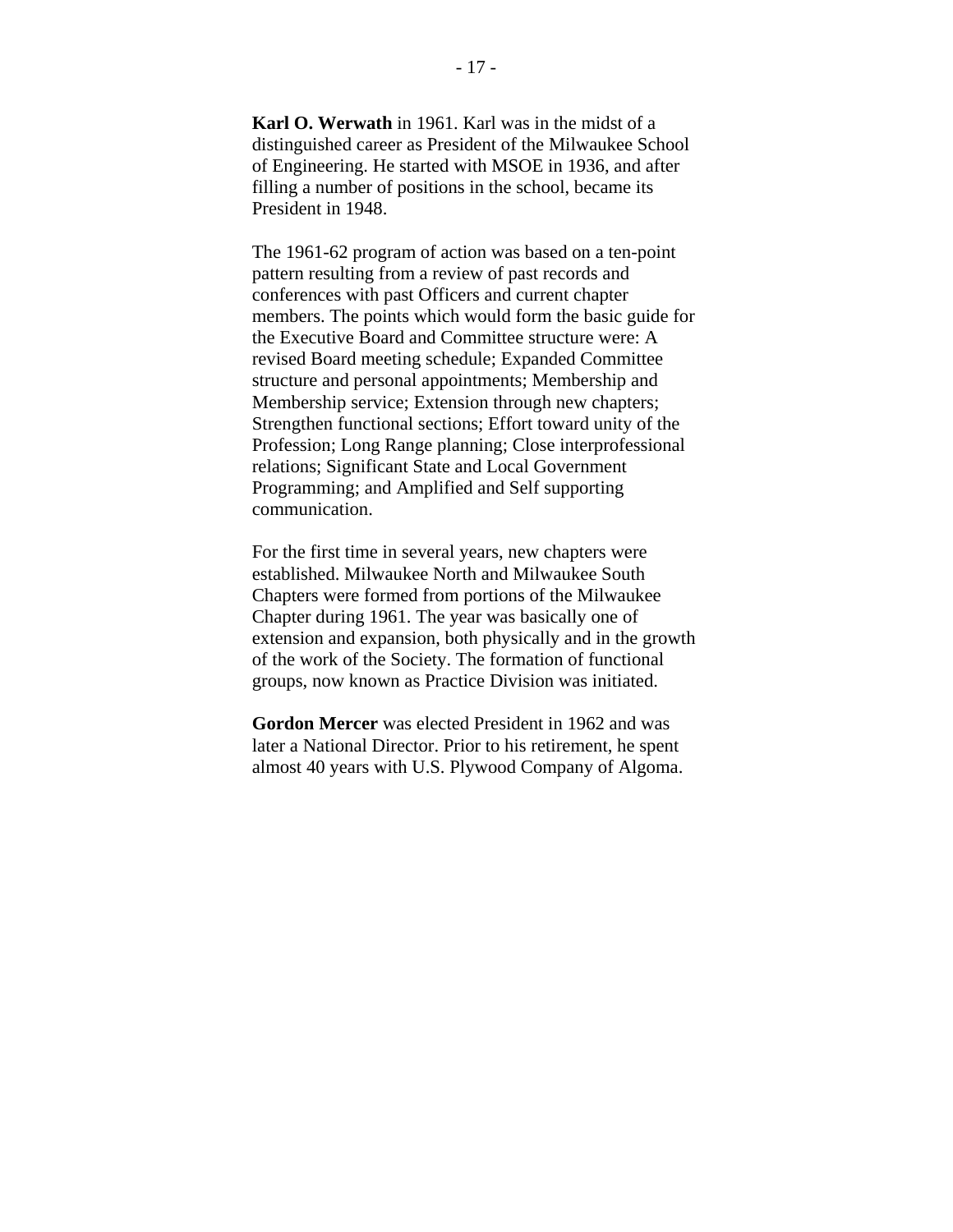During his term, the Society placed first in its Division in a National competition for membership development. Rock River Valley Chapter, an offshoot of the Southwest, was granted a charter.

Mercer was succeeded as President in 1963 by **Willard S. Cottingham**, a Professor of Civil Engineering at the University of Wisconsin. Cottingham was the last of the early founders of WSPE to serve as President. During these years, the Society continued to be involved in engineering registration concerns. Repeated efforts to raise the registration standards and to more clearly define the "grandfather" clause were unsuccessful; the Society usually found itself on the defensive, charged with trying "fence me in" tactics. Only in later years was the Society able to establish a more positive stance on this subject. Legal rulings by the State and interpretations of that ruling by administrators led to more liberal applications of the "grandfather" clause and 15-20 years later, widespread abuse of the provision. Action taken by Cottingham led to greater attention by the Presidents after this period to the individual goals and objectives of the Society.

**Willard Warzyn**, as next president in 1964, established similar methods and continued strengthening the position of President. Warzyn had served in practically every chapter and state position prior to his election as President. He stressed the importance of joint engineer/architect efforts on mutual problems. Legislation was supported to amend the registration laws as to the definition of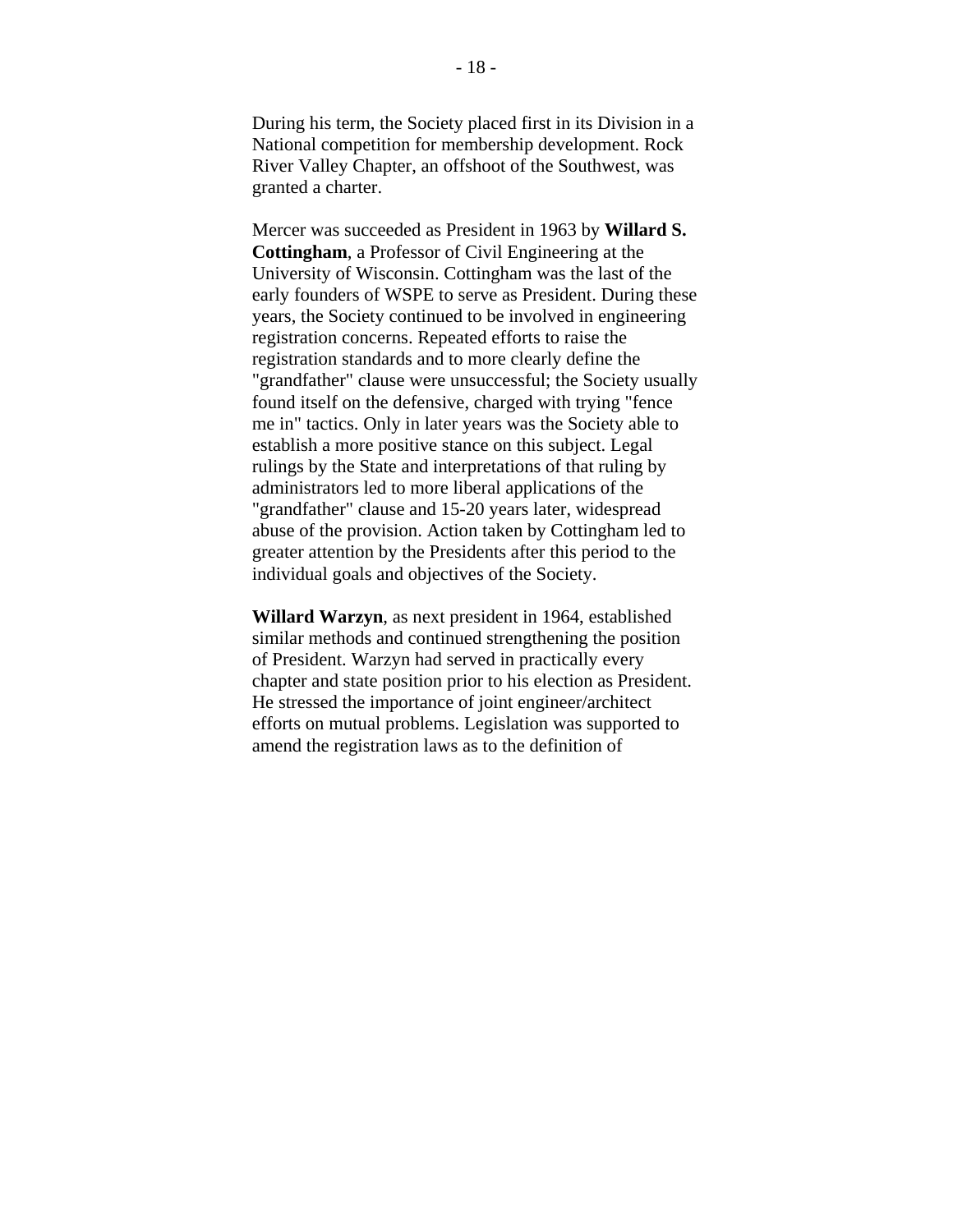"responsible charge" and amendments dealing with corporate practice of engineering/ architecture.

The annual meeting held in Madison in April, 1965 was another landmark. It opened up our annual meetings to a wider gamut of interests. This was the year of the original astronauts-Deke Slayton, a native of Sparta, from NASA, was a featured speaker and a number of exhibits featuring materials dealing with the astronauts' flights including a flight capsule in the Loraine Hotel in Madison.

**H.I. Romnes** a native of Stoughton, President of AT&T, and a graduate of the University of Wisconsin was the speaker at the Friday night dinner meeting which had over 320 in attendance. (In those days, the Planning Committee worried about lunch/dinner prices of \$3.00-\$4.00 as possibly being too high!).

**Erhardt C. Koerper**, elected President in 1965, exemplified the spirit of WSPE at its very best. Koerper, affectionately known as "Koerp," was a graduate of the University of California at Berkeley. During his term, he constantly emphasized the importance of State and Chapter involvement in community affairs. One of the most successful of his projects was the promotion of a Governor's Award for new products. The program has been widely adopted by other State Societies as well as NSPE. Koerper brought to the Society a special concern for organizational matters and for broadening the engineers' interests. Better relations with the architects were developed and the idea of a Legislative Cabinet was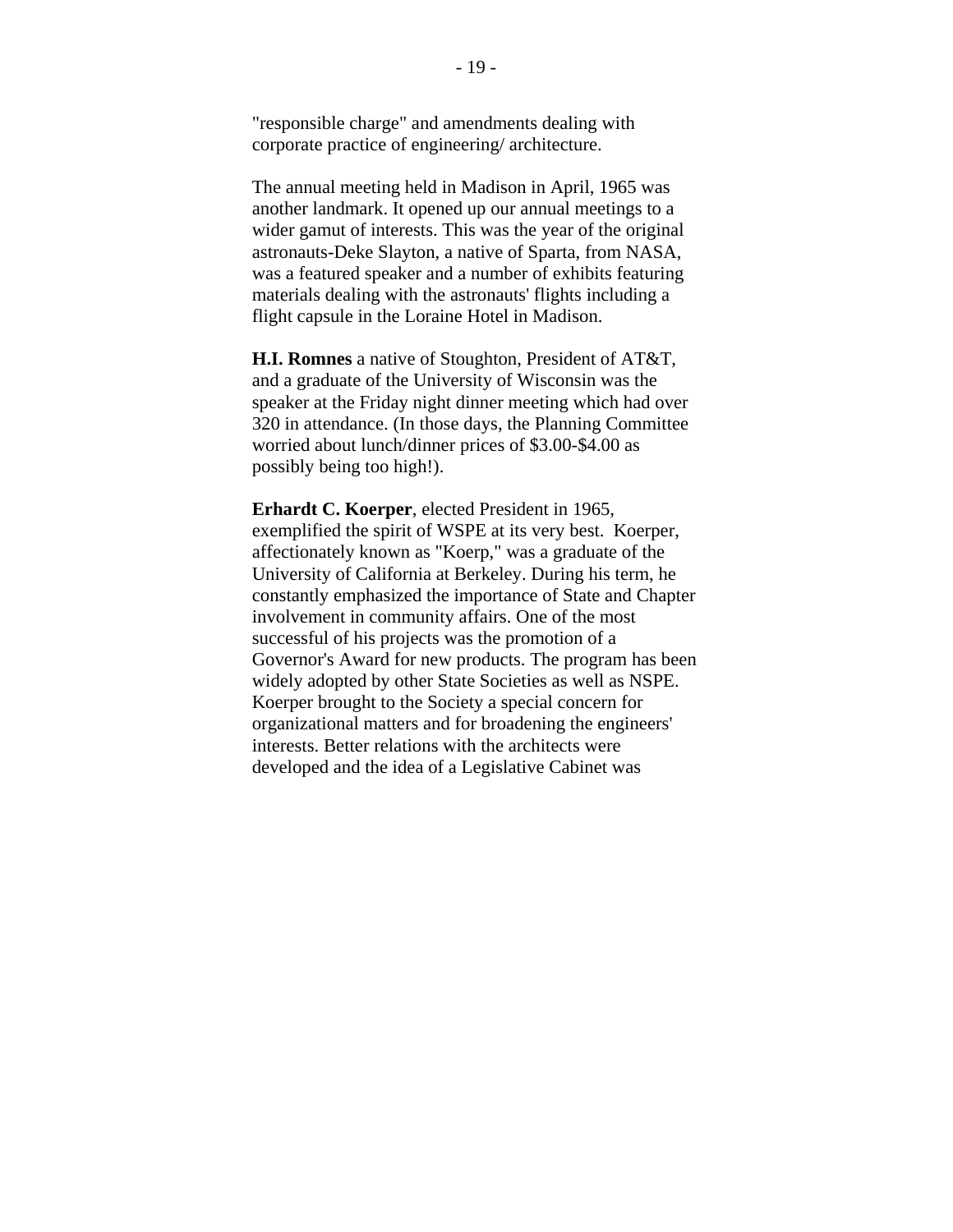established and has grown over the years as an important factor in the Society. His interests and influence on the affairs of WSPE continued after his retirement from Koerper Engineering Associates.

**Joseph H. Kuranz**, who holds degrees from Tri-State University and the University of Wisconsin was elected to the 1966-1967 Presidency. An engineer and later manager and chief engineer of the Waukesha Water Utility until his retirement when he joined the consulting firm of Donohue & Associates, Inc. as Director - Municipal Advisory Services. He continued the strong personal involvement of his immediate predecessors. However, most emphasis was placed on internal Society and Chapter relationships. He devoted much of his efforts to relationships with the architects and the Registration Board. First steps were taken to improve the format of the WSPE Board meetings. Kuranz went on to serve as National Director and NSPE Central Region Vice President. He crowned his Society activities when he was elected NSPE President in 1986-87.

**Edgar J. Carrington,** elected in 1967, a graduate of Michigan College of Mining and Technology, added a new facet to the diverse interests of WSPE's roster of Presidents. Two noteworthy events occurred during his term. A special history of the first 25 years was prepared by **Harold Brown.** The NSPE Board of Directors met with WSPE at our Annual meeting in Milwaukee in July 1968 to celebrate the 25th anniversary of WSPE's affiliation with NSPE.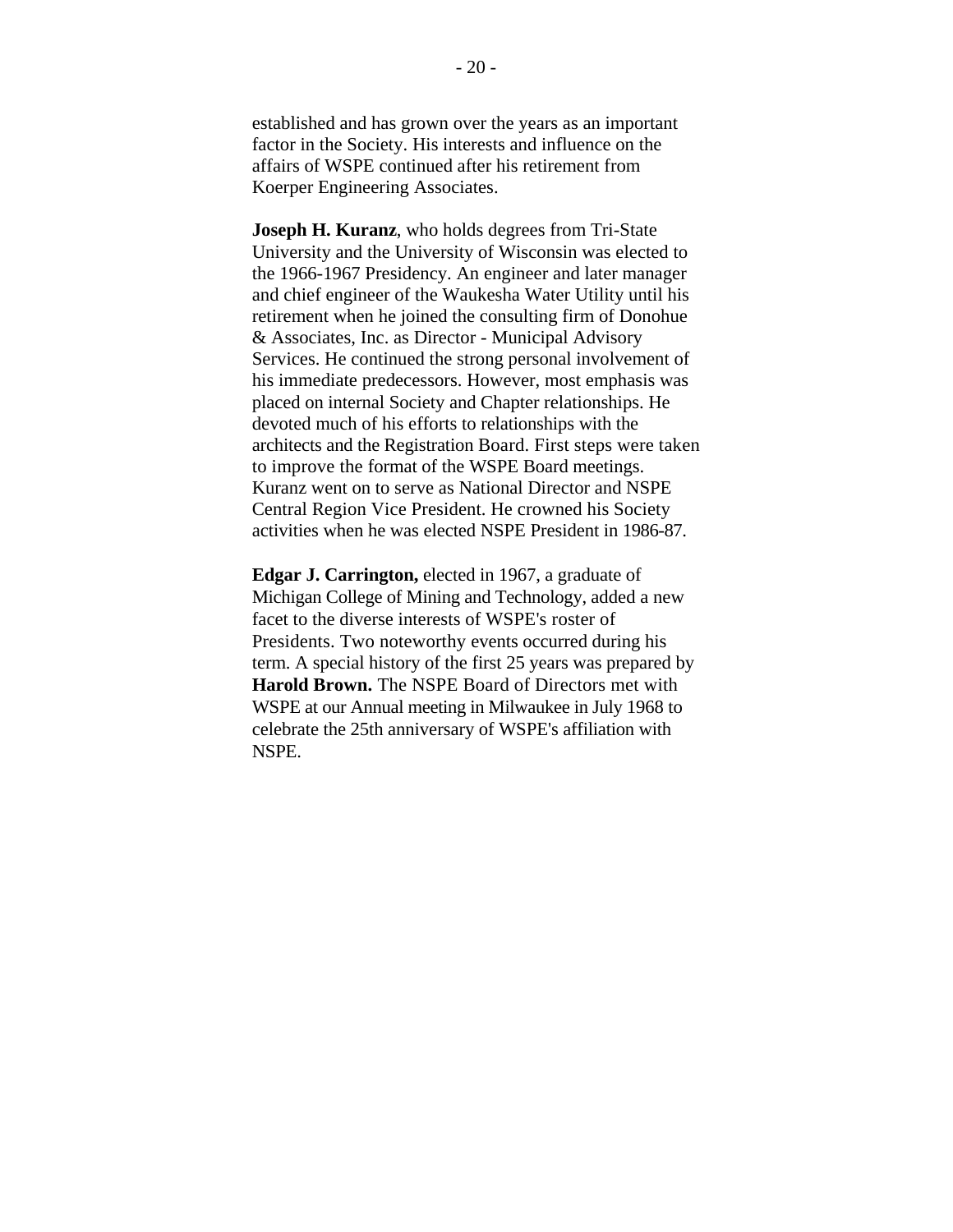The long noted need for an Executive Secretary for the Society was finally recognized by the appointment of a Search and Selection Committee.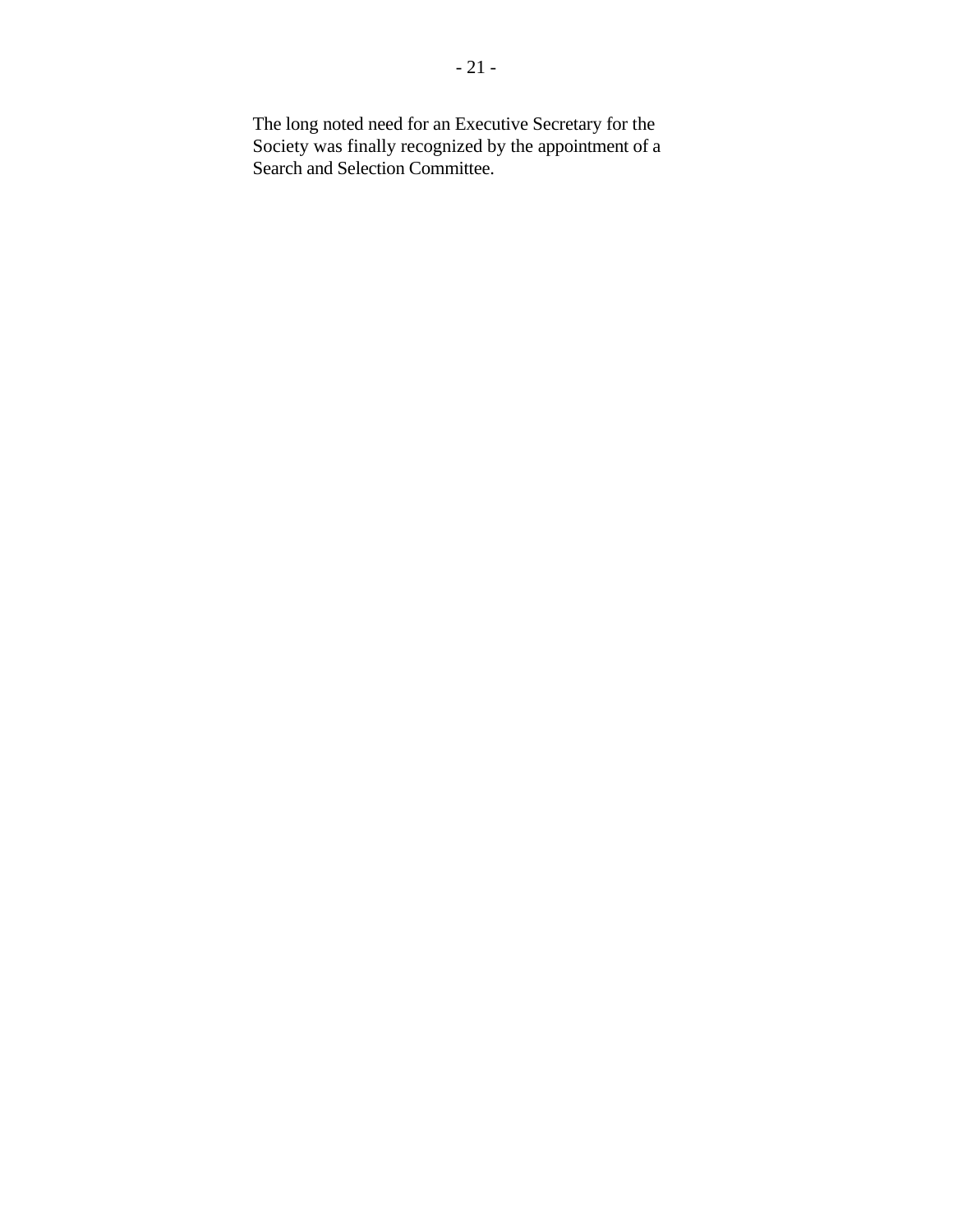#### **MATURING**

**Louis C. Geiger,** a graduate of Marquette University and long time engineer with the Wisconsin Telephone Company, became WSPE President in 1968 with a history of service to the profession in a wide variety of positions in the Society. Under Geiger's urging, the Committee appointed by Carrington completed its task that led to the selection of Glenn Burg as the Society's first full-time Executive Secretary in 1969. The whole tempo of the Society stepped up with Burg's arrival on the scene and WSPE was able to accomplish activities that had been talked about for years. The Legislative Cabinet became more active in reviewing proposed legislation relating to engineers. In the field of public relations, our High School Students Awards Program had become a model for other Societies. Two newspaper supplements were issued in connection with Engineer's Week, with Waukesha's being considered among the best in the country. The first evidence of our new secretary's work came with the May 1969 issue of the Wisconsin Professional Engineer. A new size, a larger magazine was developed to serve membership more effectively.

The effectiveness of a full-time Executive Director became further evident during **Robert H. Paddock**'s term as President starting in 1969. Paddock was Division Engineer of the Wisconsin Division of the Federal Highway Administration and had also served in a wide variety of Chapter and State positions. He had been Program Chairman for the 1965 Annual Meeting in Madison which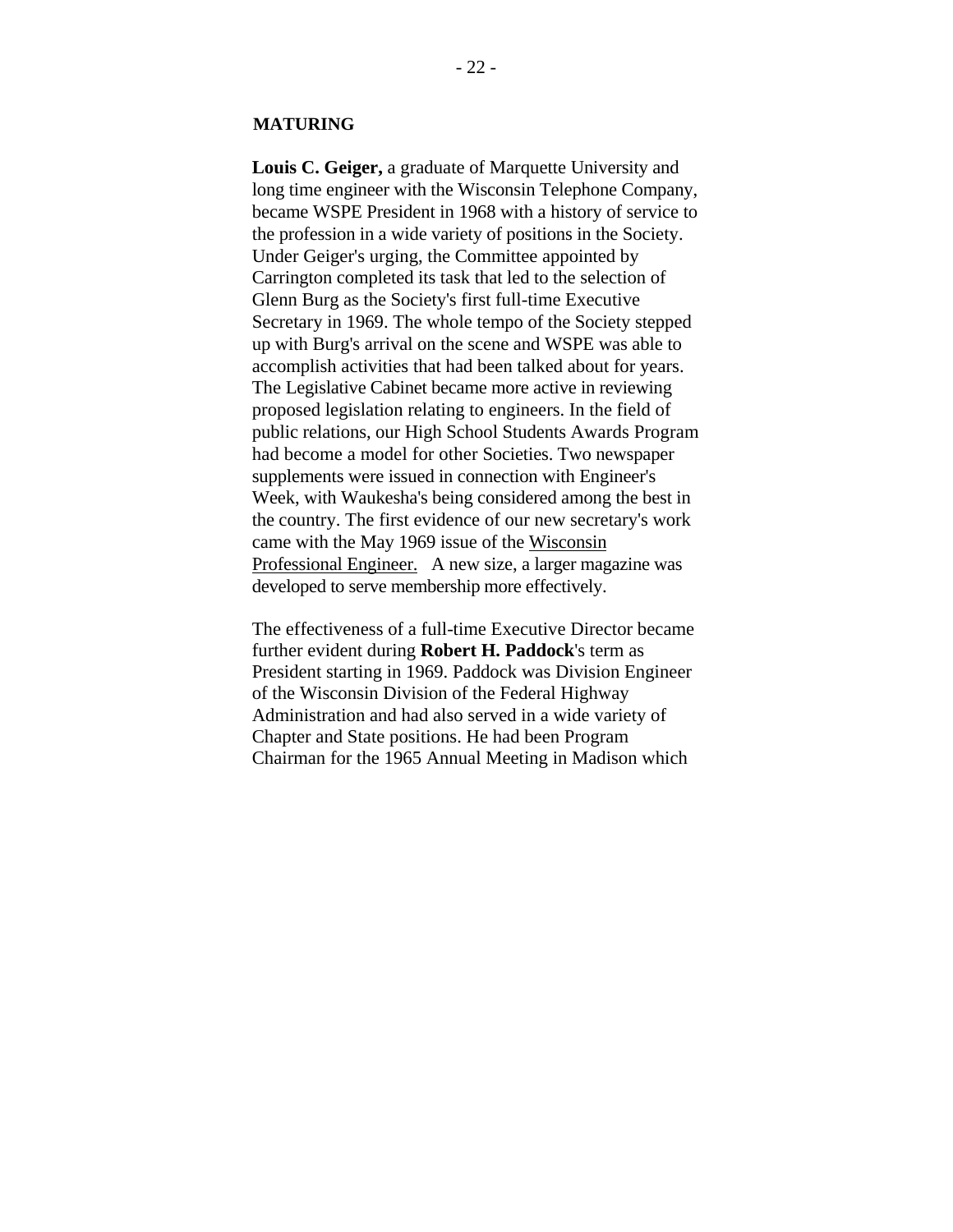had marked the start of more emphasis being given to the program part of the Annual Meetings. In September 1969, the first awards for the Governor's New Product Development pioneered by Koerper, were made. After the large membership increase a few years earlier, membership had been almost static. A special promotion for increased growth was initiated and showed successful results.

Many of the previous and existing programs were strengthened during this period. Principal among these was the emphasis on the Legislative program with the Legislative Cabinet and a Legislative Alert.

The Society's organizational needs were carefully analyzed so as to make changes to best fit a changing society in the United States. The first membership directory in three years was issued in 1970. The Society was very active with regard to legislation which shifted the Engineers Examining Board to the Department of Administration. A Bill promoted by the Legislature regarding engineering registration was passed by the Legislature, but was amended on the Assembly floor to retain the "eminence clause."

The President's report in March 1970 said, "Since the initial establishment of the Legislative Cabinet by President Koerper and the successful leadership leading to a strong , practical, hardworking cabinet, our Society has learned a great deal and has increasingly made itself known to members of the State Legislature." The above statement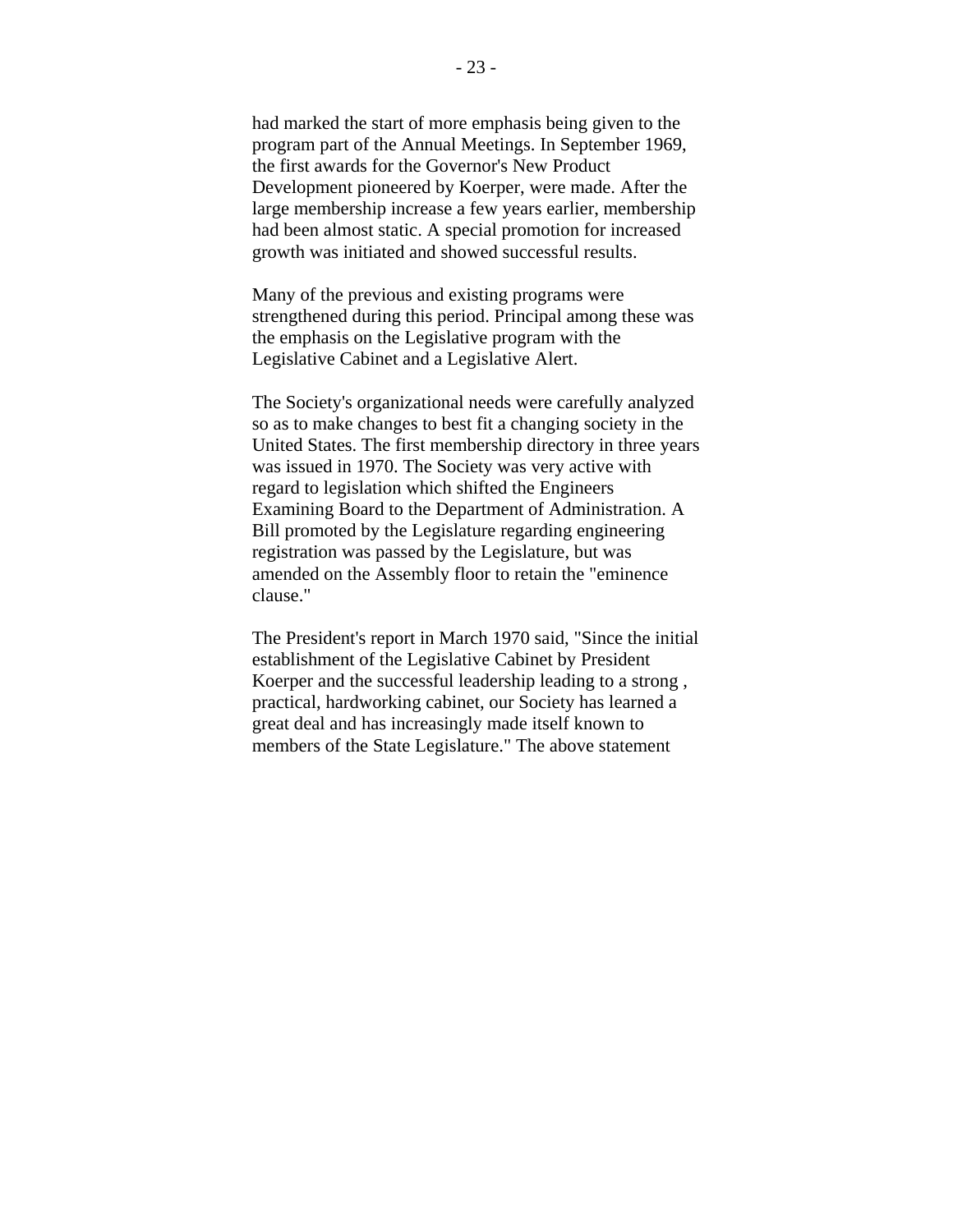might well have been made by almost all of the succeeding Presidents.

During this period of a maturing society, several subjects were addressed: continuing education for engineers, increased interest in promoting the Practice Sections, and unionization of engineers, particularly those in Government.

**Alexander McConnell** was elected President in 1970. Service in World War II and in industrial operations in various phases of engineering gave him an excellent background for Society activities. One of his initial steps was to develop a manual for Society operations with position descriptions for its officers and other leaders.

**Ronald Fiedler** was Chairman of the committee which led to the most successful membership drive in the Society's history. At the end of that campaign, membership totaled more than 1700. Under McConnell, a Long Range Planning Committee was established which formed the basis for subsequent plans.

During this period, there were a number of Legislative Bills in which the Society became involved. The question of pollution and the engineer's role in the problem was highlighted. **Robert Read**, **Bruce Frudden** and **Glenn Burg** were active in presenting testimony at hearings. The use and regulation of nuclear power as an energy source involved the Society. A Committee chaired by past president Paddock studied the subject and WSPE submitted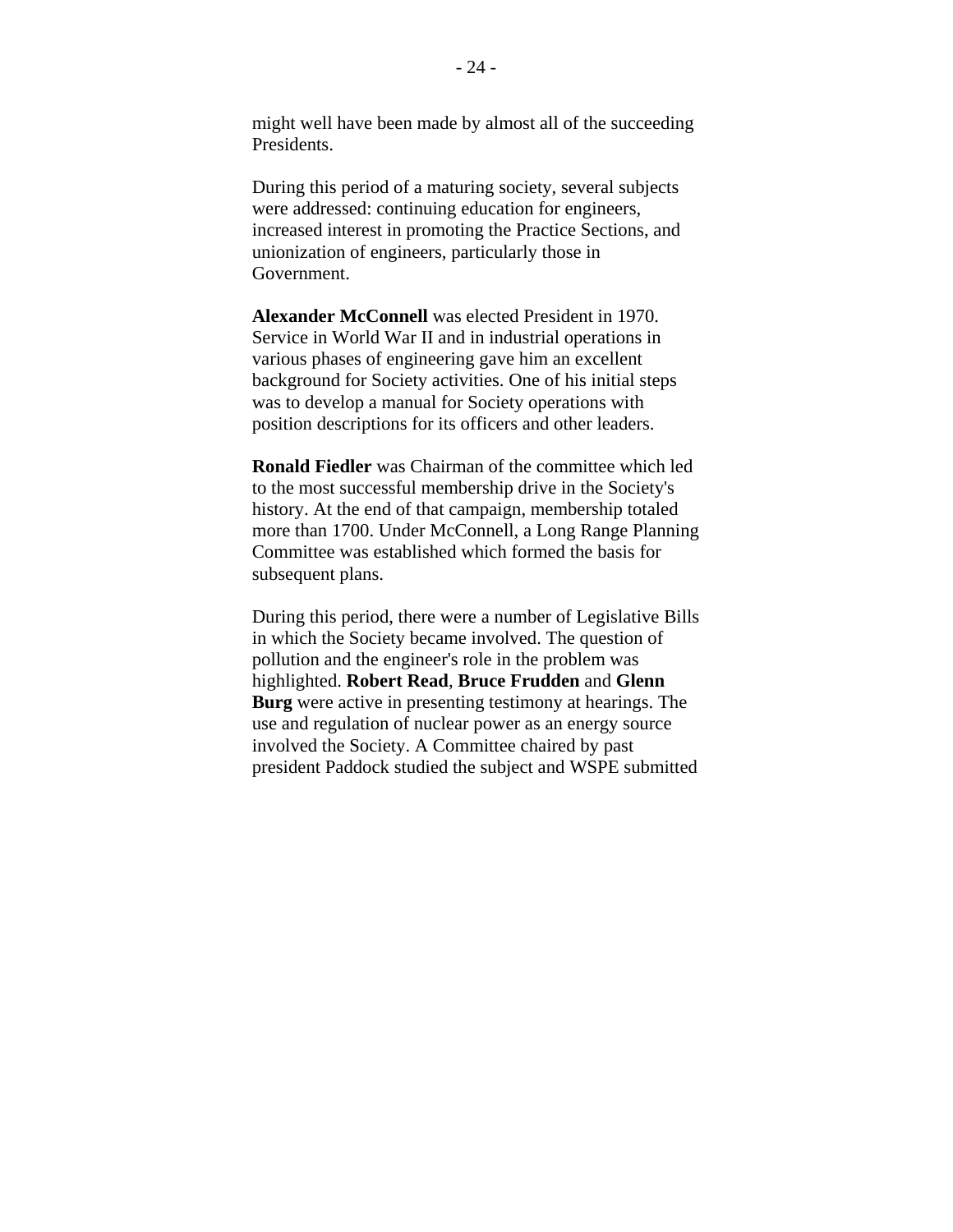an amicus curiae brief in a case involving the Northern States Power Company. The Society adopted a position supporting the development of nuclear energy and opposed a five-year moratorium on such plants in the State.

Our 28th President, **David Hanley**, elected in 1971, had a background of service with the cities of St. Francis and Waukesha. At the time of his election, he had been in private practice for five years. With the theme "Action Now", Hanley developed a 15 point Action Plan. Areas of major emphasis were: Registration Law; Legislation; Ethics; Economic Interest; Education & Guidance; and Civic Affairs. Senate Bill 709, requiring registration by examination only, was introduced at the request of WSPE. Following an active legislative alert program and meetings with the Intersociety Advisory Committee on Registration Law and others, SB 709 passed in the Senate but lost in the closing hours in the Assembly by 6 votes.

The Society's comprehensive report by the Task Committee on Licensing titled "Engineering Licensure", to guide the profession and the public in developing a better law, was published as was the Society's first "Income and Employment Relations Guide". A policy was adopted on " Liaison with Professional Engineers Collective Bargaining Groups". A seminar on civic affairs at the Fall Conference established a pattern for further use of the seminar format for other conferences. Two new ladies auxiliaries were established, providing additional society support such as that originally established by the Southwest Chapter Auxiliary.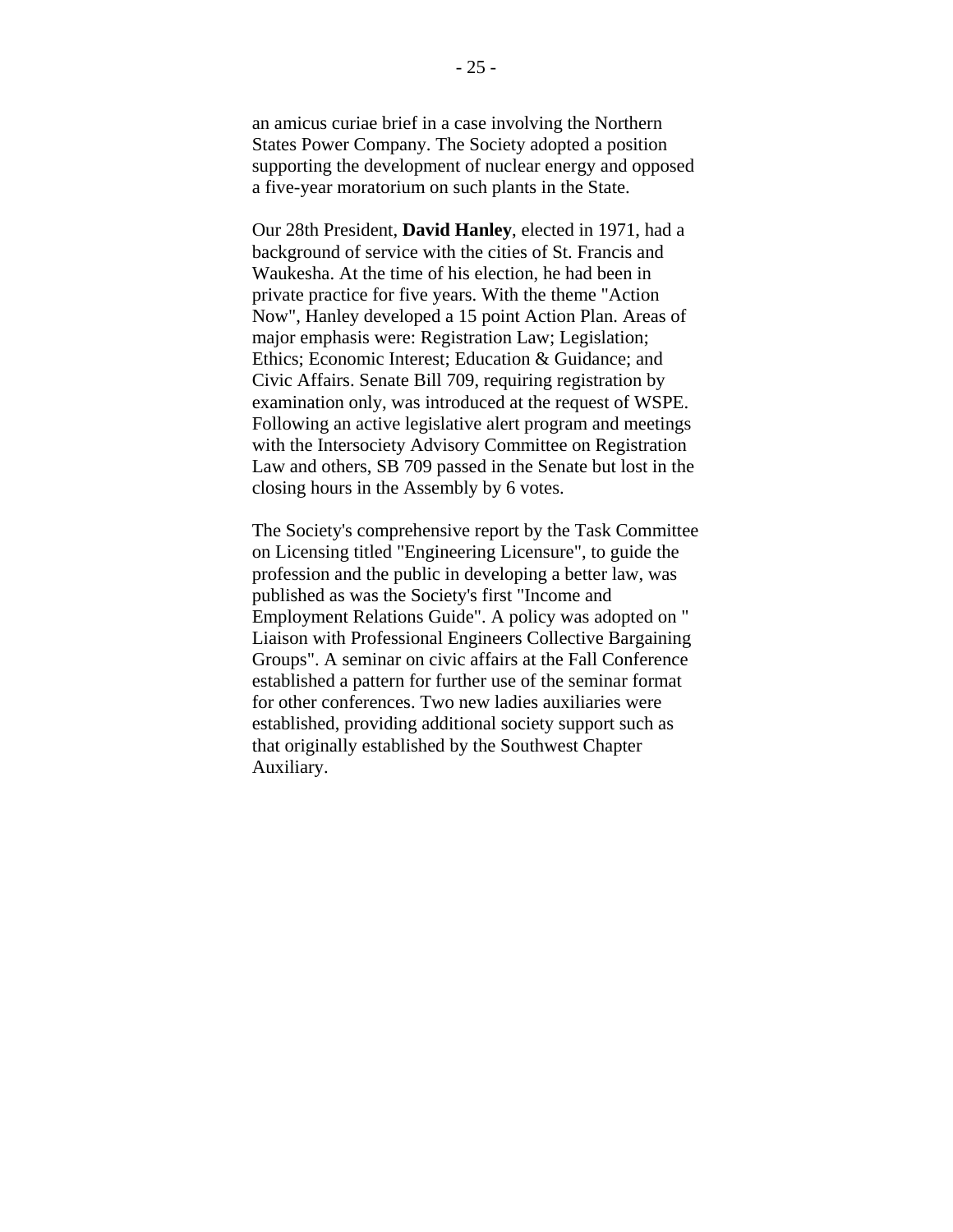At the April 1972 Annual Meeting, Hanley presided over action-filled sessions at the Ramada Inn of Waukesha. Two of the speakers for this meeting were John Weaver, President of the University of Wisconsin, who looked ahead at educational priorities and Al Mcguire of Marquette University, who entertained the large crowd. The impact of environmental problems on engineering practice and the increasing importance of the subject were explored by a panel headed by Robert Huber, Chairman of the State Highway Commission. Hanley continued his service to the Society as National Director from 1974 to 1979, Chairman of several NSPE committees and NSPE Central Region Vice President from 1987-1989.

With the election of Hanley in 1971 and **Edward Busby**, a graduate of the University of Wisconsin and Dean of the College of Engineering at UW-Platteville, in 1972, a new type of leader headed up the Society. Preceding presidents generally had graduated from their respective colleges several years after the birth of WSPE and its early formative years. Busby had experience with WSPE as a part-time Secretary/Treasurer before the Society enjoyed a full-time Executive Director. In addition to being Dean at UW-Platteville, he brought varied experience in public works, industry and education to the job. He had helped to establish the College of Engineering at UW-Platteville as one of the top Engineering Colleges in the Country.

During his term, there was renewed emphasis on professional ethics and enforcement of a Code of Ethics. A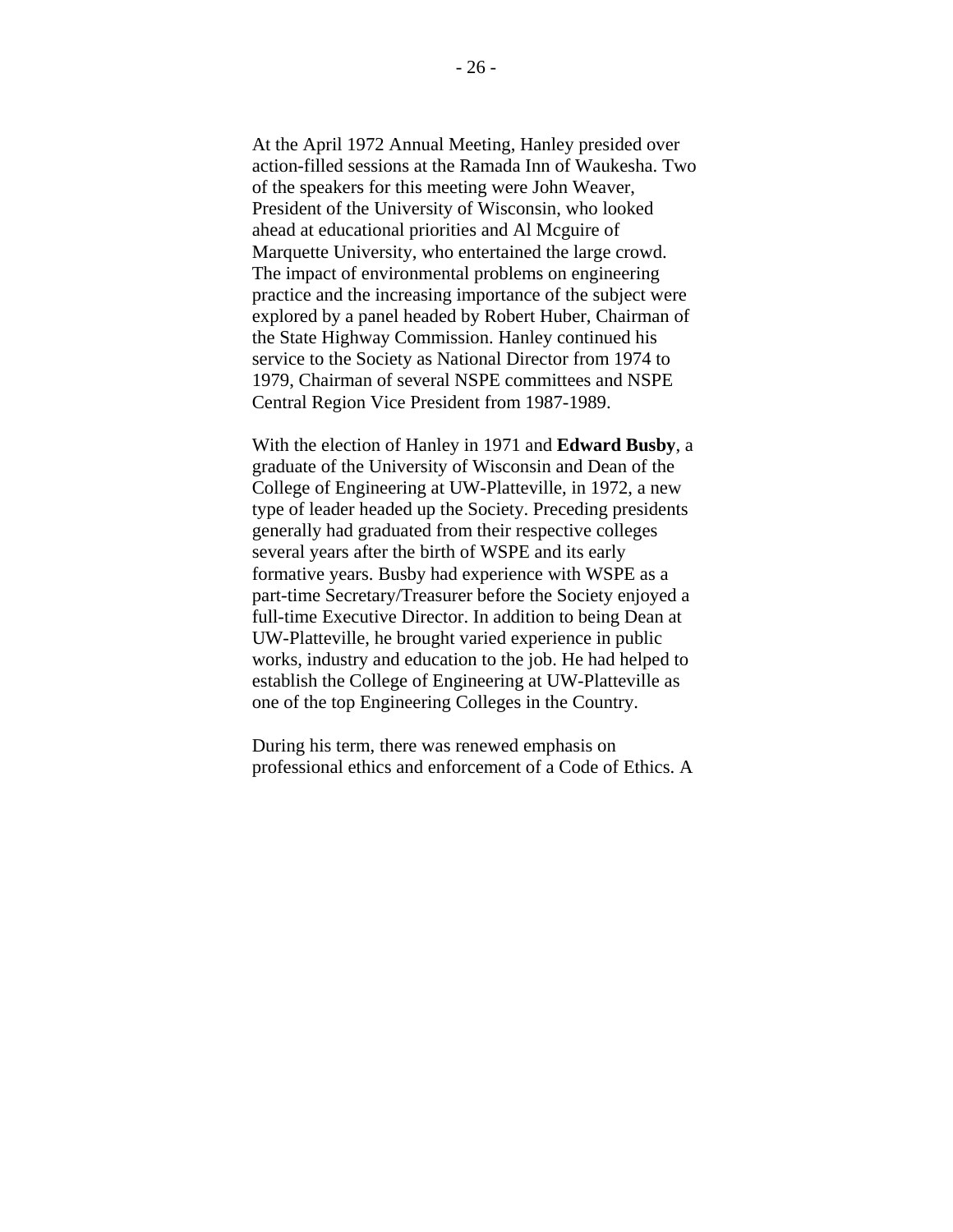continuing education program for engineers, to be known as CPED, was proposed and plans made for its initial efforts.

Our 30th President was **Roger E. Krempel**, elected in 1973, who had an opportunity and the enthusiasm to complete some of the tasks initiated by Busby. **Vincent Howard** and **Robert Read** chaired a Task Force to analyze and make basic studies as to specific goals and objectives. The result of their work was the adoption of intermediate and long-term goals as recommended by another Task Force chaired by Paddock. Support of seminars for engineering development, initiated on a limited scale previously, were more actively promoted. The Society also launched a new sustaining membership organization to improve relations with industry.

Earlier, the activities and presence of WSPE/PEG representatives at a hearing greatly helped in the Wisconsin Employment Relations Commission's authorization for the formation of the State Highway Engineering Association (SHEA), which made it possible for engineers in DOT to form a separate collective bargaining unit for their unique needs.

Krempel's final report highlighted the Task Force's work with DNR and EPA to break the log jam which impeded the flow of federal water pollution abatement funds. A specific problem involved the Mississippi River dredging operations. Decrease of barriers to the handicapped was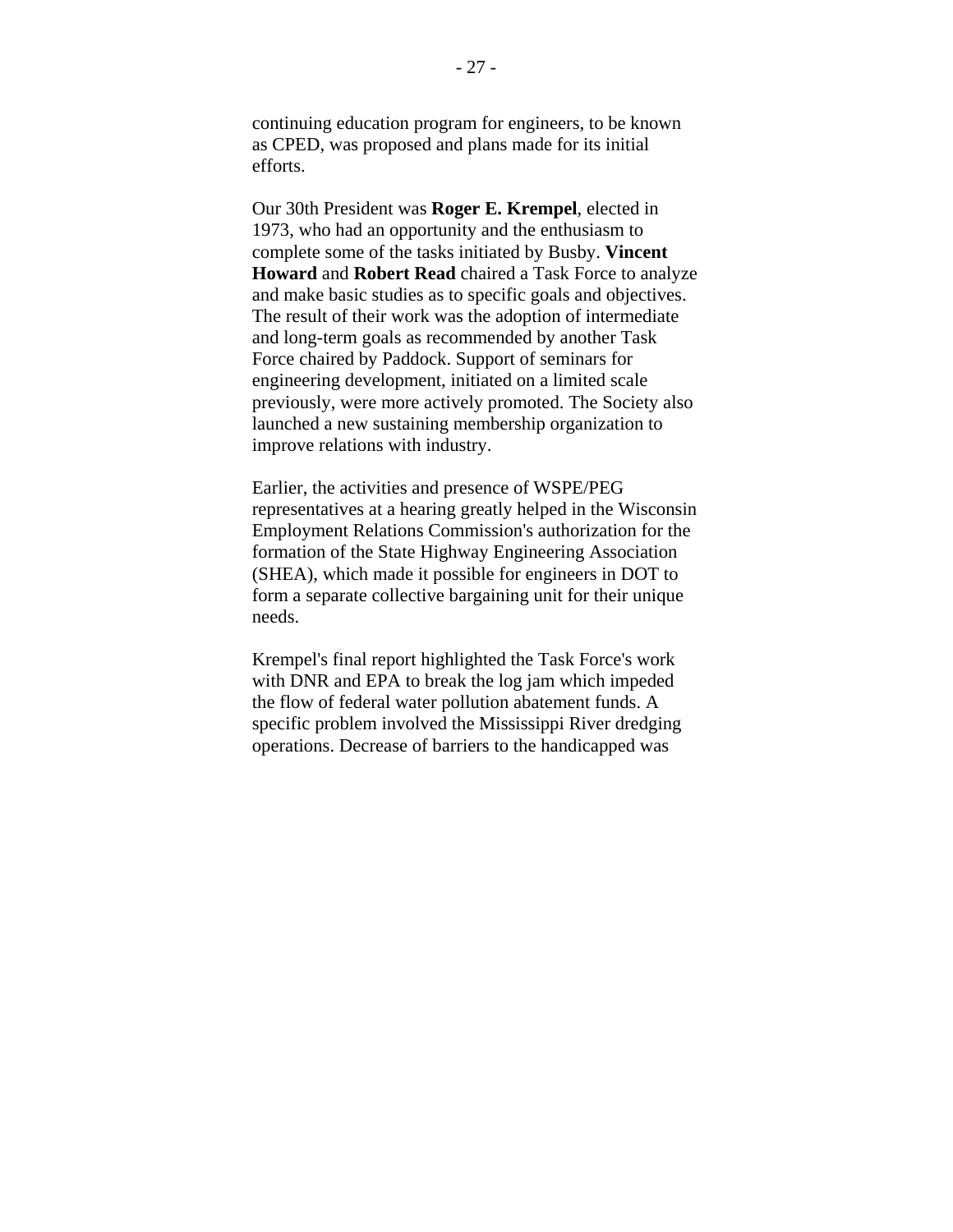also a subject of major concern. A significant departure from professional concerns was the first tour sponsored and promoted by WSPE-a trip to the Costa del Sol, Spain on a plane that took members and their families directly from Madison to the Mediterranean.

Most rewarding to Krempel during his term was the tremendous response of the membership to get involved in the affairs of the Society. Among other pluses, this renewed interest improved membership recruitment and retention and increased interest in meetings.

**Philip Davy** became President in 1974. A veteran of five years of military service during World War II, he brought an extensive knowledge of the problems of professional engineers in Private Practice to the job. An increasingly troublesome problem-finances-was tackled with the result that dues were increased. Together with increased support provided by the sustaining membership program, the increase in dues addressed the financial problem adequately.

The emphasis on continuing education for engineers initiated earlier resulted in the establishment of a Continuing Professional Education Development Program with a Board of Trustees to direct the efforts. The program, developed by a Task Force headed by **Frederick Longfield**, was adopted promptly and went into effect January 1, 1974. Designed to demonstrate that a mandatory program as proposed by the State was not necessary and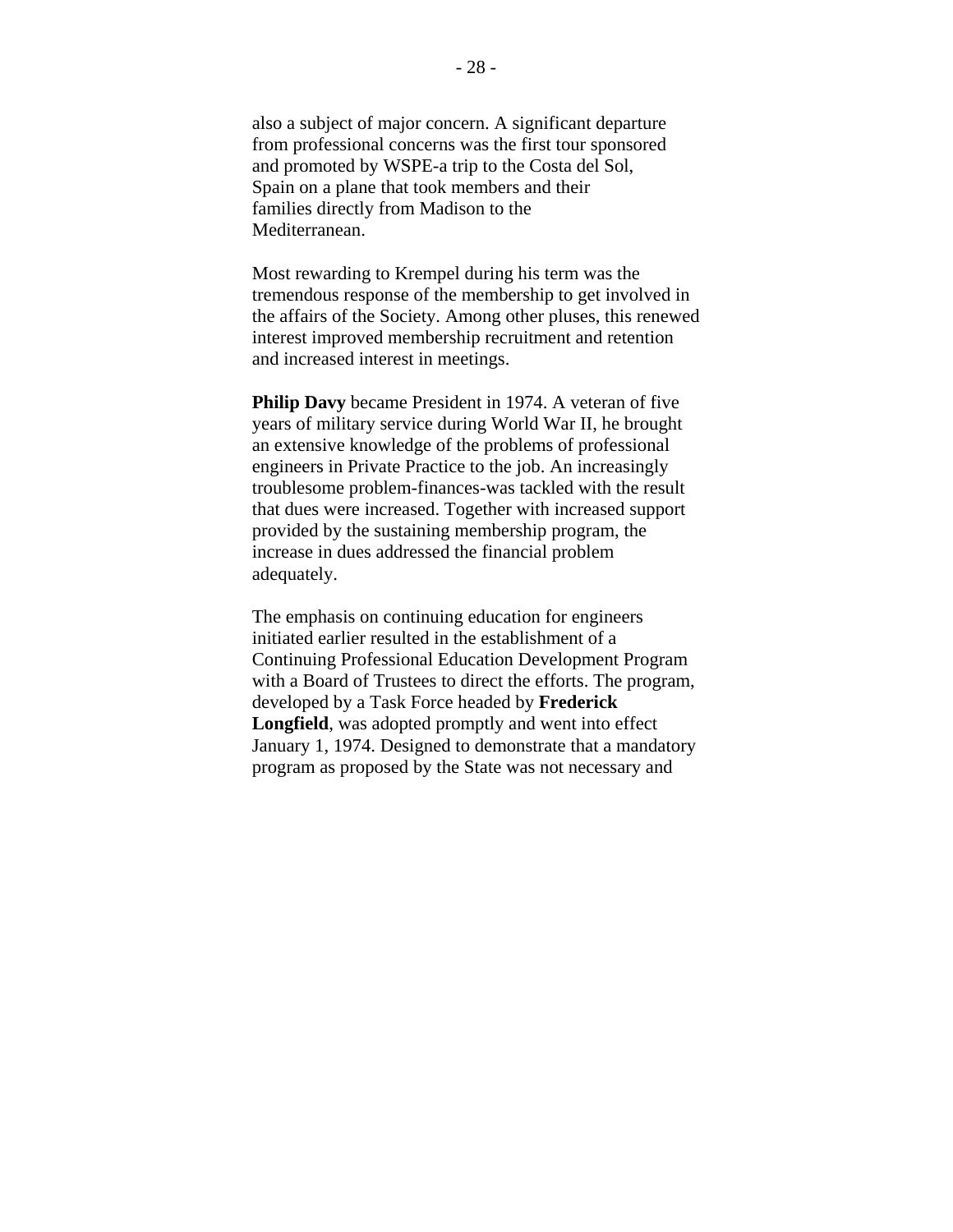that engineers voluntarily maintain their professional competency, the program continues with moderate success. At this time, only one state-Iowa-had such a mandatory program in an active status, plans of other States to do the same had apparently been dropped and, in Wisconsin, little had been heard about setting up a mandatory program of continuing education for engineers and other professionals.

The Legislative Cabinet headed by Chairman **Bill Koenig** developed a more effective format of operations. For example, WSPE strongly supported legislation relative to the use of studded tires and urged further study by the Legislature on the reorganization of DOT. Both of these items benefited from WSPE's involvement. The Cabinet format established at that time has been steadily improved and today reviews and makes recommendations on a multitude of proposals. The Cabinet, under new Chairman **John Klus** reviewed more than 500 Bills during that particular session, reviews which demonstrated the value of the addition of engineering expertise to the consideration of Legislation.

During the year, two WSPE members were especially noted at the National level: **David Hanley**, for the second year was Chairman of National Engineers Week; **Pierce Ellis** was honored as the 1974 Professional Engineer in Industry. Davy turned the President's gavel over to **Charles Bennett** in 1975. Bennett, a graduate of Northwestern University, had guided the Fox River Valley Chapter to staging what was called the best Annual Meeting to date in 1974 at Green Bay.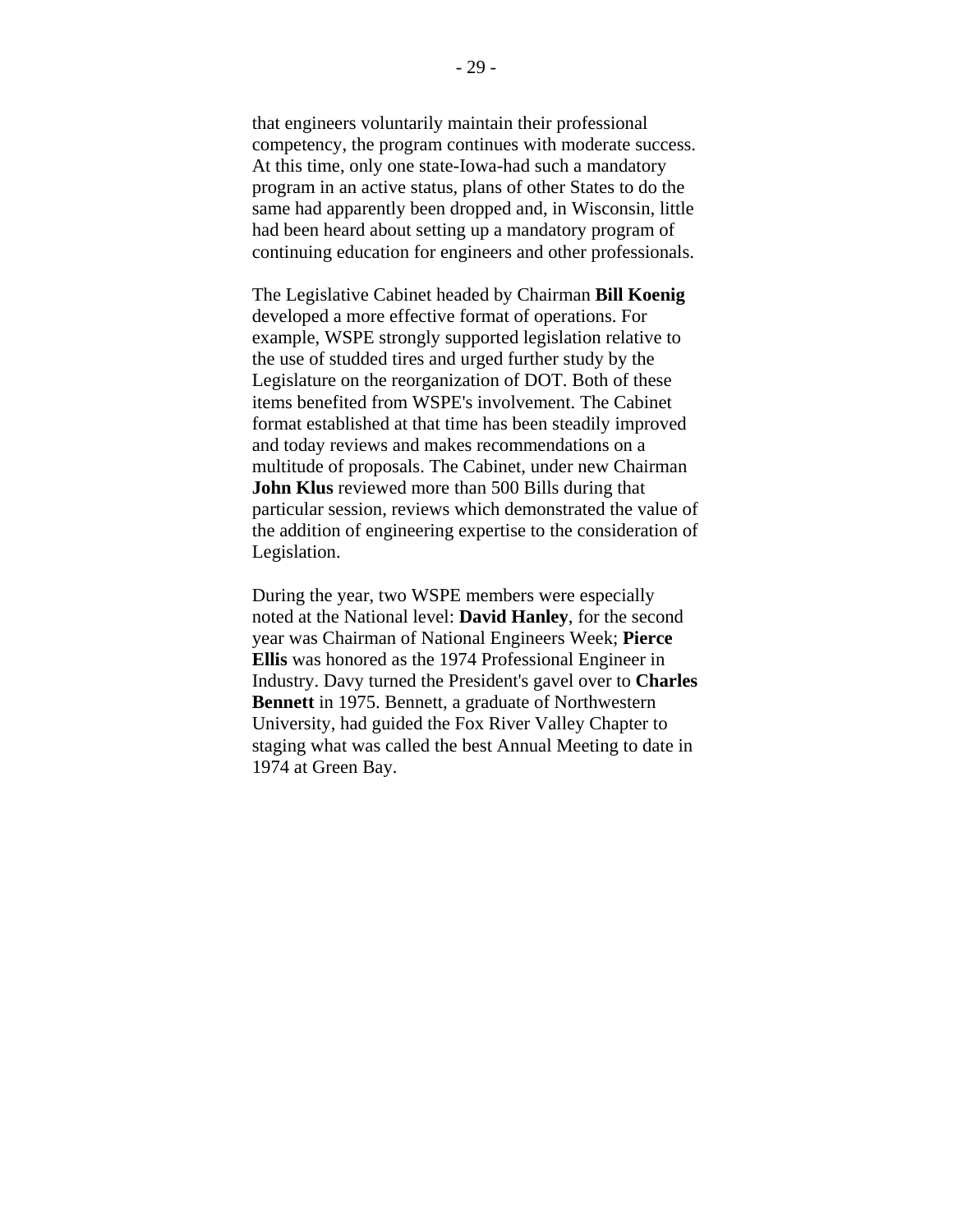Bennett had held numerous offices in the chapter and state levels and in other engineering associations. The primary challenge to the society at this time was to consolidate some of the actions taken in previous years. An increased representation of registered engineers became most important. The Executive Committee set priorities in eleven different fields of responsibility. Among these was the improvement of relations with several government agencies. Legislation providing for public members on the State Examining Board was supported.

The Society was also instrumental in backing a Statute of Limitations Bill on product liability responsibility. Bennett and Burg personally brought the WSPE message to several industries in connection with the Sustaining Member Program. WSPE joined the NSPE regional meeting at Alpine Valley in the Fall of 1975. Bennett believed that three of the most important actions during his term were the implementation of student chapters, continuing professional engineering development, and the strengthening of the WSPE program in general. His commitment to this philosophy was evidenced in the Scholarship Fund which was set up in his name subsequent to his untimely death.

A. **William Huelsman** brought to the Presidency in 1976 long experience with the City of Waukesha as City Engineer, and, as a member and subsequently Vice-President of Donohue & Associates. Huelsman's term was largely concentrated on the grass roots Chapter activity and reemphasis of the fact that the Society's ultimate success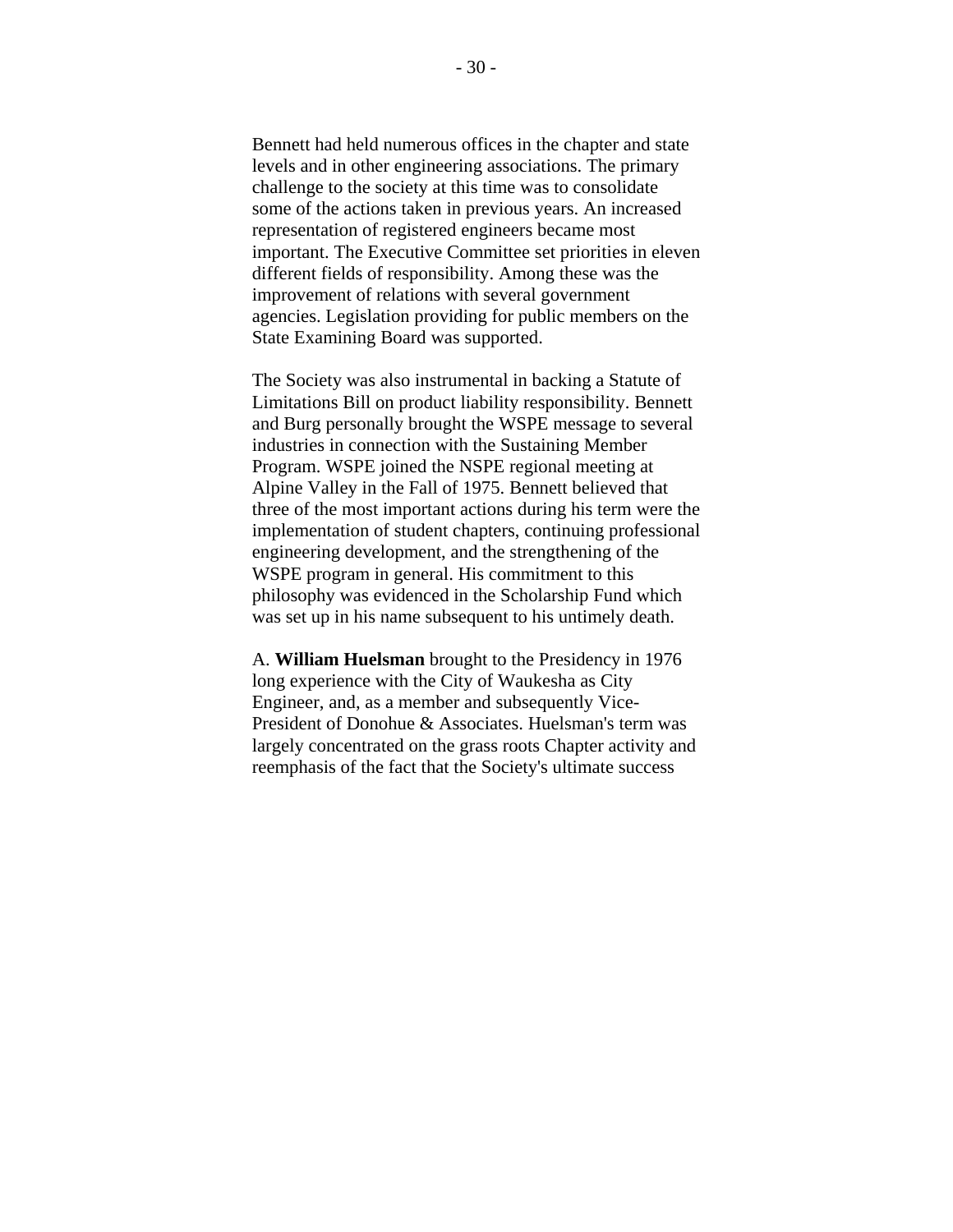rested largely on the adequacy of the membership's support. The function and increasing contribution of the practice sections to the life of the Society and renewed activity in sponsoring student chapter involvement were emphasized. During this time, Tom Sheforgen replaced Glenn Burg as executive director.

Legislative activities continued to require a significant part of the Society's attention. Efforts continued to promote a positive approach in dealing with the Legislature, rather than being on the defensive and reacting to what the Society saw as threats to the status of engineering as a profession having a heavy responsibility to ensure public health and safety.

**Frederick Longfield** brought to the Presidency in 1977 long experience with the Wisconsin State Highway Commission and the Wisconsin Concrete Pipe Association. Fritz is one of WSPE's members who has devoted all his "volunteer" activity to WSPE at the Chapter and State levels, having served in many important posts.

The Leadership Conference in June was particularly productive and the Fall Conference at Telemark Lodge in Northern Wisconsin was a successful innovation.

Legislative concern continued to demand a large share of the Society's attention and Longfield was particularly involved in the ongoing process of the proposal for mandatory education to maintain competency. The effectiveness of the Society's CPED program and of the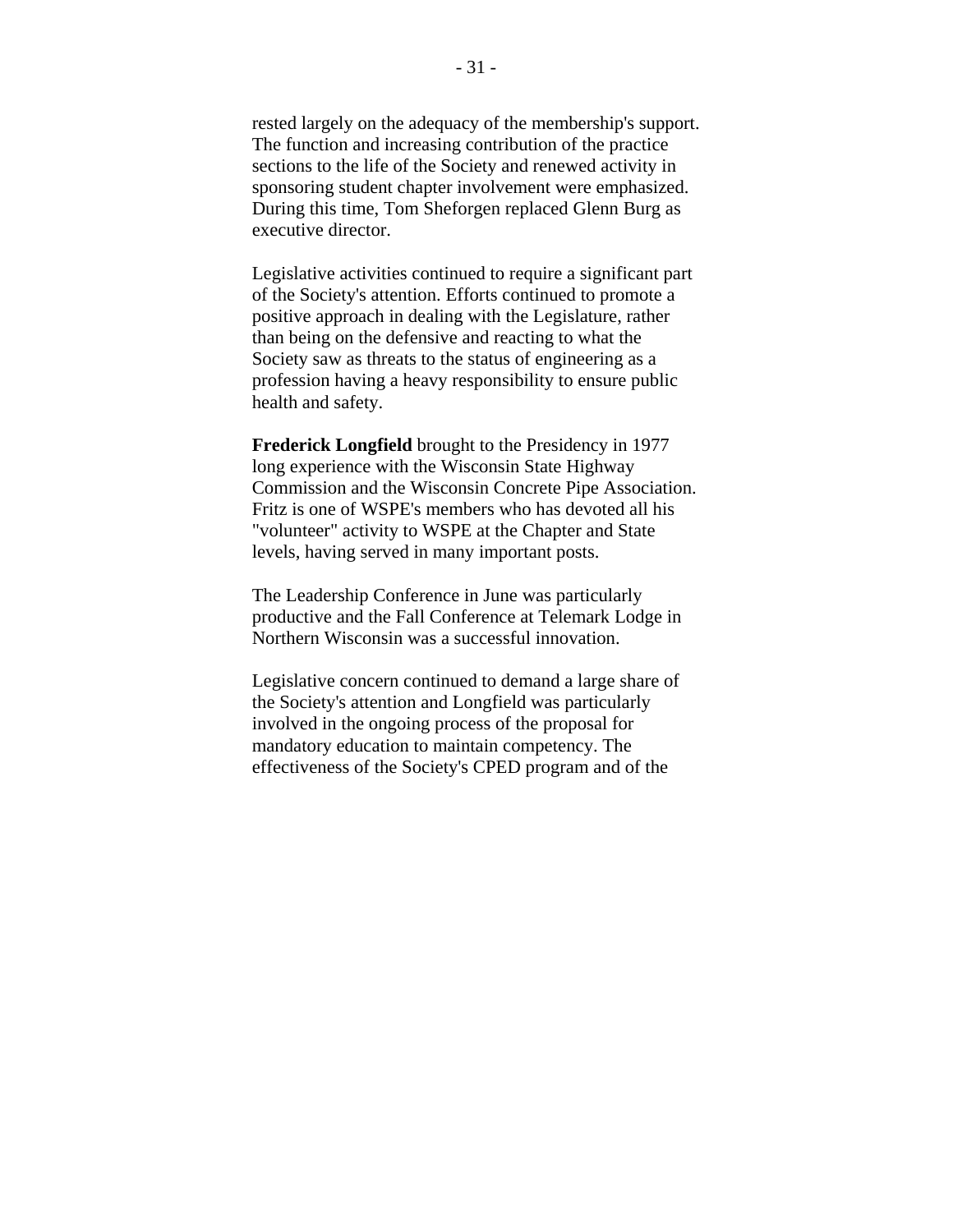work of Longfield is evidenced by the fact that competency proposals were not adopted and later the State's registration agency completed a study and concluded that compulsory requirements for the maintenance of competence were not desirable or necessary. Longfield brought an enthusiasm and willingness to involve himself in controversial Legislative matters that was unique and added measurably to the visibility factor of WSPE with the Legislature.

**Chester L. Brisley** became the Society's 35th President in 1978. He brought to the position a different facet of engineering-leader of the continuing education program at the University of Wisconsin-Extension in Milwaukee. During this period, the Bill for mandatory maintenance of competence by governmentally specified method died in the Legislature. A new problem was increasingly present and involved consideration by the Executive Committee and Board-the growing interest of governmental agencies in applying competitive bidding for professional services, services that up to this time, had not been considered proper for such bidding. The Society continued to make its thoughts known on this subject.

The Society also continued to develop the idea of a WSPE-PAC program, comparable to that already under way at the NSPE level. **Erhardt Koerper** established a \$1000 Annual Fund to recognize the engineering college best promoting professional development of its students. During this period, the problem of the "eminence clause" for registration surfaced more prominently. In the preceding four years, 40 percent of the engineers registered during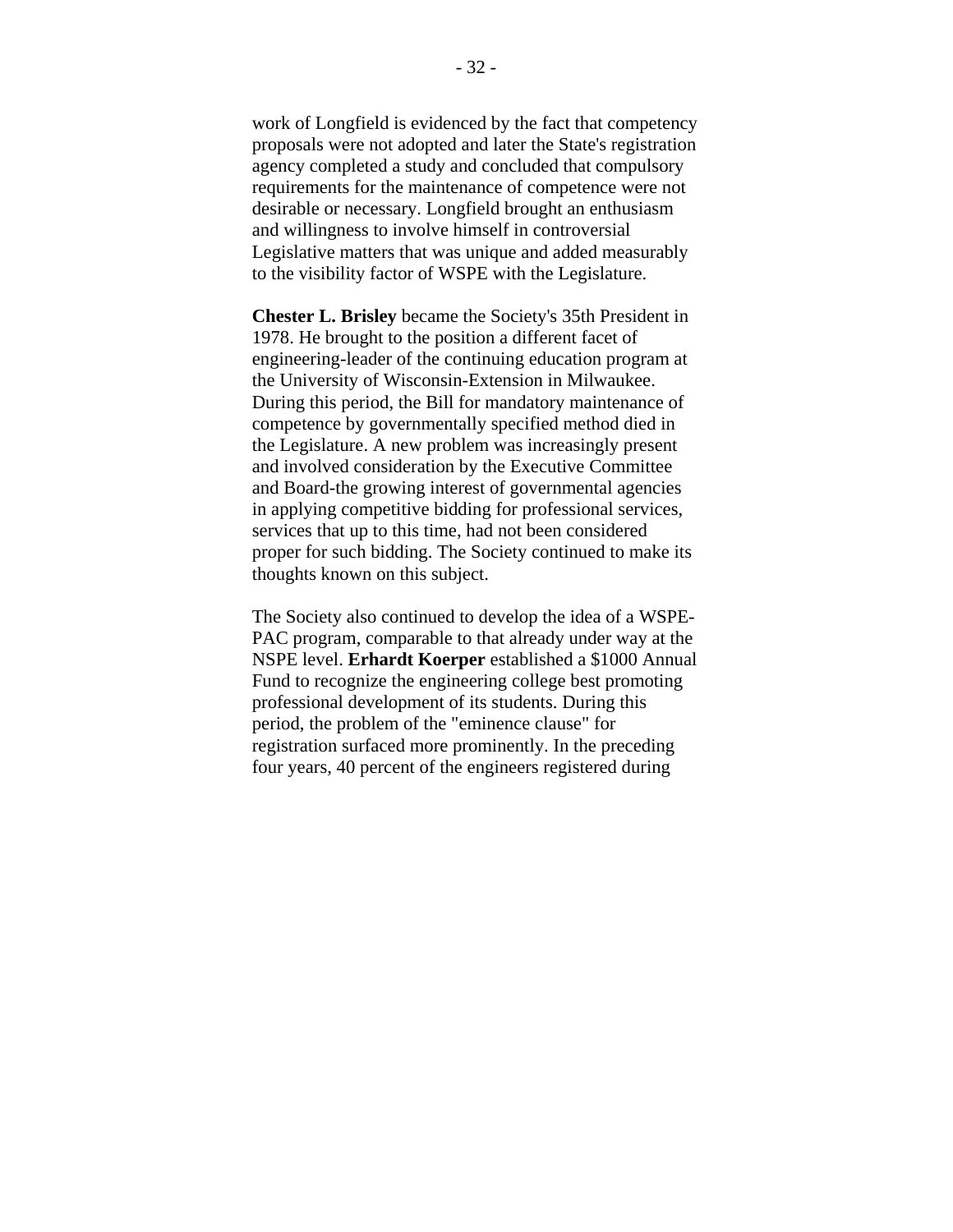that period in Wisconsin came in under the clause. The Society again directed efforts to phase out this feature of the registration qualifications.

With the installation of **Richard Hay** as President in 1979 a significant period of increased activity was inaugurated, involving the Board of Directors, state committees, chapter presidents, and the membership. Activities for the 1979-80 year commenced at the first meeting of the Executive Committee and intensified through nine subsequent meetings. Of first priority was the Society's financial position and fiscal record system. Due to the earnest effort of **Robert Villa**, Chairman of the Future Finance Task Force, WSPE's record-keeping and reporting was revised to prevent past problems. Vigorous fund solicitation of the membership and the sale of the WSPE auto resulted in closing the financial deficit.

Tom Scharine was selected to replace Tom Sheforgen as Executive Director; development of a Marquette University chapter was commenced; a WSPE Guide Book was published; a volunteer scholarship fund was created for administration by the Engineers Foundation of Wisconsin, an organization which resulted from previous efforts of the Milwaukee South Chapter, **Frank Odill**, and **Richard Hay**; Chapter President's and WSPE Portfolio Vice President's handbooks were written and published through the efforts of Hay and **Ralph Jatczak**, as was the WSPE Member's Personal Involvement Form; a plan to institute Action 80/WSPE was developed; **Pat Quinn** organized a vigorous membership drive effort; Chapter newsletter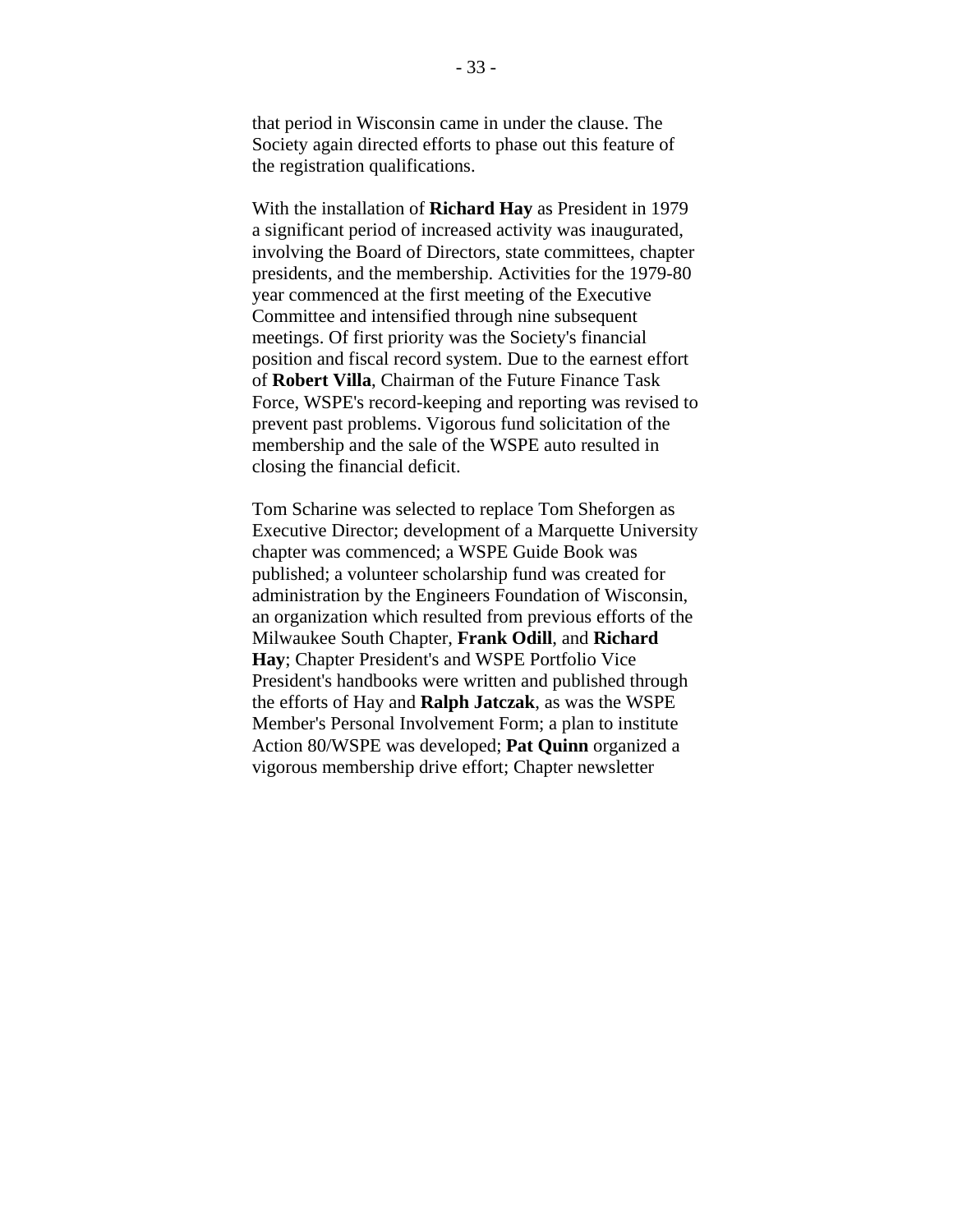formats were proposed; a WSPE Office Policies Handbook was developed through the efforts of Keith Glassoff and his committee; a WSPE property inventory was performed; and IF IT IS TO BE IT IS UP TO ME was the motto for 1979-80.

**Ron Fiedler** became Society President in 1980 and followed the policies of **Richard Hay** regarding increased WSPE activity. The efforts initiated by past presidents in previous years to develop manuals for the Society's operations and office procedures developed so that adequate instructions with the manuals should be available on a continuing basis.

Two primary goals established were to improve the financial operating conditions of the Society, and to increase Society membership. By vote of the membership a dues increase was approved. Continuing attention to WSPE membership had resulted in an increase of 104 members. The Society actively supported the appointment of professional engineers to appropriate State positions.

**Keith Glasshof**, elected in 1981, as the 38th President, came to the job as a member of a Consulting firm whose founder, A.O. Ayres, was the Society's 12th President. The Executive Committee was immediately faced with budget problems and the need for additional revenues. Papers for the incorporation of WSPE-PAC were filed with **James Carpenter** being the moving force.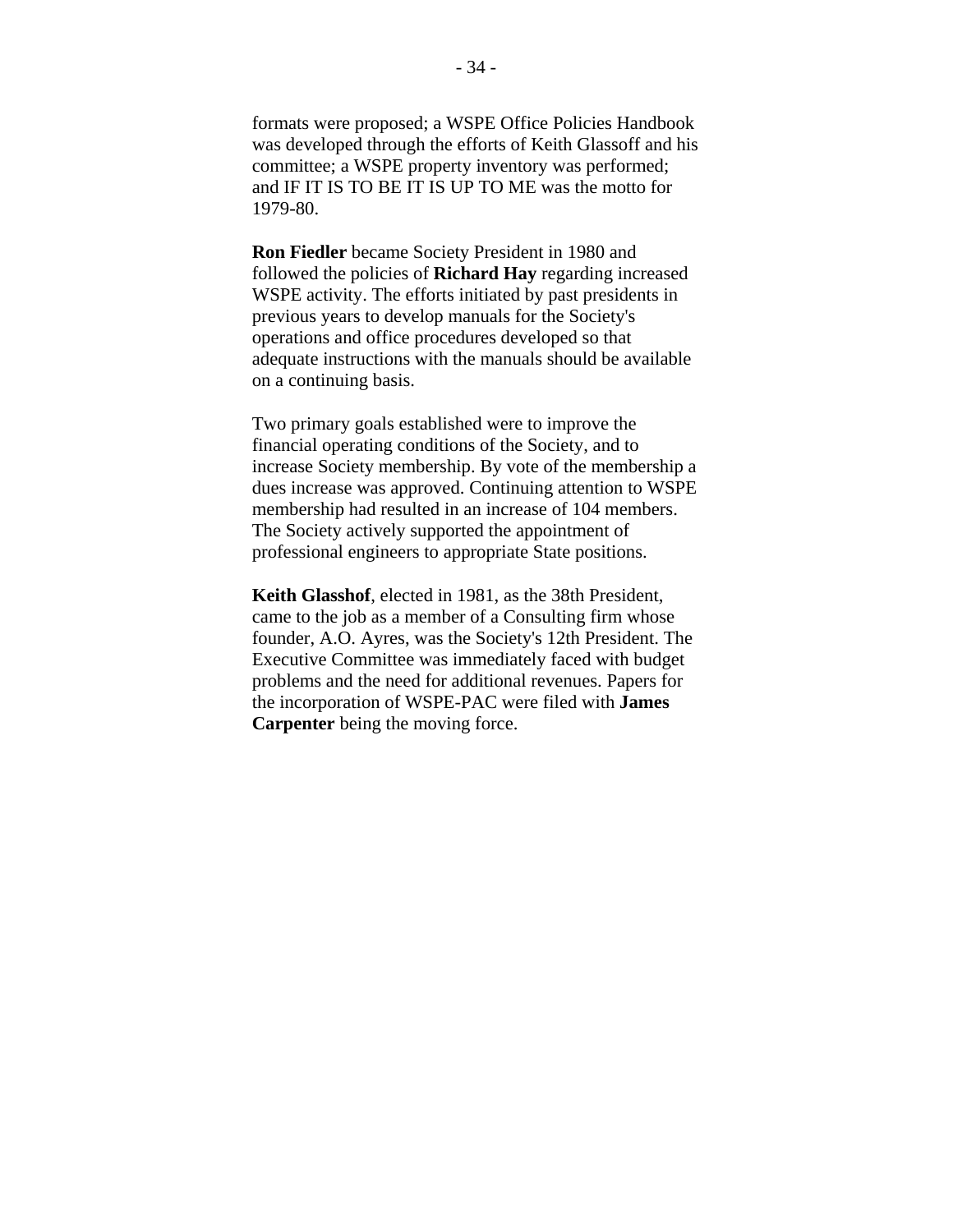Continued study of the impact of the possibility of Mandatory continuing education was made, but became moot as the Legislature apparently tabled ' subject. The Education Foundation, under the leadership of Hay and its Board of Trustees, became more active.

Considerable time was given to the study of a critical case of ethics referred to the Board of Ethical Review. McConnell's board had several difficult cases during this time and reported regularly to the Executive Committee and Board.

The Society supported the appointment of **Owen A. Ayres** as the Secretary of the Department of Transportation.

The Society was saddened by the death of WSPE member **Michael Odill**, son of President-elect Odill, in the successful rescue of a coworker on a New Berlin sewer project. In his memory, WSPE established a "Michael Odill Scholarship" Fund which is administered by the Engineers Foundation of Wisconsin.

**Frank Odill** became the Society's 39th President in 1982. He and the Executive Committee were immediately faced by the recurrent problem of changes in the registration laws. Odill spent much time in Madison in connection with meetings with Legislative Committees which resulted in the introduction of an Assembly Bill to require P.E. licensing by written examination rather than allowing licensing by work experience only. The bill was passed the following year. One product of this period was a brochure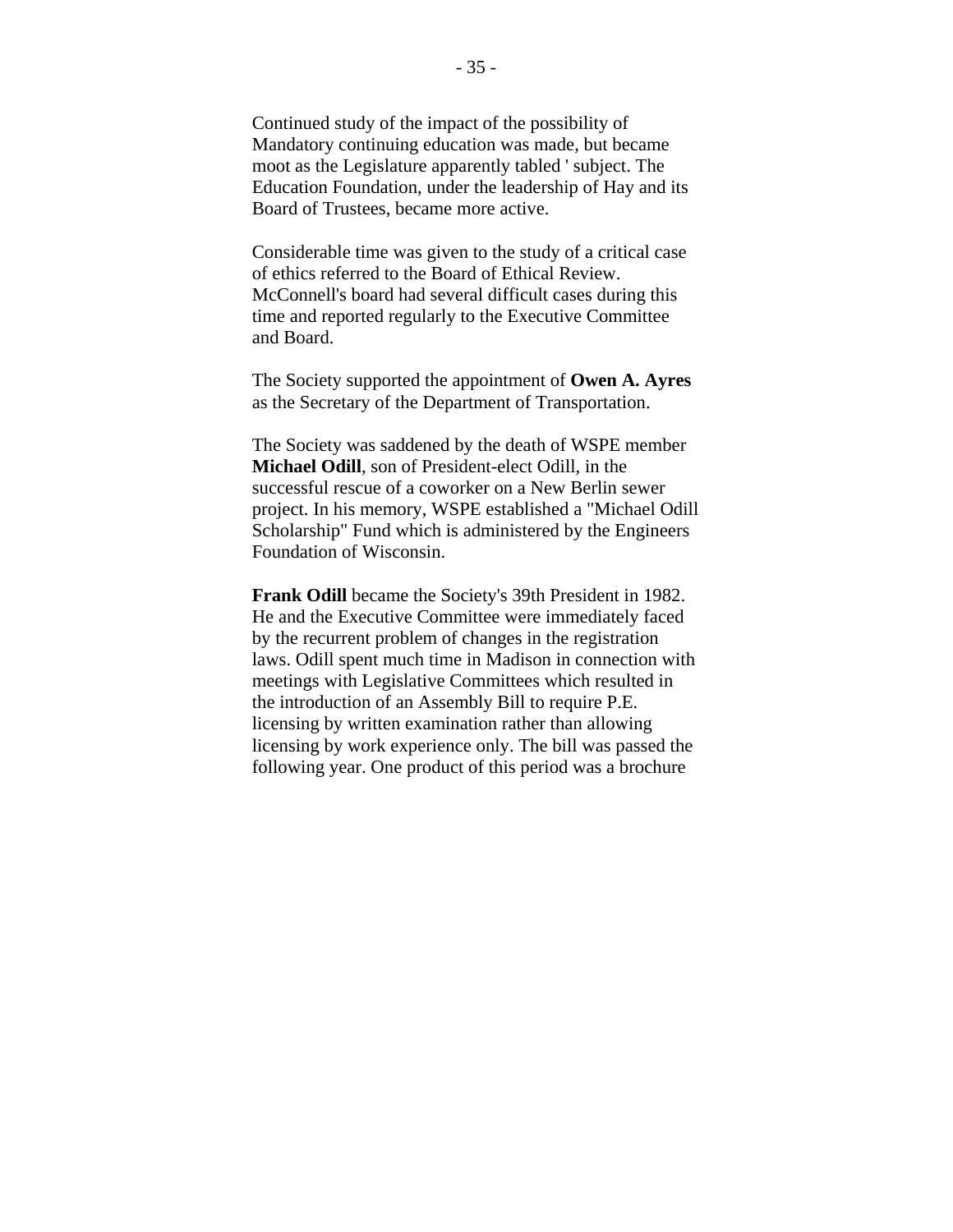outlining the purposes, functions and goals of WSPE related to this change in the licensing laws.

Legislative breakfasts had become a regular part of WSPE's calendar for activities early in February each year. The effectiveness of these affairs cannot be specifically measured, but appears to be a desirable continuing activity to promote the image of the Society.

While WSPE was well on the road to fiscal recovery, other revenue sources were needed. With this thought in mind, the WSPE Directory was established with expanded advertising and additional advertising was added to the magazine.

The Society, through the Legislative Cabinet and the Executive Committee, made known its opposition to the proposed expanded sales tax plan which would have taxed services of several Cessions. The proposed sales tax expansion, submitted when a budget deficit was expected, was allowed to die when a budget surplus appeared to be likely.

An especially fine Annual meeting was held in 1983 at the Sheraton Inn in Racine with the use of seminars for these meetings showing increased interest and value.

WSPE was also saddened by the death at an early age of one of its Presidents-Charles Bennett-in July, 1982.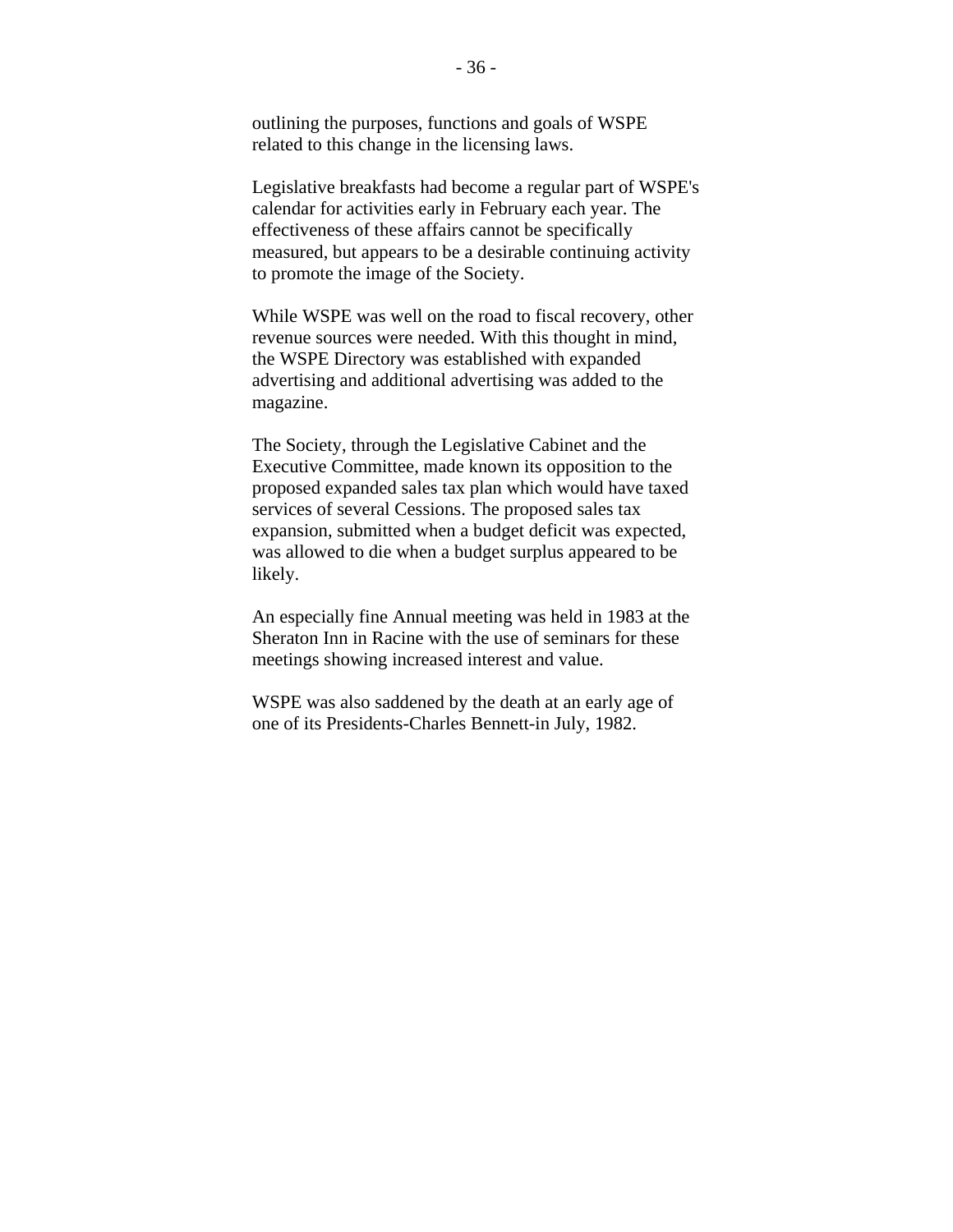The election of **Joseph E. Dresser** in 1983 as the 40th President provided an opportunity to bring together many items with which the Society has been struggling. Dresser had extensive experience in State and Chapter positions.

The passage of the Assembly Bill which eliminates engineering licensure by age and experience only, and instead requires an exam or an engineering degree for licensure was a major step forward.

This was the start of MATHCOUNTS - a math competition for seventh and eighth graders. The first year was quite a success with 10 chapters competitions and the state level competition.

To help clarify policies and procedure for the organization, WSPE published the WSPE Policy and Procedures Manual.

Actions taken early in his term included appointment of a Task Force to develop a general policy statement for the Society in dealing with controversial questions as they arise in the public forum. NSPE particularly praised the WSPE-PAC report submitted to them by **James Carpenter**.

The MATHCOUNTS and Big MAC programs have been met with great enthusiasm and interest from the schools. The Society will participate in a Special Committee the Governor plans to establish for the study of Industrial Trade in Wisconsin.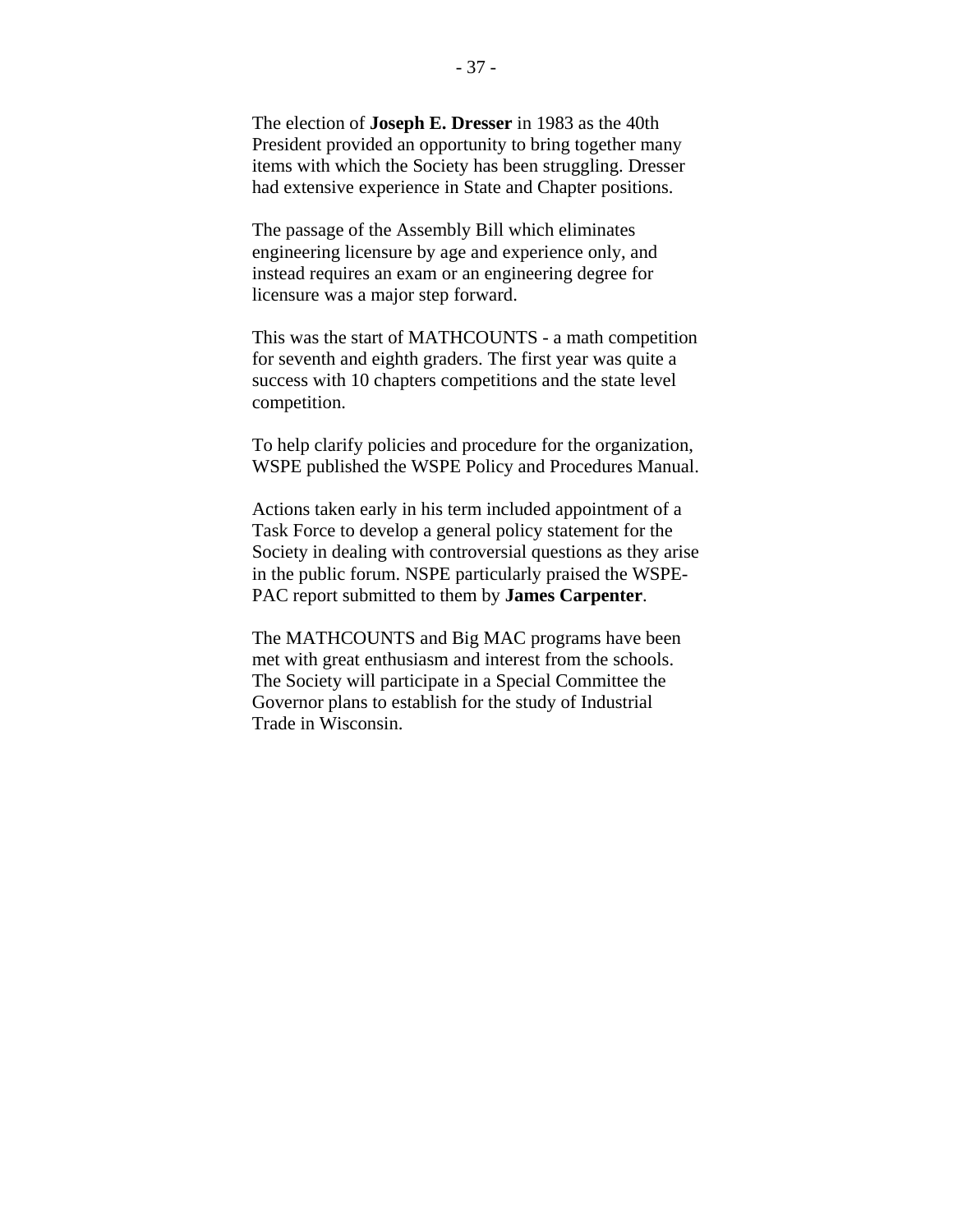**Michael F. Davy** became WSPE's first second generation President in 1984. His father, **Philip S. Davy**, was President in 1974-75. Mike brought a history of service to WSPE, having served as PEPP Chairman, Secretary and National Director prior to his term as President. Society finances were an important consideration. The budget was balanced and the bylaws amended to require a reserve fund. Magazine advertising revenues were increased significantly, primarily through the effort of **Ralph Jatczak**. Special task forces were established to draft a legislative agenda, chaired by **Keith Glasshof**, and study the needs of engineering education, chaired by **Alex McConnell** and **Dave Hanley**. During that time, **Tom Scharine** left and was replaced by **Robert Davenport** as executive director.

In 1985, **Robert L. Natrop** was installed as the 42nd President. Robert created efforts to reactivate the Chapters by getting more member involvement at the Chapter level. MATHCOUNTS now in its second year increased school participant 155% over its first year. Initial plans for the Engineering/Design Expo in Milwaukee were underway. The Expo was sponsored by WSPE and CECW. The league of Wisconsin Municipalities asked WSPE's assistance in fostering a better understanding of the role of the consulting engineer in performing services for cities and villages iri Wisconsin. **Michael Davy** and **William Mielke** served on the League Advisory Committee as representatives of WSPE. The Legislative Cabinet chaired by **Al Wortley** and the DNR Liaison Cabinet chaired by **John Curtis** were involved in monitoring and providing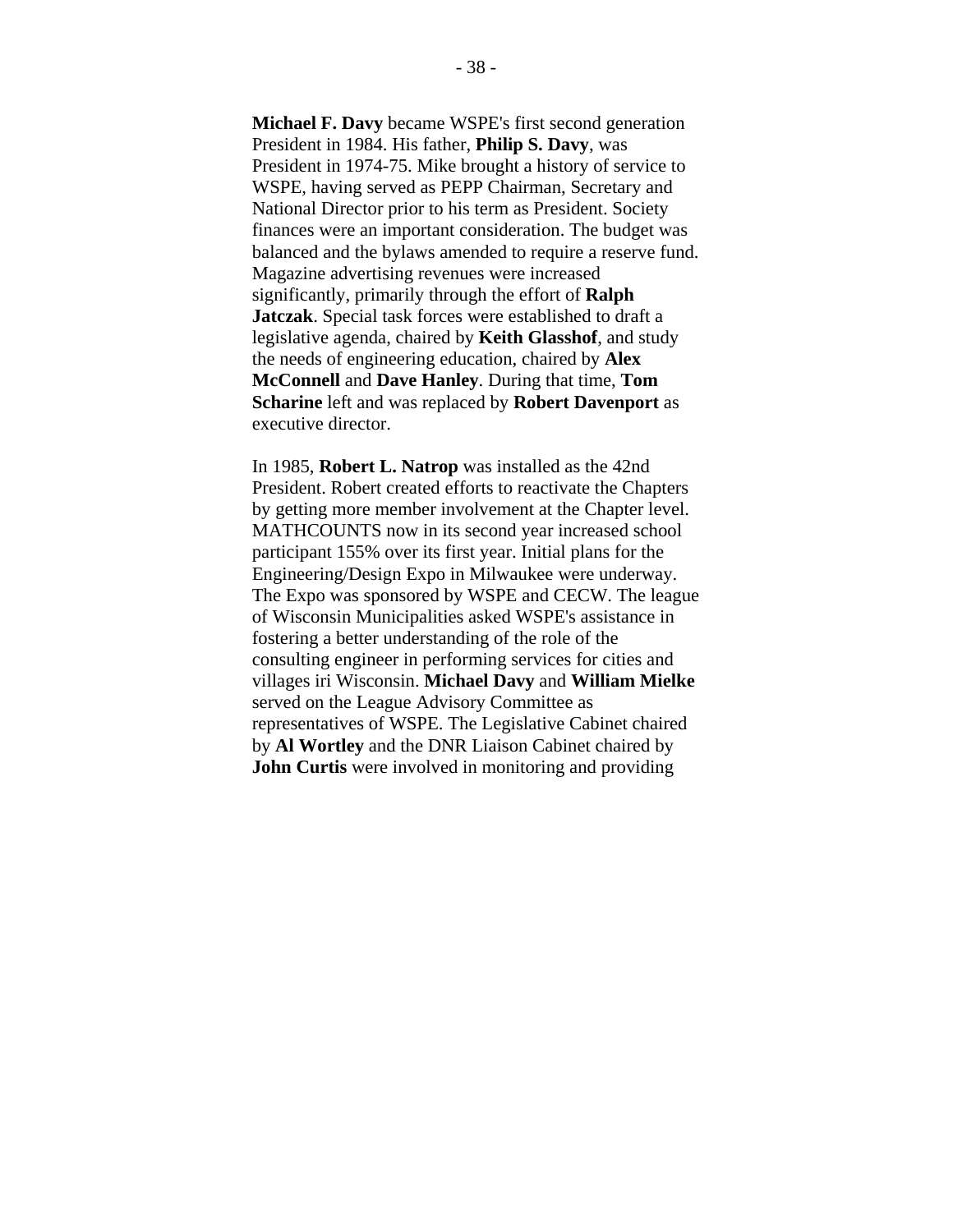input to legislation and state agency administrative rules development.

**Brian L. Hanson** became the 43rd President in 1986. Brian was the first President to lead the Society without the PEPP section. The merger of PEPP and CECW was approved by the membership. **Dean Schultz** became the first President of the new organization called Wisconsin Association of Consulting Engineers (WAGE). WSPE became a member of The Coalition for Civil Justice. The purpose of this coalition is to push for tort reform. The Legislative Cabinet was completely restructured into the Engineers Legislative Alliance of Wisconsin (ELAW). Judy Whalen succeeded **Robert Davenport** as executive director.

In 1987, **William W. Wuerger** became the 44th President and with him he brought a draft of an action plan developed by the Executive Committee. A new mission and purpose was established and used as a basis for establishing goals for continued growth. **Alex McConnell** and **Michael Davy**-chaired the WSPE Engineering Education Task Force to complete phase II and III of the survey. This Task Force was charged with irresponsibility of studying and making recommendations on issues that impact on the quality of engineering education in Wisconsin. Cray Research Foundation donated \$7,500 to the MATHCOUNTS program. The State Office moved from an old converted school building to a modern professional office building improving the image of the State Office.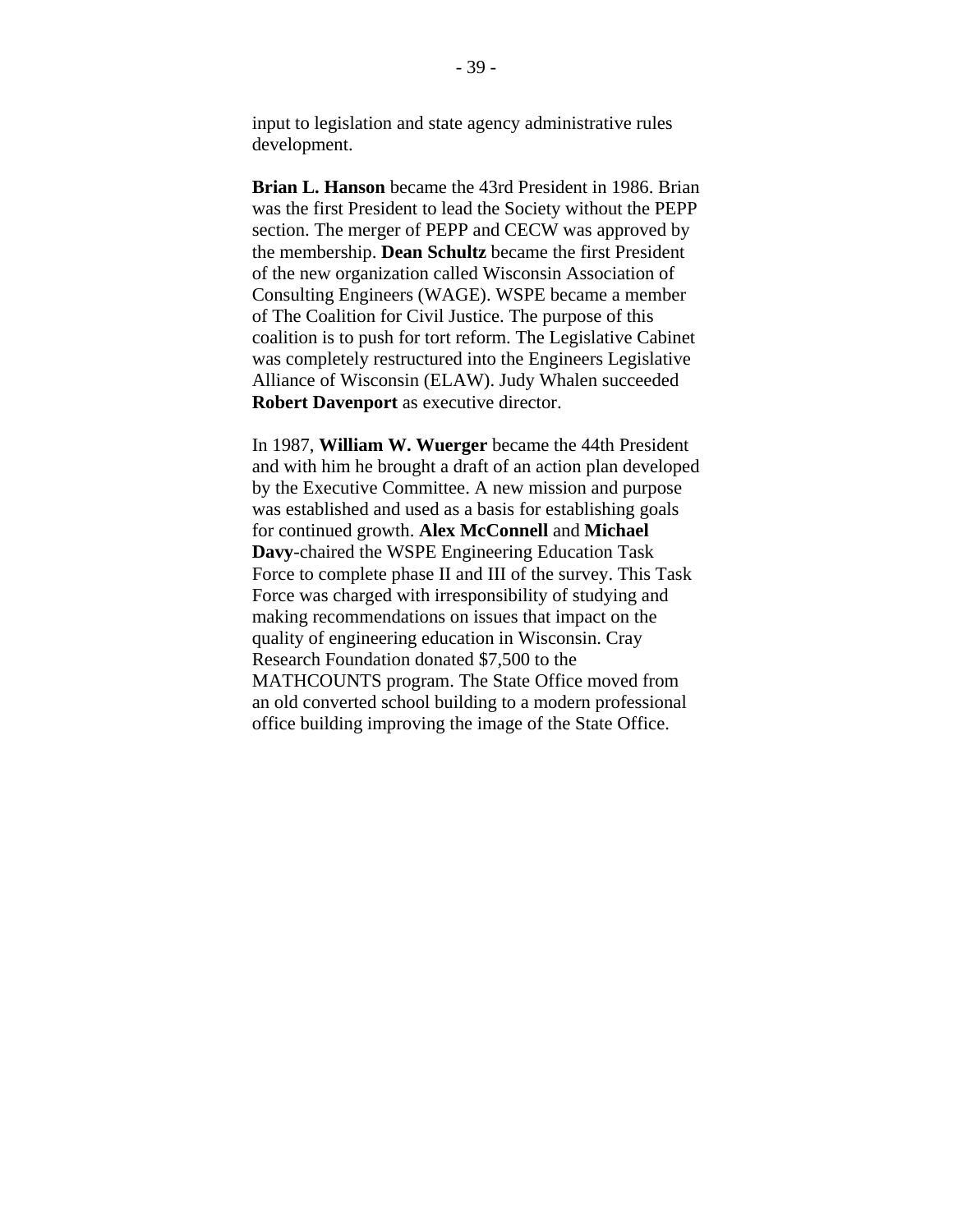July 1, 1988 marked the end of an administrative year during which dramatic changes took place in the Society. It also was the beginning of the Presidency for **J. Michael Anglea**. He started his year off with this question, "Who are we?" Past President Wuerger chaired a Task Force that addressed the matter of our identity. An Affiliation Document was drafted between WSPE and WAGE. The purpose of this document was to strengthen the relationship between the two organizations. A new Government Affairs Committee was formed to replace EL AW. A capital improvement fund program was established under the leadership of **Keith Glasshof** to allow the State Office to upgrade its operations and the image we project to the public. The Wisconsin Professional Engineer is now recognized throughout the country as one of the premier publications within the profession. **Ralph Jatczak**'s tireless efforts over the years are largely responsible for this recognition.

Under the direction of our 46th President **James R. Carpenter** in 1989, WSPE realized its own gold mine-the members. Jim made a strong effort to recognize the individuals who made this organization and the programs what they are. He did this through his column in the magazine. **Dave Hanley** concluded two years of service as Vice President of the central region of NSPE. A bill was introduced to abolish the system of joint and several liability. **Joseph Eberle** chaired an Ad Hoc Conference Task Force to study the current WSPE conference structure, examine options and alternatives and prepare a set of recommendations for board review.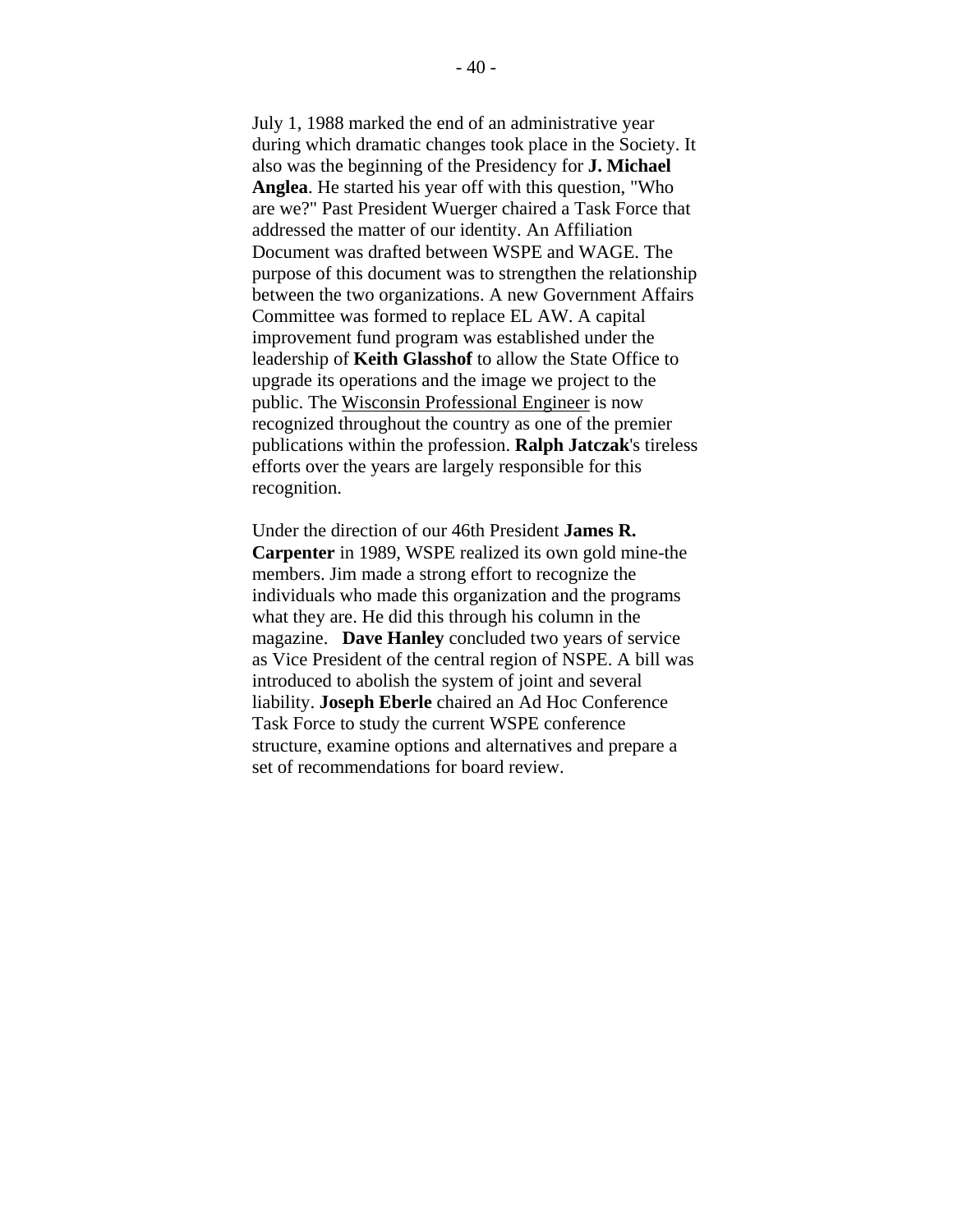As **Glen R. Schwalbach** started his year as the 47th President in 1990, he set out his priorities to emphasize student guidance under the direction of **Nancy Schultz** and **Jim Carpenter**; strategic planning; and total quality leadership. In addition, full attention was given to getting the Society's finances healthily and providing for a smooth transition in the executive director position. Executive Director Judy Whalen accepted a position outside of WSPE. Karen Brey assumed the role of administrative director with two and one-half years °f previous experience at the State Office. The Government Relations Committee, under the direction of **Bruce Weber**, continued to gain exposure and increased our input to help improve the quality of State laws and regulations. WSPE's opposition to proposed rules for impaired professionals was instrumental in changing the rules to the benefit of engineer while still protecting the public.

**Yash Wadhwa** became the 48th President in 1991. He challenged everyone in numerous areas, engineering education, registration, membership growth, and shortage of engineers. Through these challenges, Yash was determined to improve not only our Society's image but also the image of the engineering profession. After an interim period as Administrative Director, Karen Brey became Executive Director. A Strategic Planning session was held as a preliminary effort to develop the goals and plans for the future. WSPE worked with 48 other groups to oppose the sales tax on professional services. This effort was successful.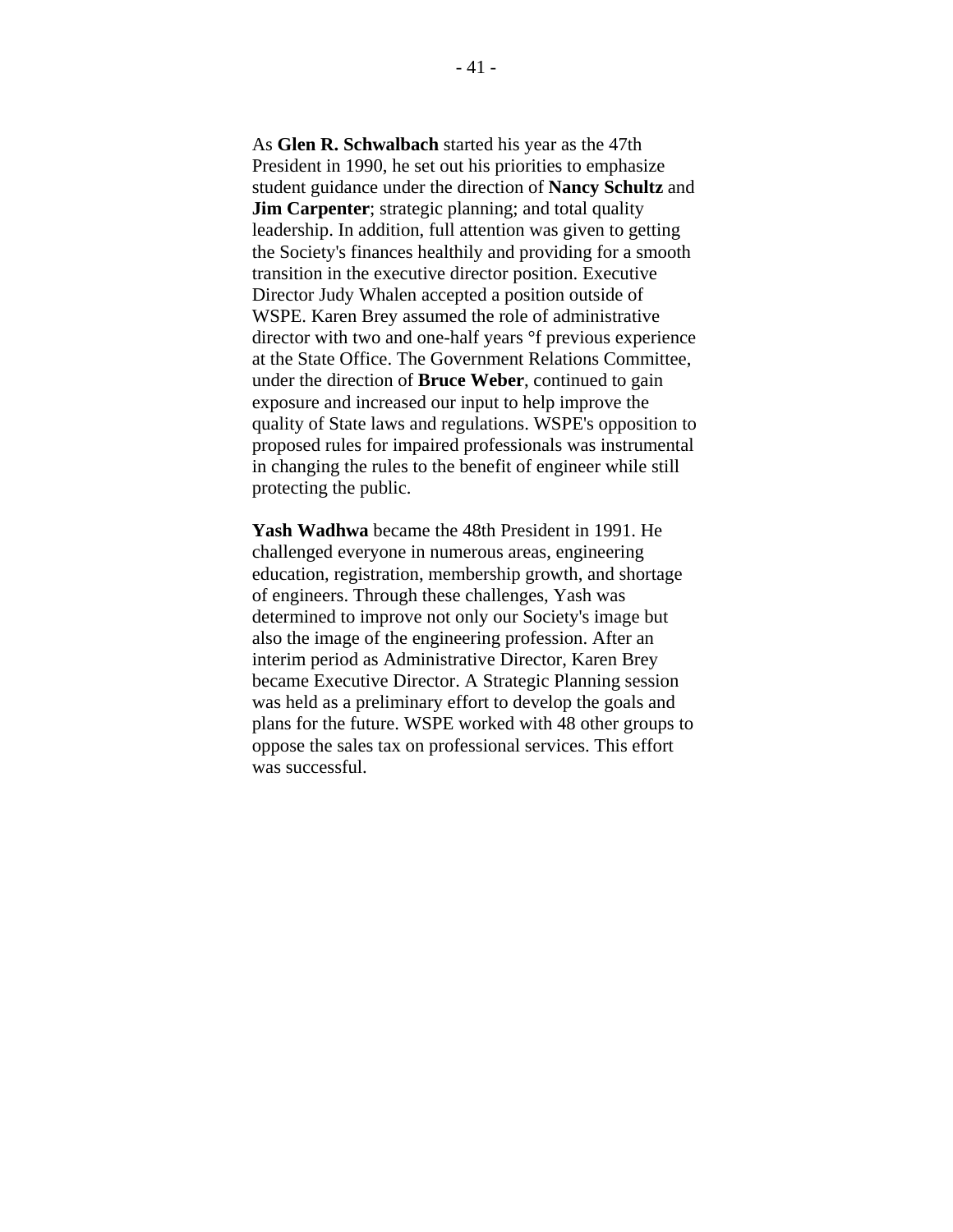As our 49th President, **Tarun R. Naik** was installed in 1992, he expressed his goals for the coming year which included education, environment, professional conduct, dues/budget and service to our members.

Tarun directed **Michael Mucha** to chair a Task Force to study the issue of mandatory continuing education. The Society continues to work on trying to establish a Statute of Repose, to protect engineers from extended liability. WAGE moved into the WSPE office space with plans to promote the engineering profession together. A new member mentorship process was developed under the direction of **David Noyce**. MATHCOUNTS celebrated its 10th anniversary with Chairman **Stan Fredrickson**. Issues of concern continue to be: industry and government exemptions, engineer title use, and non-engineers appointed to head positions in governmental units relating to engineering.

The year 1992 saw the merging of the Milwaukee Chapter and the Milwaukee South Chapter into the Milwaukee-Milwaukee South Chapter.

Also in 1992, a WSPE life member provided an annual grant of \$10,000 to improve the writing skills of engineering students at the UW Madison by a contest open to juniors and seniors for the best essays of about 2,500 words on any subject. This grant is administered by the University of Wisconsin Foundation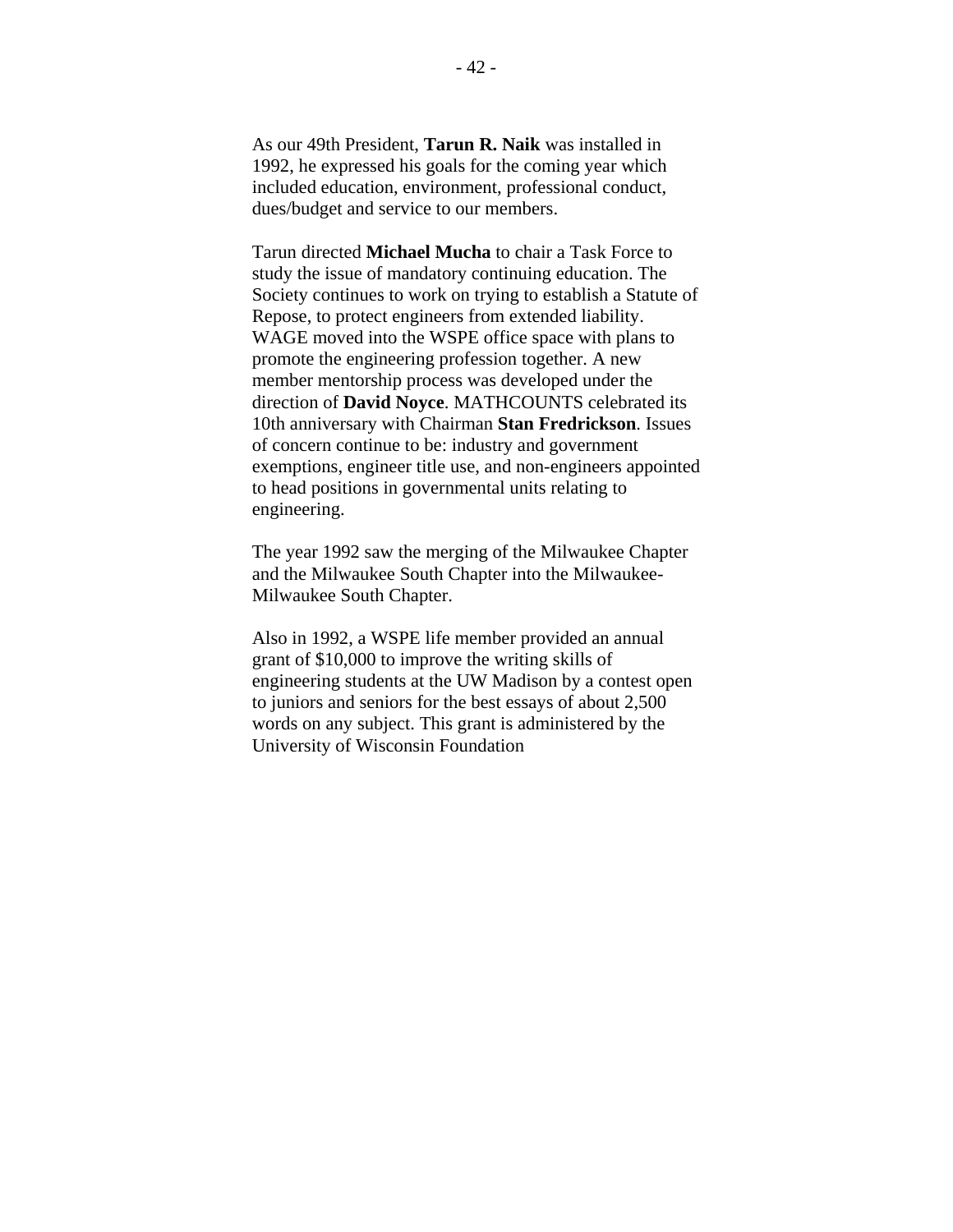As the Society celebrates its half century birthday this year, **Roccy Raymond**, our 50th President, expressed his support and interest in efforts to continue the increase in membership and to move the Society forward. Through his efforts to recruit new members, WSPE has been able to continually increase in membership. Roccy was instrumental in identifying key areas to concentrate on particularly at the Chapter level. His goal, to visit each chapter for a meeting, will help strengthen our Society by recognizing the efforts of the local chapters. Roccy redefined the Annual Leadership Conference into a leadership/membership conference to provide another benefit to our members.

Numerous legislative issues continued to be key issues including the registration of geologists and the Statute of Repose to name a few.

In review and summary, the events that have brought WSPE to its present position after 50 years have involved many small and large steps, that have produced a Society of much more significance than was probably ever envisioned by its founders. From a relatively small membership of registered engineers interested primarily in technical activities of a Society, WSPE has grown to a Society well recognized by the public and at legislative levels. The initiation, growth, firm establishment and recognition of WSPE as an important representative of the engineering profession, is the result of the leadership at Chapter and State levels and the participation of hundreds of committed members during the past 50 year period. It is impossible to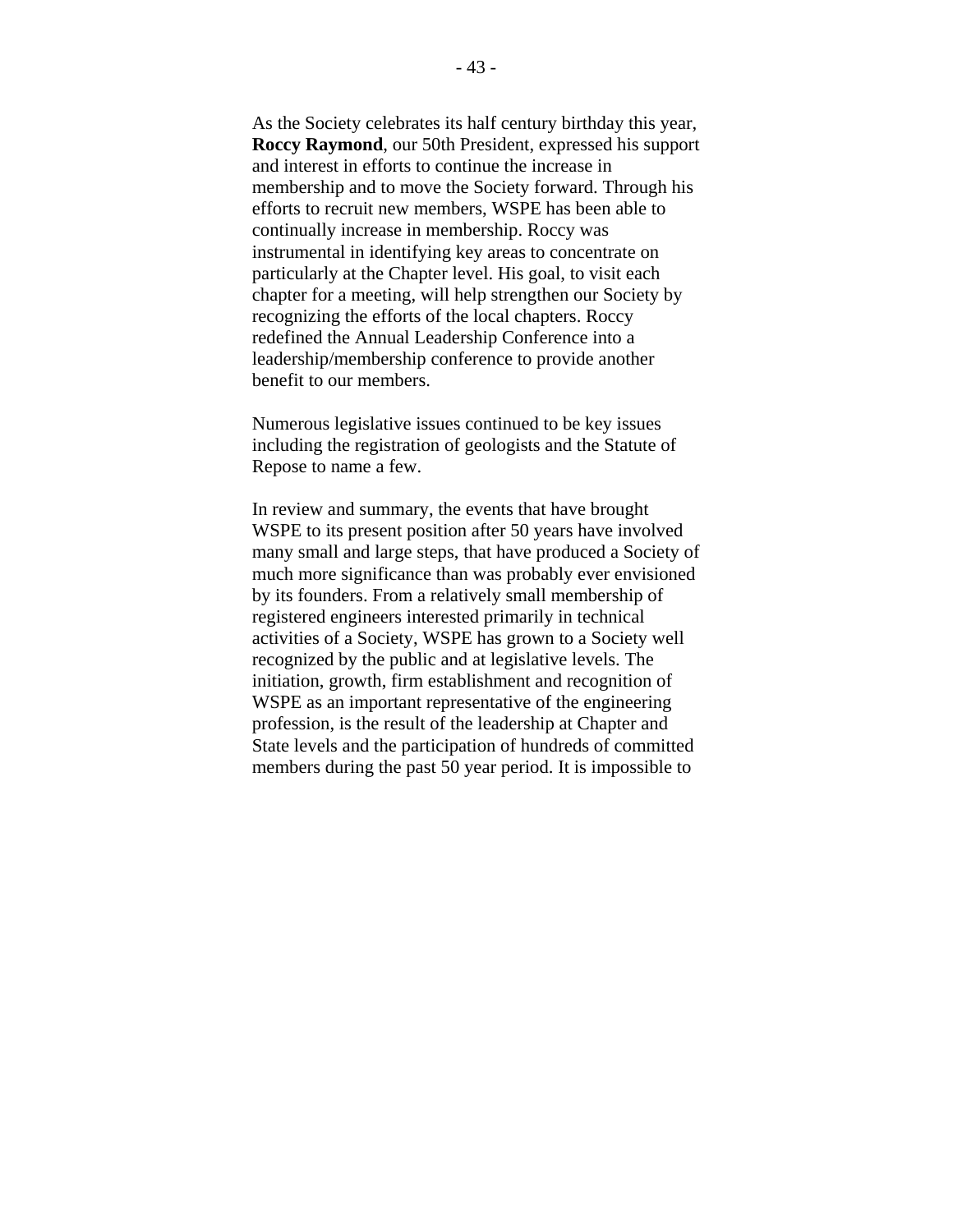recognize or list all of these individuals. The leadership is merely typified by the engineers, who, during this period, were elected to serve one-year terms as President. By their election and performance, they have been representatives of the total leadership of the Society.

This history was planned and directed to report on the efforts, struggles, and disappointments that have occurred, and the successes which have been brought to the total membership in the past 50 years.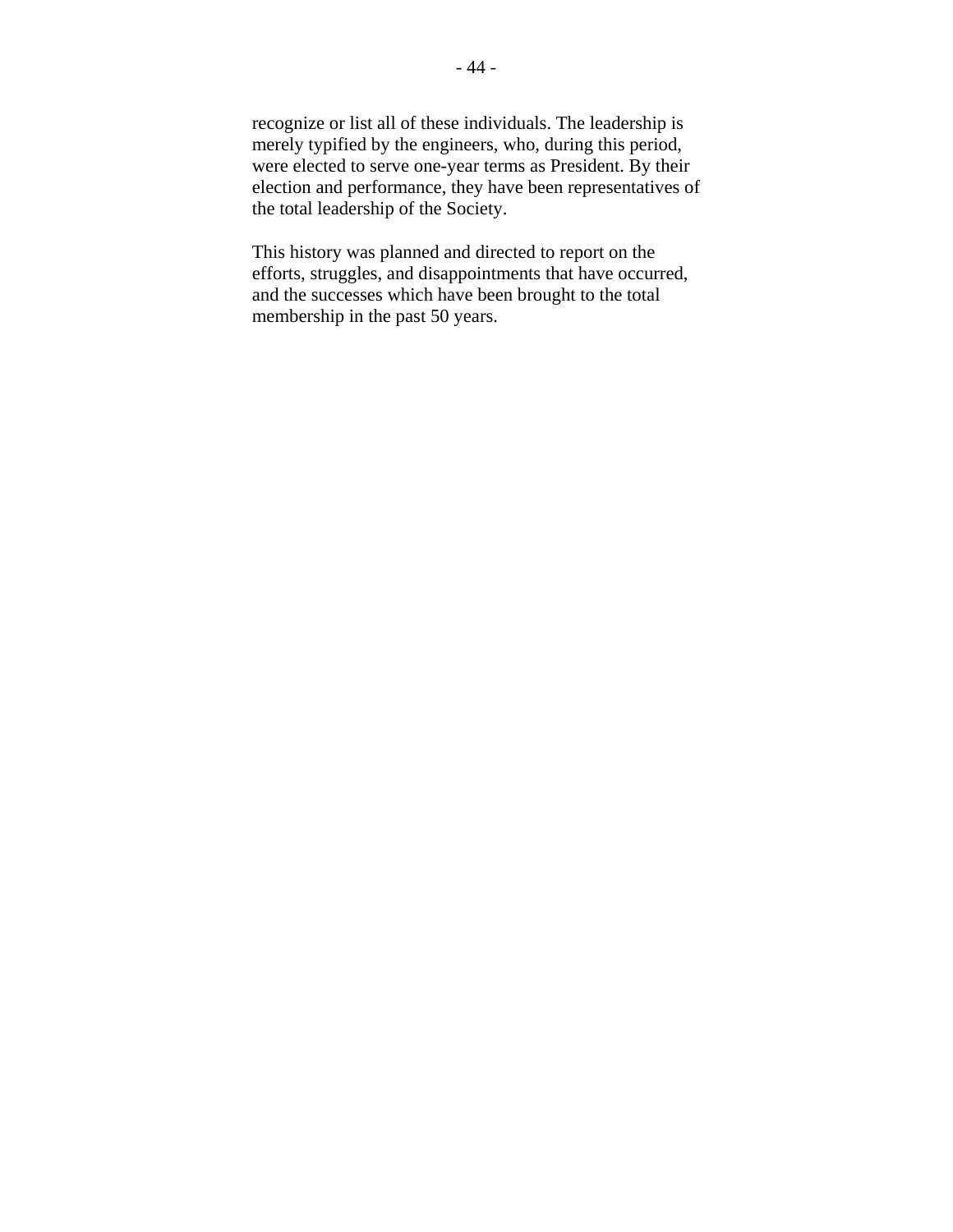## **WSPE'S LEGISLATIVE EFFORTS**

The Wisconsin Society of Professional Engineers is familiar to the legislative arena. Throughout the years, as our history details, Wisconsin engineers have been in the forefront of many interesting legislative issues.

One prime example, Wisconsin was the first state to enact a Statute of Repose to protect the engineers, architects, builders and contractors against the long-tail of liability on projects. Ironically though, we are currently one of only five states now without a Statute of Repose as it was declared unconstitutional in 1989. We continue to fight this battle.

The Wisconsin engineers have been available to provide expert testimonies and technical advice and information for the legislators here in Wisconsin as well as in Washington D.C. The service the engineers promise to uphold through their code of ethics helps to keep the health, safety and welfare of the general public secure.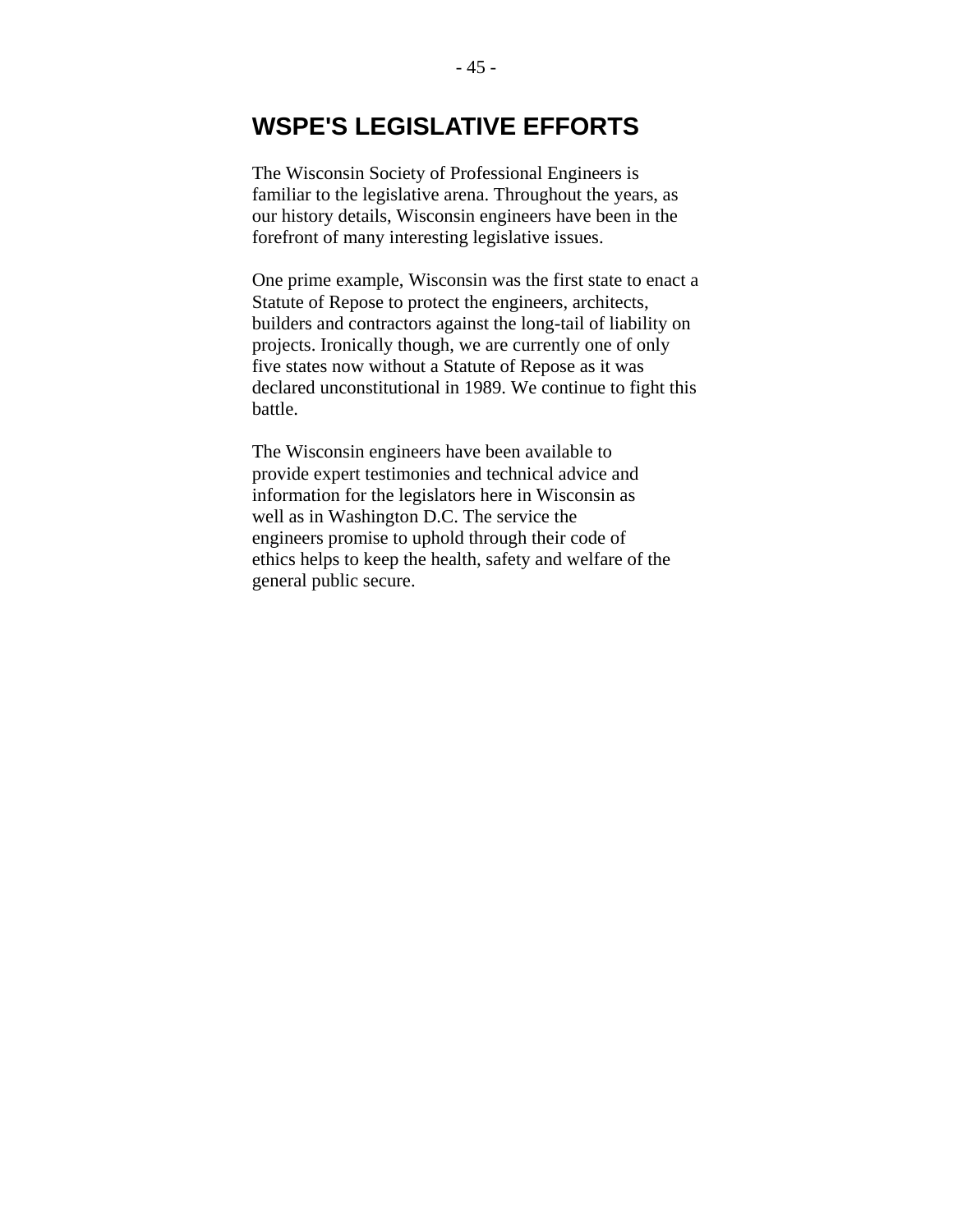## **WSPE PRESIDENTS**

- 1944 Morton O. Withey, Madison \*
- 1945 William J. Urban, Milwaukee
- 1946 Edwin W. Seeger, Wauwatosa\*
- 1947 Walter A. Pierce, Racine \*
- 1948 George A. Martin, Green Bay\*
- 1949 Herbert Moore, Milwaukee\*
- 1950 Edwin J. Kallevang, Jefferson\*
- 1951 Frederick T. Agthe, Milwaukee\*
- 1952 Richard C. Clark, Superior\*
- 1953 Pierce G. Ellis, Milwaukee
- 1954 George P. Steinmetz, Madison\*
- 1955 Albert Owen Ayres, Eau Claire\*
- 1956 Arthur G. Behling, Milwaukee\*
- 1957 Anthony L. Genisot, Rhinelander\*
- 1958 Clifford J. Nelson, Black River Falls\*
- 1959 Harold C. Trester, Oshkosh\*
- 1960 John Gammell, Milwaukee
- 1961 Karl O. Werwath, Milwaukee\*
- 1962 Gordon Mercer, Algoma \*
- 1963 Willard S. Cottingham, Madison\*
- 1964 Willard W. Warzyn, Madison
- 1965 Erhardt C. Koerper, Milwaukee\*
- 1966 Joseph H. Kuranz, Waukesha
- 1967 Edgar J. Carrington, Marshfield
- 1968 Louis C. Geiger, Milwaukee
- 1969 Robert H. Paddock, Madison
- 1970 Alexander McConnell, Hales Corners
- 1971 David F. Hanley, Waukesha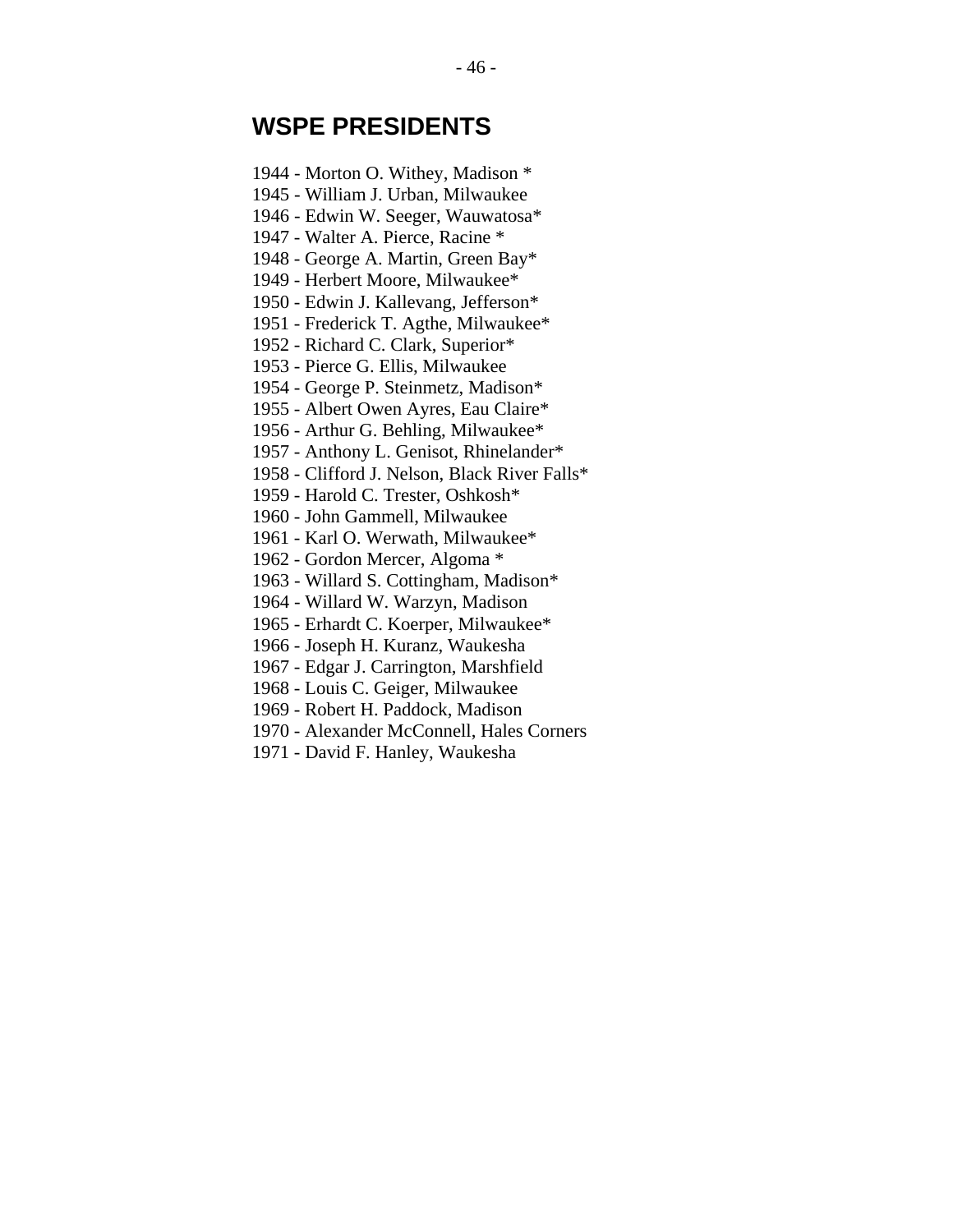- 1973 Roger Krempel, Janesville
- 1974 Philip S. Davy, La Crosse\*
- 1975 Charles Bennett, Green Bay\*
- 1976 A. William Huelsman, Waukesha
- 1977 Frederick A. Longfield, Jr., Madison\*
- 1978 Chester Brisley, Milwaukee
- 1979 Richard N. Hay, Oak Creek
- 1980 Ronald R. Fiedler, Sheboygan
- 1981 Keith E. Glasshof, Eau Claire
- 1982 Frank J. Odill, West Allis
- 1983 Joseph W. Dresser, Madison
- 1984 Michael F. Davy, La Crosse
- 1985 Robert L. Natrop, Kaukauna
- 1986 Brian L. Hanson, Milwaukee
- 1987 William W. Wuerger, Madison
- 1988 J. Michael Anglea, Waukesha
- 1989 James R. Carpenter, Waukesha
- 1990 Glen R. Schwalbach, Green Bay
- 1991 Yash P. Wadhwa, Milwaukee
- 1992 Tarun R. Naik, Milwaukee
- 1993 Roccy J. Raymond, Rice Lake
- 1994 -
- 1995 -
- 1996 James Rosenmerkel,
- 1997 Max Schmiege,
- 1998 Russ Kopidlansky,
- 1999 Rosalie Morgan,
- 2000 John Stolz,
- 2001 Theodore Schuurmans, Lakewood
- 2002 Michael Lemens, Kenosha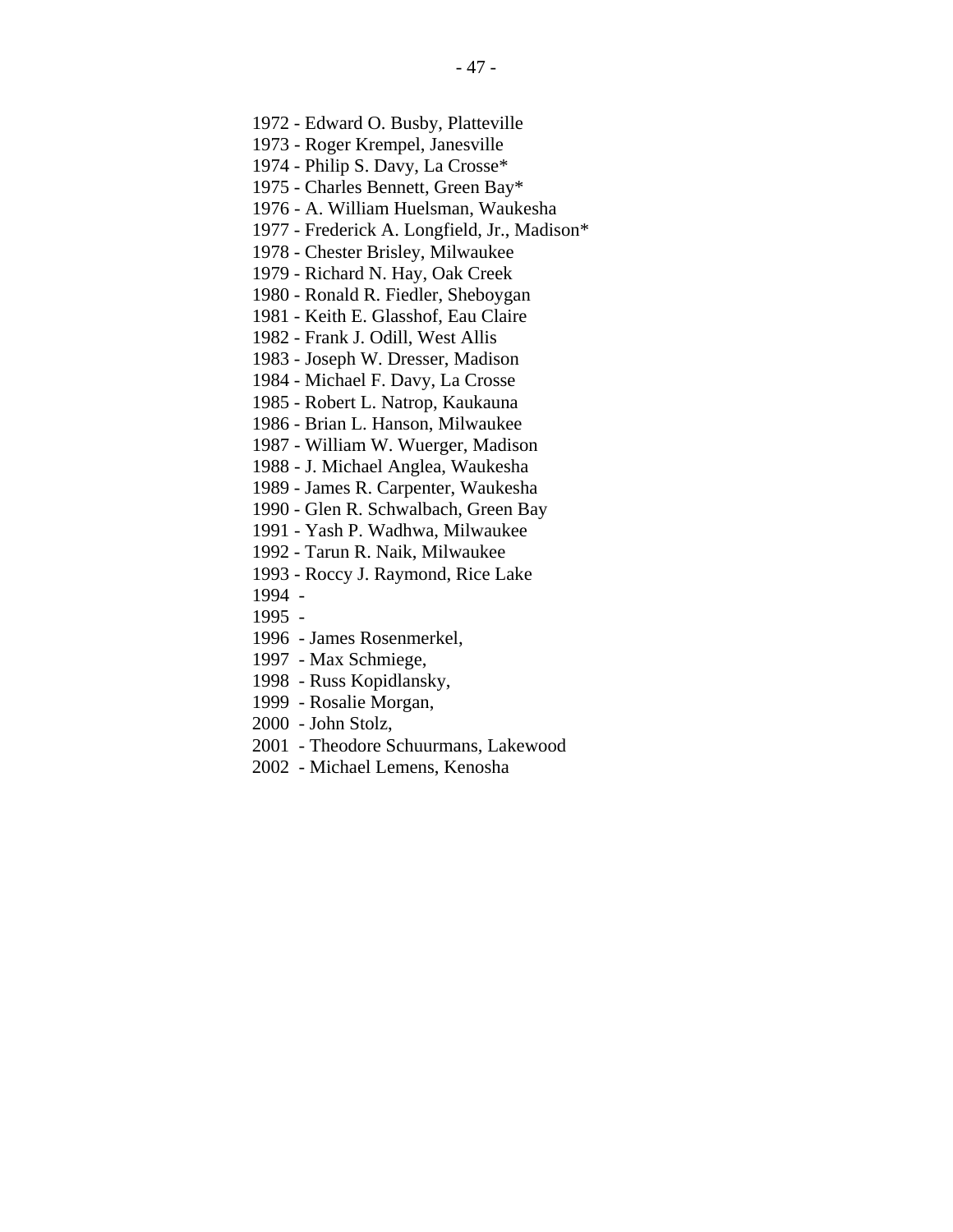- 2003 Mark Davy, La Crosse
- 2004 Gerald Bizjak, Wausau
- 2005 Dale Chlebowski, Madison
- 2006 Robb A. Peebles, Cottage Grove
- 2007 James Buggs,
- 2008 Michael Lefebvre,

\* Deceased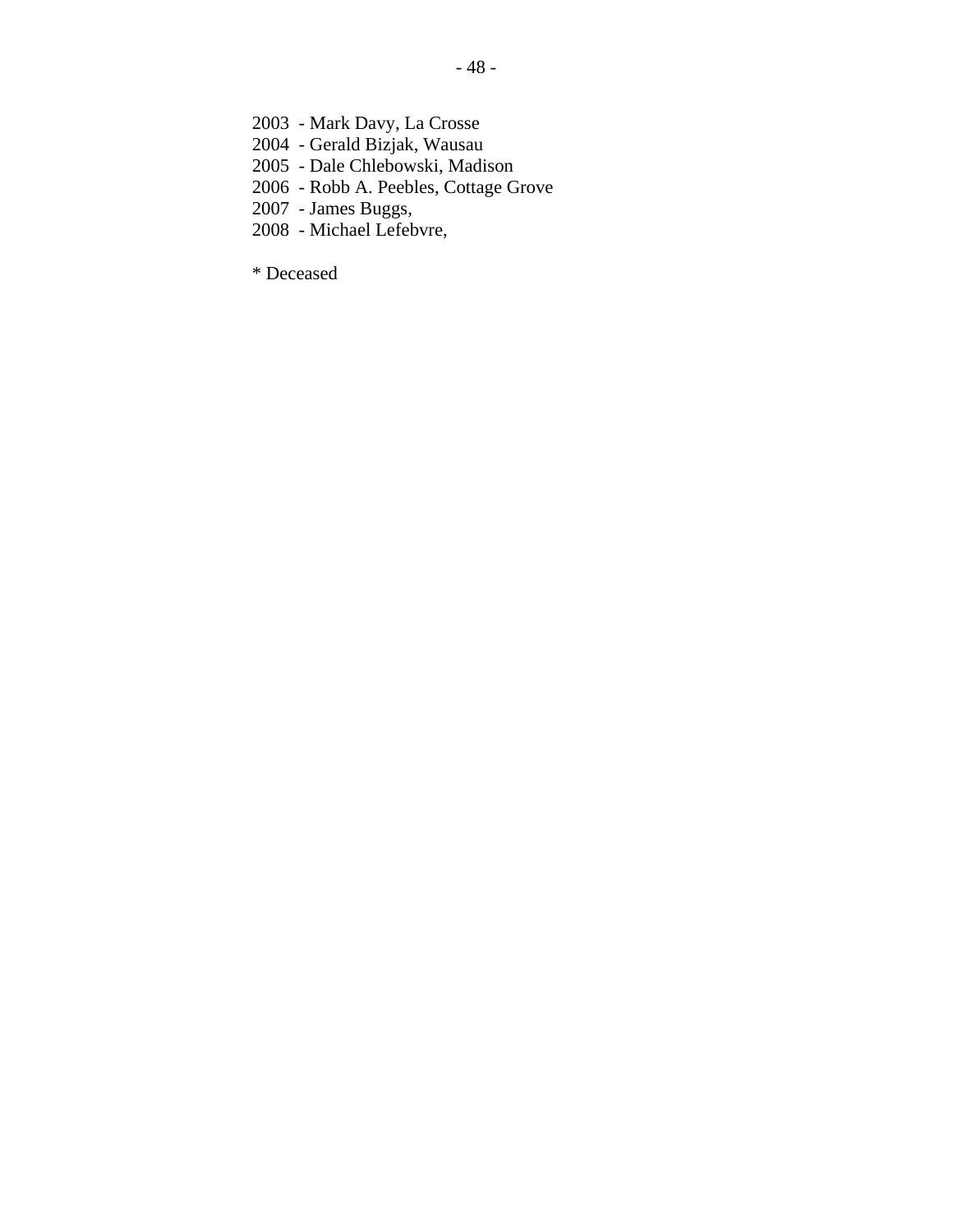## **CHAPTER PRESIDENTS**

Fox River Valley Chapter organized May 12, 1944

1945 Robert M. Cornell 1946 Clarence Zachow 1947 Eugene Odbert 1948 Don H. Kutchera 1949 Harold C. Trester 1950 Francis J. Euclide 1951 James E. Bambery 1952 James E. Bambery 1953 Robert J. Ross 1954 Gordon R. Mercer 1955 Wayne G. Bryan 1956 Robert W. Stieg 1957 John J. Primm 1958 Robert Egan 1959 G.D. Simonds 1960 Ed. J. Duszynski 1961 William O. White 1962 Harold H. Brown 1963 Linus M. Stoll 1964 Kenneth F. Nelson 1965 Kenneth H. Denis 1966 Clyde S. Crabb 1967 John J. Rouman 1968 Alfred E. Pearson 1969 F. John Barlow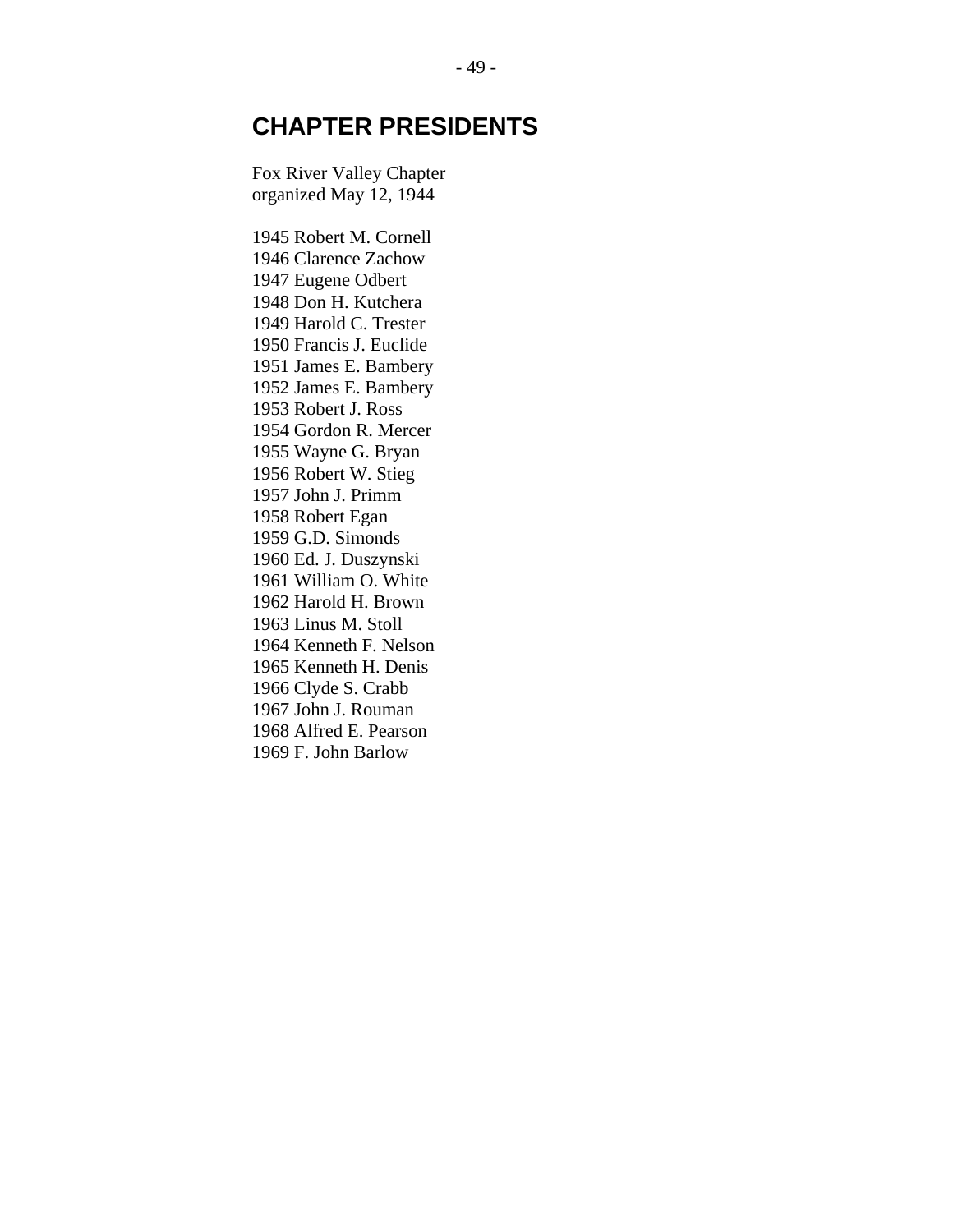1970 Charles H. Bennett 1971 Norbert Rhinerson 1972 Gary Grainger 1973 John Stauss 1974 Ted Schuurmans 1975 Dale D. Rice 1976 Leon Engler 1977 William Perpich 1978 Robert Natrop 1979 Stanley Martenson 1980 Steven Van Dyke 1981 Armin DeGelleke 1982 David Nelson 1983 Frank Ness 1984 Larry Hanson 1985 Fred Whiting 1986 Thomas Laatsch 1987 James Hagley 1988 Ron Hernke 1989 Fred Gedemer 1990 Carroll Halsted 1991 Mark Schuster 1992 Robert Bath 1993 Jay Froming

Milwaukee Chapter organized 1946

1947 Herbert Moore 1948 Richard Ranson 1949 M.A. Blakey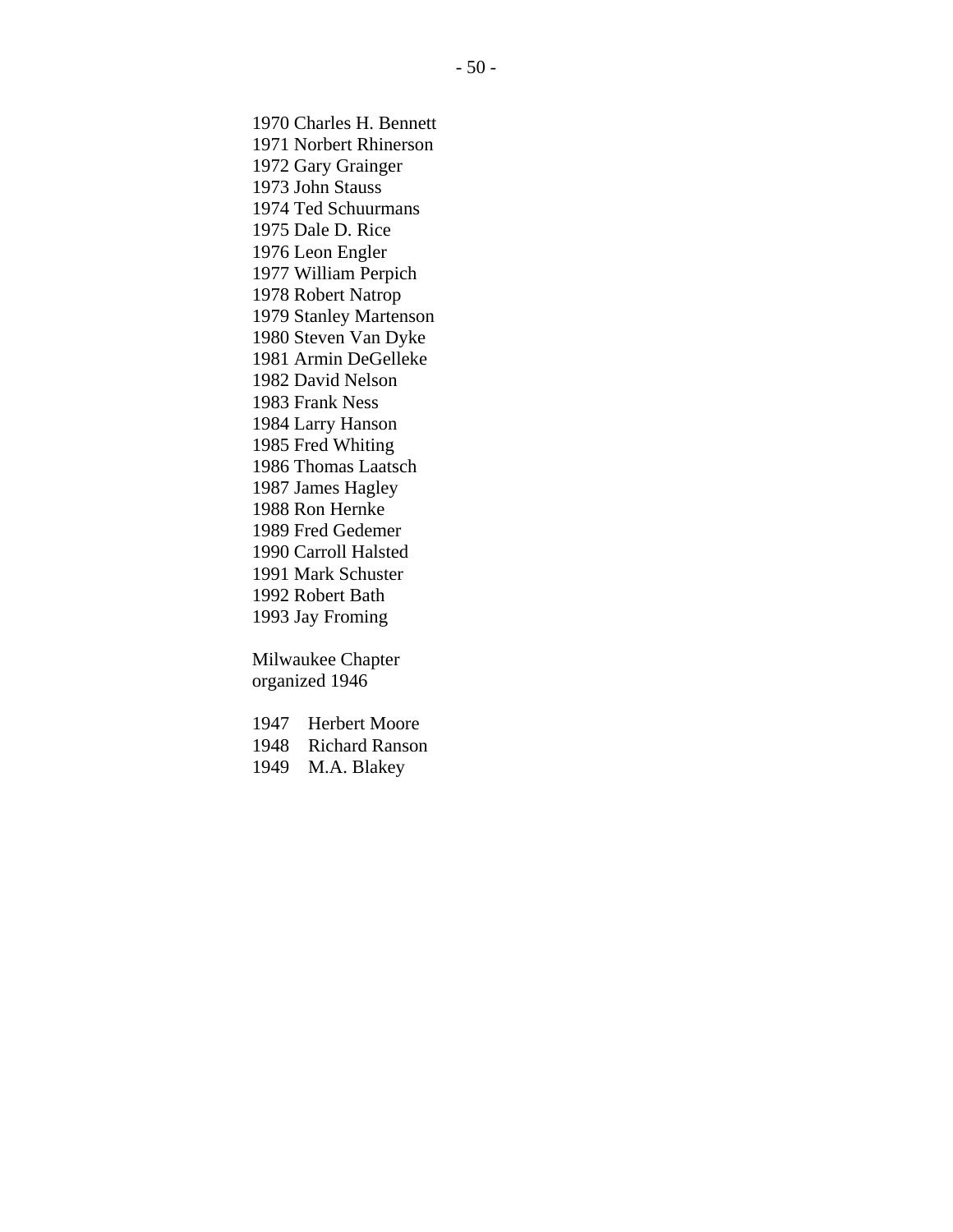- 1950 LaRue Stark
- 1951 Ray Behrens
- 1952 Ray Behrens
- 1953 Louis Larson 1954 Orrin Andrus
- 1955 Wesley Lallier
- 1956 George Sievers
- 1957 Karl Werwath
- 1958 Erhardt Koerper
- 1959 Charles Nagel
- 1960 Foster Koehn
- 1961 Bernard Drought
- 
- 1962 James Phinney 1963 A.R. Striegl
- 1964 J. Randall Meyer
- 1965 Louis C. Geiger
- 1966 Alfred Anderson
- 1967 Arthur Graettinger
- 
- 1968 John Wanska
- 1969 Harry Stumpf
- 1970 Philip Rosenthal 1971 Rolfe Johnson
- 
- 1972 Robert Schloemer
- 1973 Joseph Matar
- 1974 Chester Brisley
- 1975 Henry Meisel
- 1976 John Kerber
- 1977 Philip Sikes
- 1978 Richard Ungrodt
- 1979 Robert Wendorf
- 1980 Luther Graef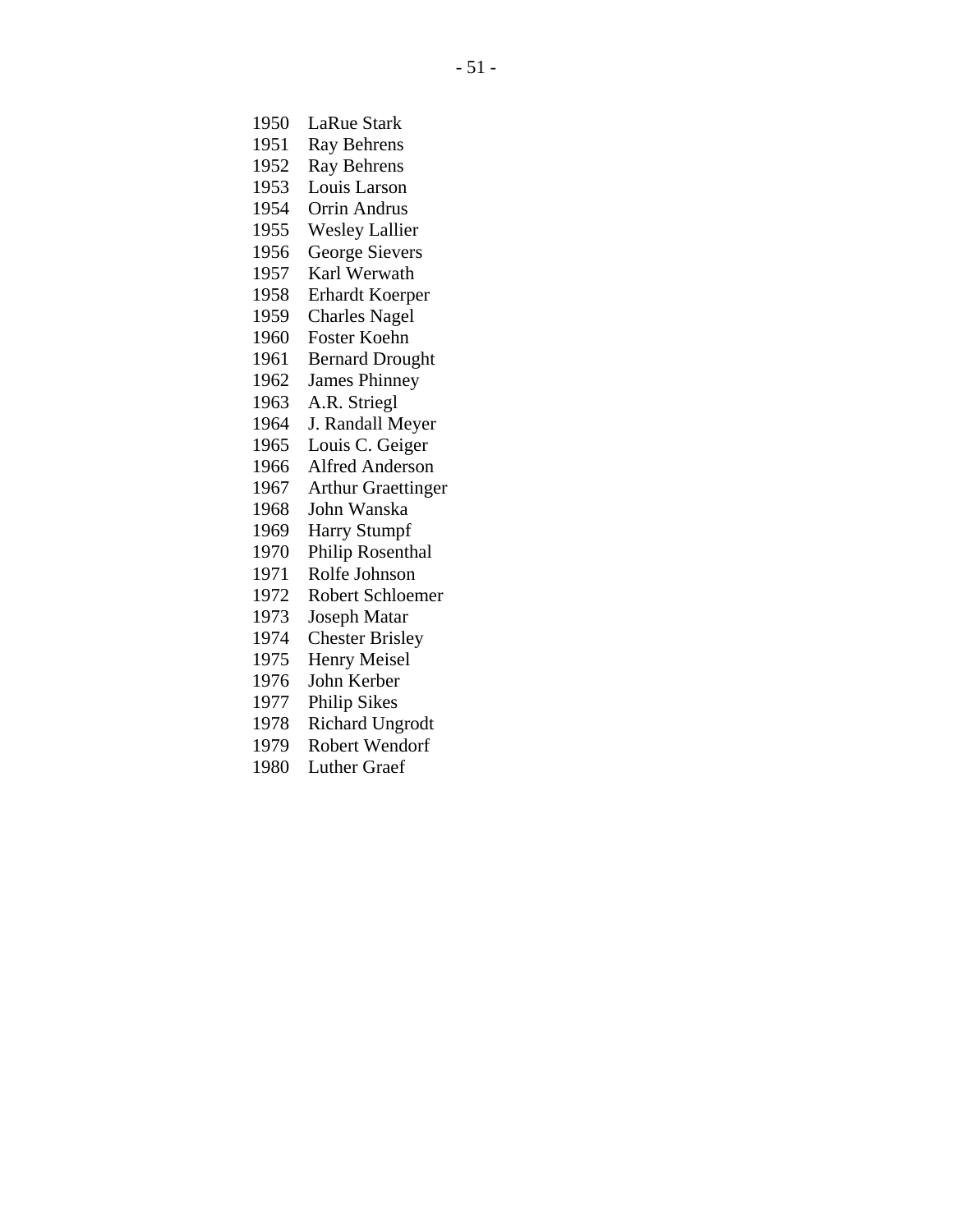- 1981 Roy Trumbull
- 1982 John Snedeker Jr.
- 1983 Francis Cannon Jr.
- 1984 Floyd Curfman
- 1985 George Dolan
- 1986 Howard Clement
- 1987 TarunNaik
- 1988 John Marshall
- 1989 Charles Blomdahl
- 1990 Arthur Kumm Jr.
- 1991 James Sleeper
- 1992 George Roemer
- 1993 Paul Lohmiller
- \*\*lst president of the joint Milw.-Milw. So. Chapter

Southwest Chapter organized 1946

1947 Leonard Hillis 1948 George Steinmetz 1949 Herbert Lord 1950 W. Cottingham 1951 Zenno Gorder 1952 Zenno Gorder 1953 Lynn Busby 1954 Page Johnson 1955 Harvey Wirth\*\* 1956 Willard Warzyn 1957 Thomas J. Higgins 1958 Jack Maxfield 1959 A.F. Ahearn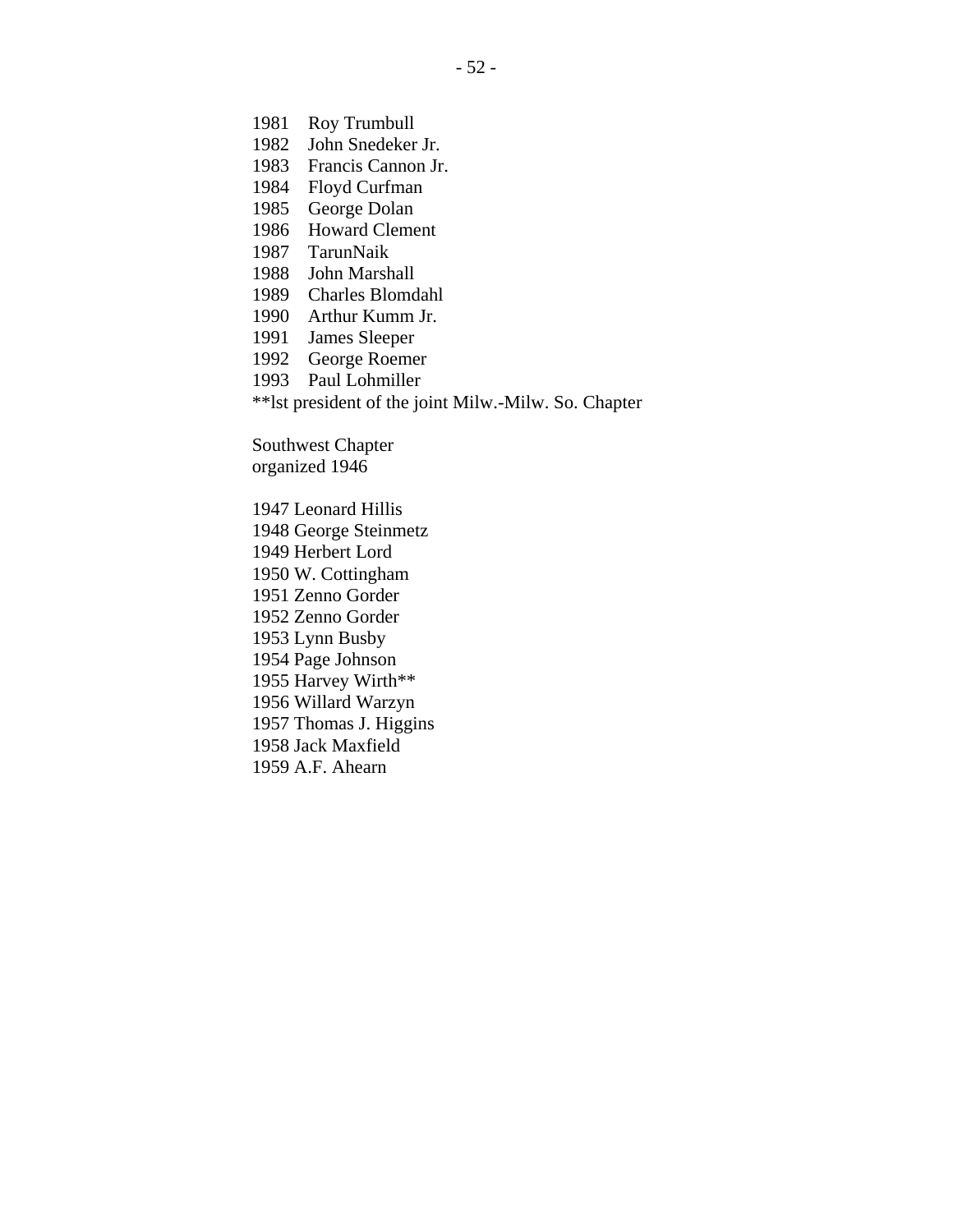1960 Thomas Jordan 1961 John Von Gunten 1962 Fay Morgan 1963 Robert Paddock 1964 Eugene Odbert 1965 Lester Stockner 1966 Eldon Wagner 1967 Donald Theobald 1968 Bruce Frudden 1969 James Pearson 1970 Russell LeBosquet 1971 Fred Longfield 1972 L. Richard Evans 1973 Joseph Dresser 1974 Rolf Killingstad 1975 William Wuerger 1976 Dwight Zeck 1977 Karl Dunn 1978 James Van Loenen 1979 Dale Strub 1980 William Buglass 1981 Robert Trefz 1982 Arnold Mohlman 1983 Glenn Koepp 1984 Donald Walker 1985 Charles Dorgan 1986 Clinton Solberg 1987 Philip O'Leary 1988 Rodney Hassett 1989 Jim Owen 1990 Don Nuemeyer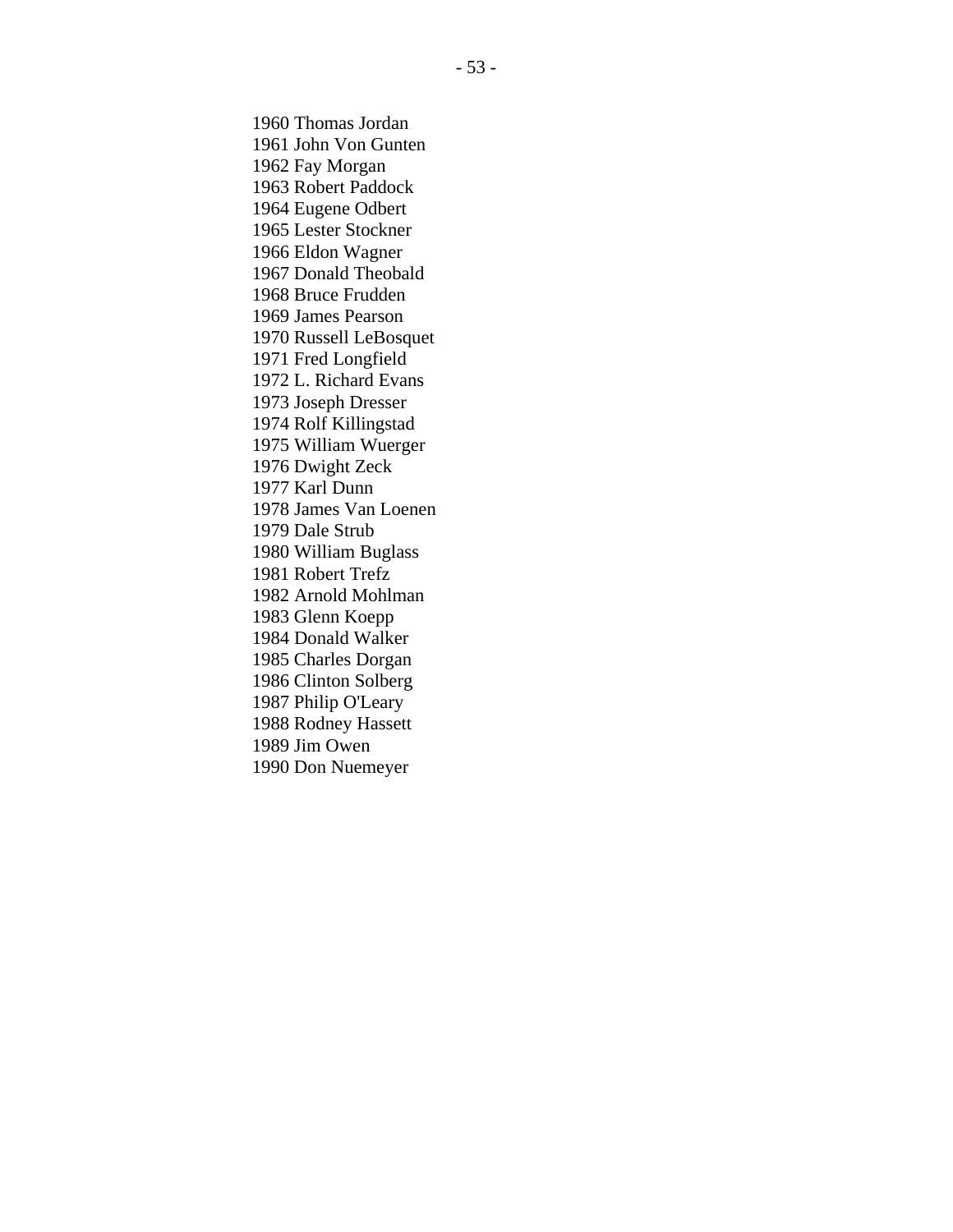1991 Sia Kusha 1992 Ward Peterson 1993 Jim Lund

\*\* Succeeded Wesley Burmeister who moved to Waukesha

Southeast Chapter organized December 14, 1946

1947 Frank Reukert 1948 E. Miles Griffith 1949 Carl A. Altenbern 1950 Frank Vilen 1951 Arthur Kuranz 1952 Arthur Kuranz 1953 Thomas Hay 1954 Lester Hoganson 1955 Charles Pflug 1956 Donald Bengs 1957 Leo Jeselun 1958 William Chadwick 1959 Benjamin Seal 1960 Vitas Thomas 1961 A. Walter DeBlaise 1962 John Meadows 1963 Norval Johnson 1964 Fred Larsen 1965 Louis Svoren 1966 Clarence Neumann 1967 A. Allan Jankus 1968 James Larsen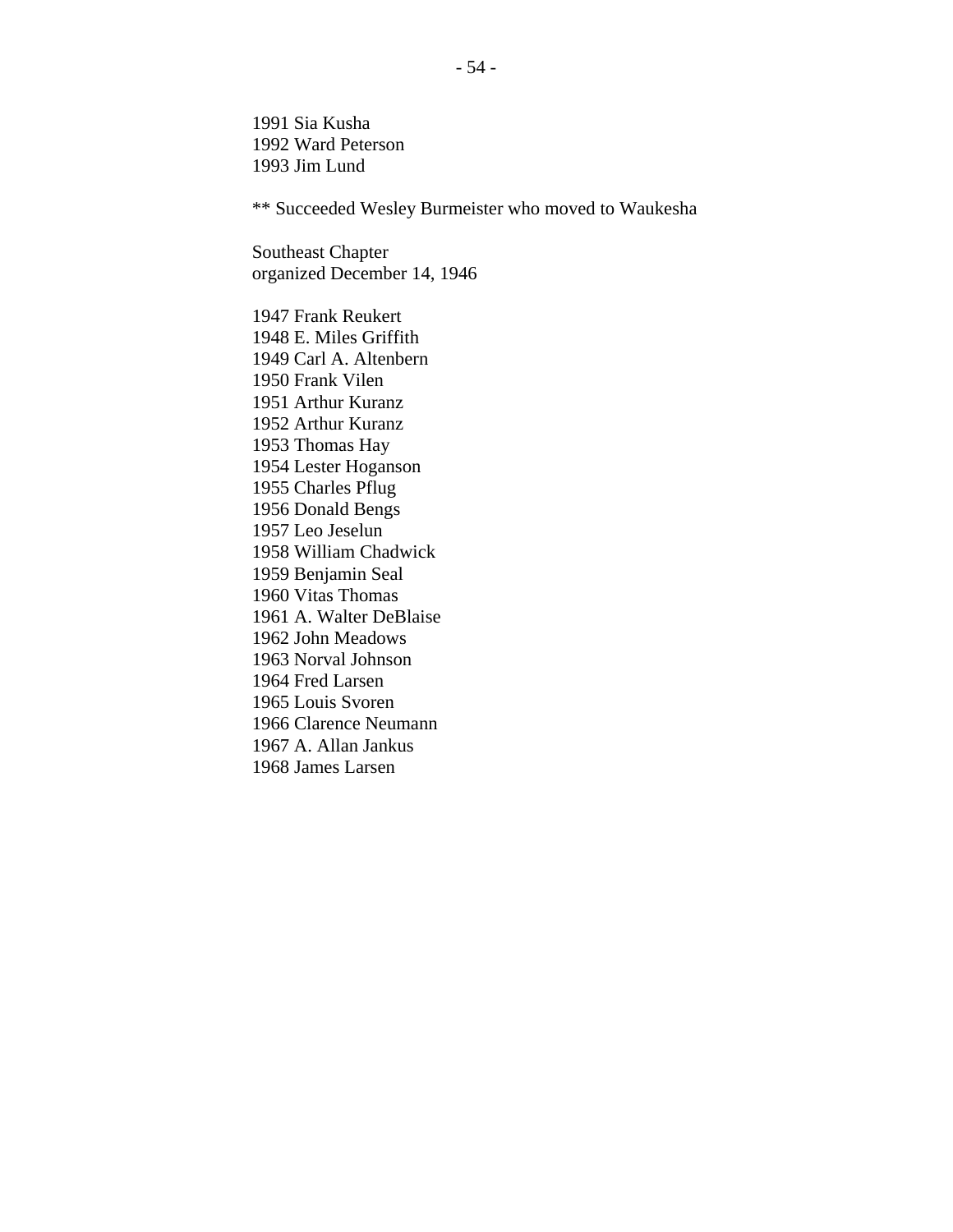1969 James Sivley 1970 James Blazek 1971 Gary Coates 1972 Robert Frederick 1973 Walter Madsen 1974 Meredith Williams 1975 Lawrence Boyd 1976 Harold Kobbervig 1977 Arnold Janot 1978 Wayne Everts 1979 Wm. Kavanaugh 1980 Lawrence Rasch 1981 Darwin Behlke 1982 Thomas Bunker 1983 Richard Harding 1984 Dennis Kehoe 1985 Loren Larsen 1986 Gene Olson 1987 Thomas White 1988 James Sivley 1989 Thomas Levall 1990 Nancy R.Gasperi 1991 Robert Carlson 1992 Robert Carlson 1993 Robert Carlson

Western Chapter organized 1947

1947 T.M. Reynolds 1948 John Earth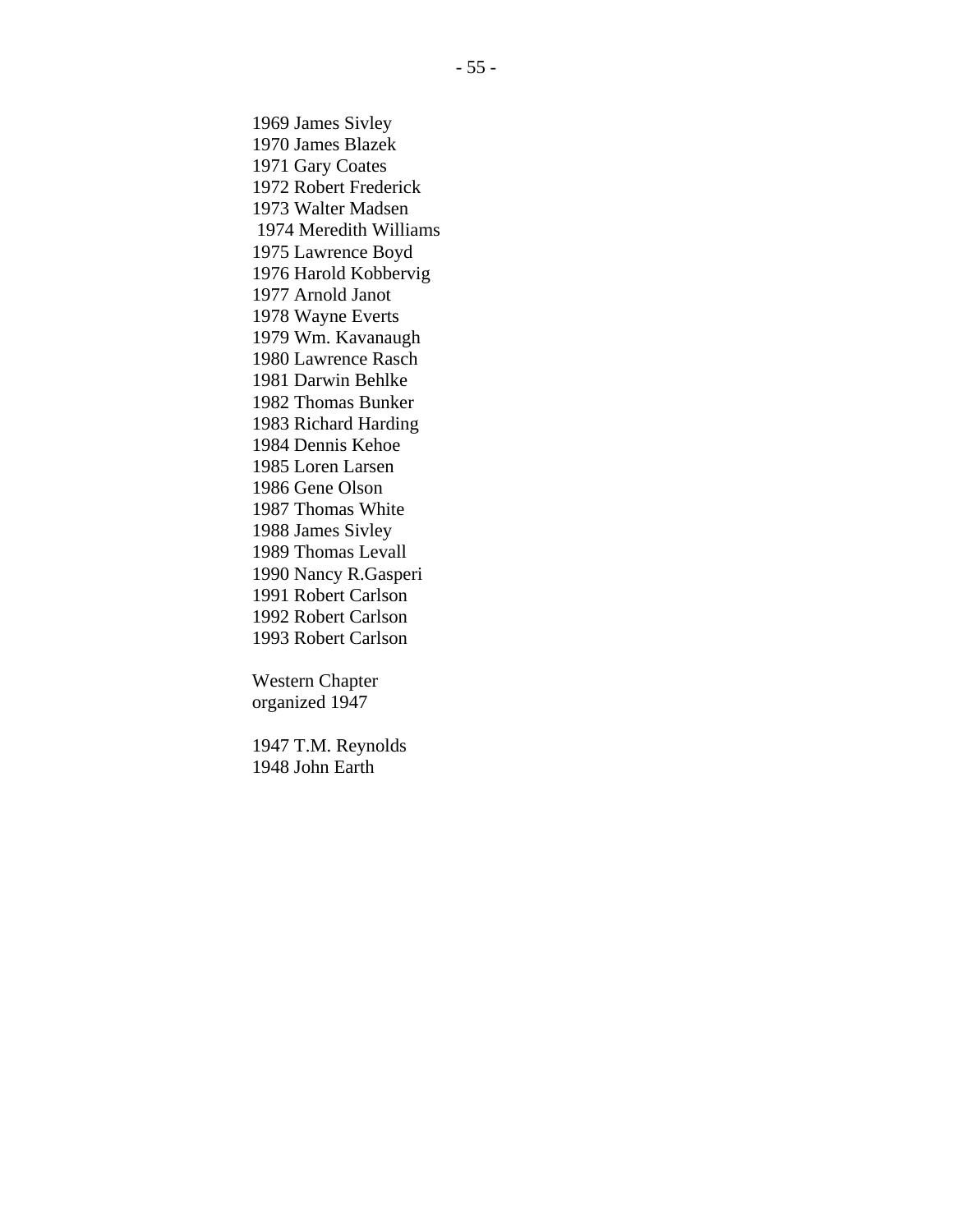1949 Philip S.Davy 1950 Frank Carlson 1951 Clifford Nelson 1952 Clifford Nelson 1953 C.A. Wahlstrom 1954 L.F. Kehoe 1955 M.A. Eklund 1956 Richard Brindley 1957 James Johnson 1958 JohnMangan 1959 A.B. Esser 1960 Norman Moser 1961 Melvin Vance 1962 C.C. Connell 1963 W.J. Herried 1964 Albert Ryser, Jr. 1965 Harold Fiedler 1966 Orville Sallander 1967 Eugene Hensel 1968 Charles Anderson 1969 Lawrence Deusch 1970 Edward Biddick 1971 Robert Schroeder 1972 Herbert Gundlach 1973 James Ritter 1974 Roger Winter 1975 Arnold Pinski 1976 Charles Mathy, Jr. 1977 Joseph Grutzik 1978 Richard Sarau 1979 Michael Davy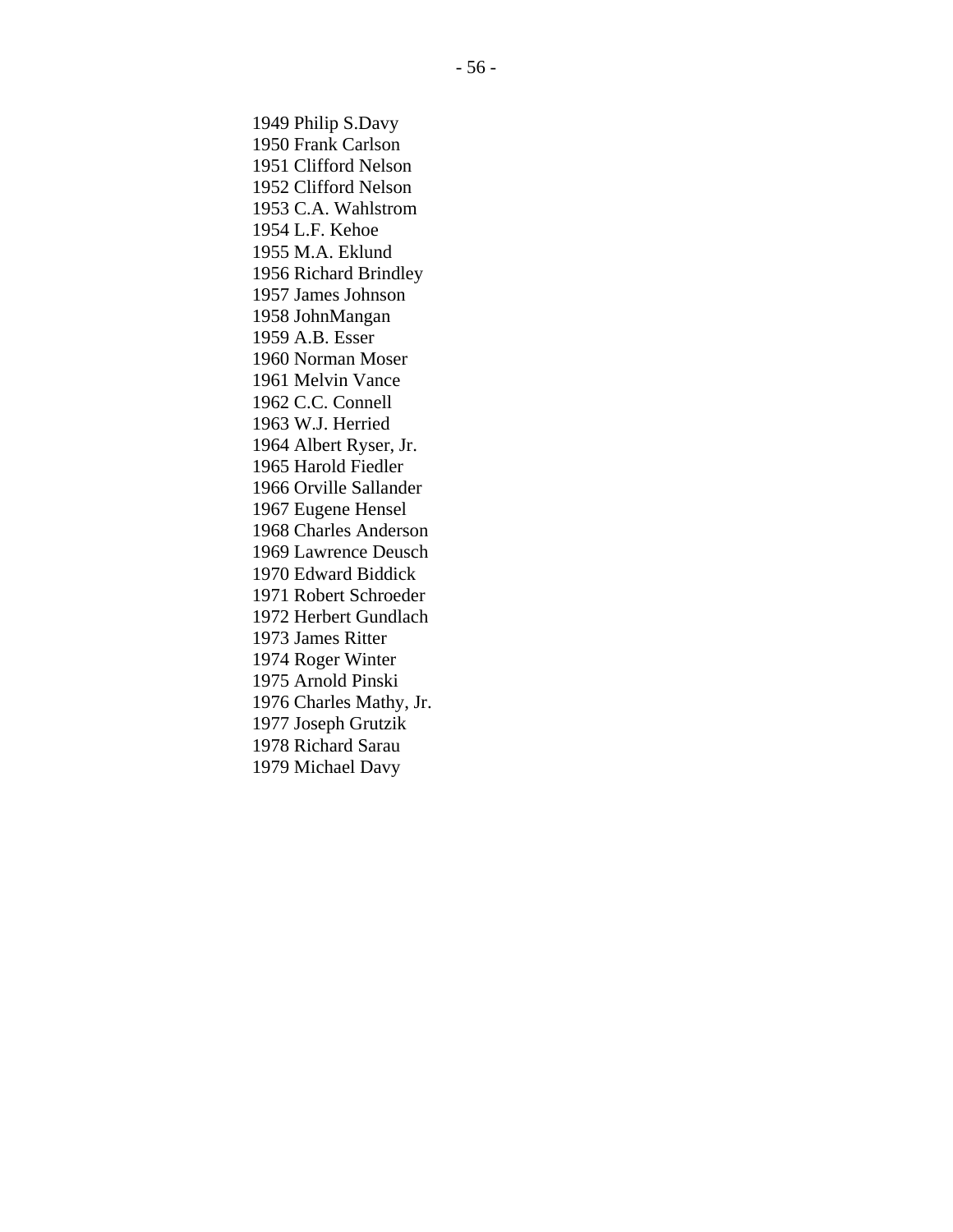1980 Robert Beeson 1981 Charles Gustafson 1982 Rodney Engebretsen 1983 Charles Felker 1984 Alan Lorenz 1985 Craig Walkey 1986 James Poehling 1987 A. Bruce Knudson 1988 A. Bruce Knudson 1989 Anthony Hutchens 1990 Bruce Staples 1991 James Kochie 1992 James Kochie 1993 James Kochie Wisconsin Valley Chapter organized 1947 1948 Carl Cajanus 1949 Ralph Kutchera 1950 A.L.Genisot 1951 L.A. Monteufel

1952 L.A. Monteufel 1953 Waldemar Nelson

1954 Henry Oik 1955 Frank Henry 1956 L.M. Lembecki 1957 Paul Schroeder 1958 G.W. Geisler 1959 GJ. Morissa 1960 John Hoeft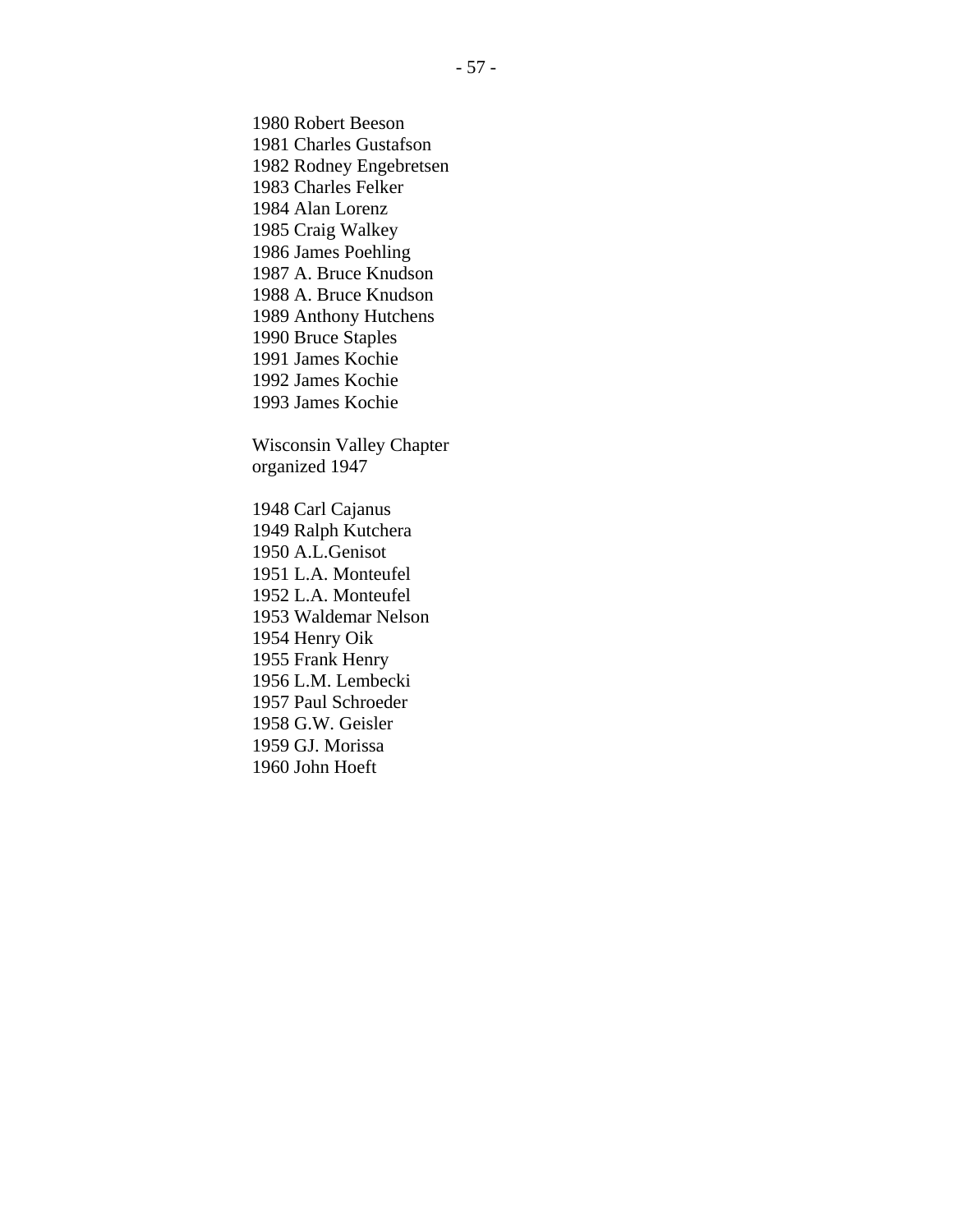1961 Edgar Carrington 1962 Leonad Lampert 1963 R.C. Wylie 1964 Robert Fitze 1965 Paul Michels 1966 George Mussey 1967 Cliff Vander Wall 1968 Harold Erickson 1969 Vincent Howard 1970 John Rutt 1971 Fred Shrake 1972 Belmont Priest 1973 A. Kiedrowski 1974 Mark Johnson 1975 Roger Mueller 1976 Elmer Olep 1977 Elmer Olep 1978 John Perry 1979 Frank Opatik 1980 Dale Hanson 1981 Michael Hoff 1982 William Amsrud 1983 James Palecek 1984 James Chaffee 1985 James Chaffee 1986 Gerald Bizjak 1987 David Piehler 1988 David Piehler 1989 Duane Mueller 1990 Duane Mueller 1991 Dale Hanson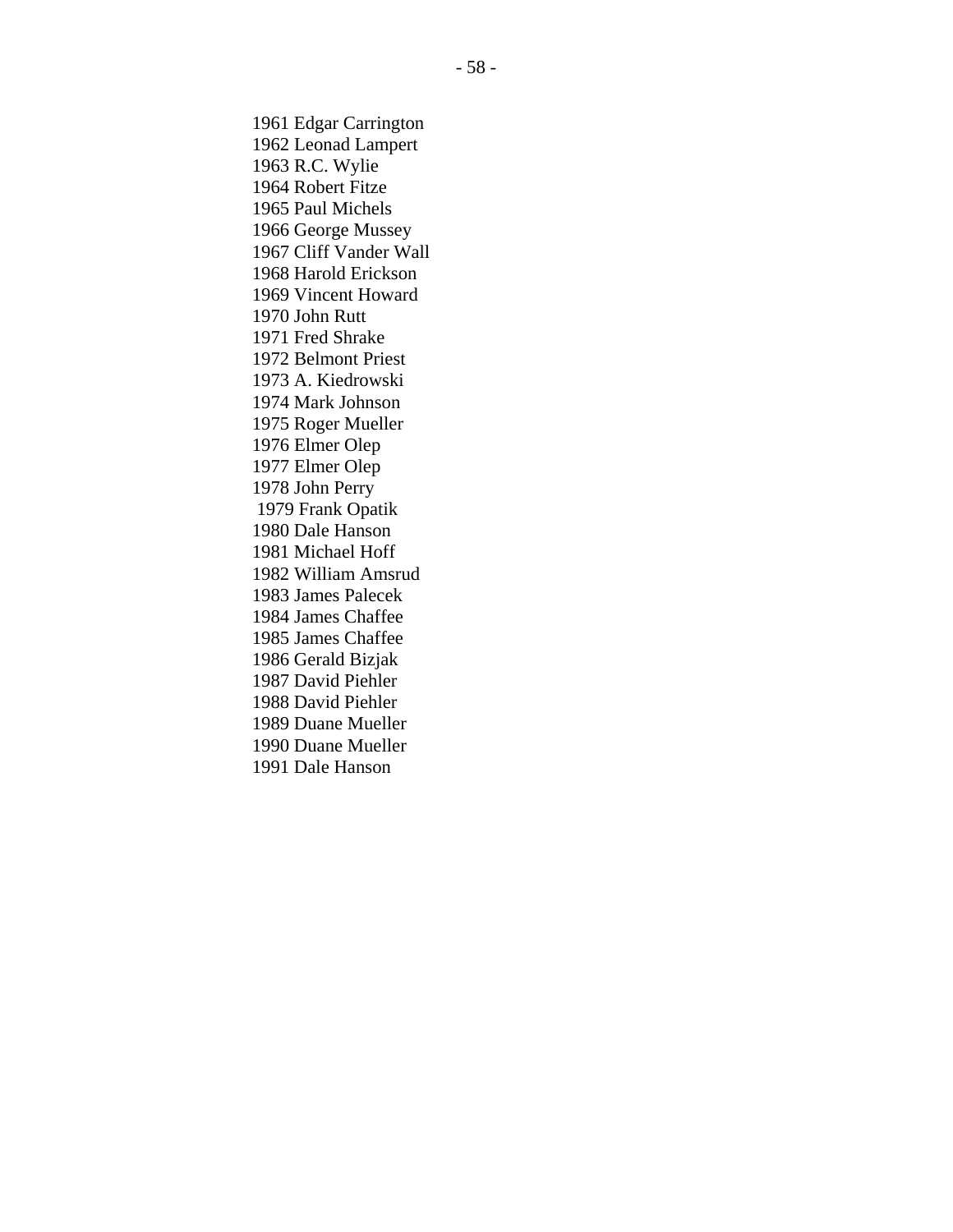1992 Randal VanNatta 1993 Randal VanNatta

Northwest Chapter organized February 9, 1949

1949 N. Bartholomew 1950 Herman Hagestad 1951 R.P. Boyd 1952R.P. Boyd 1953 W. Baumgartner 1954 W.T. Gohn 1955 Melvin Charlson 1956 Roderick Bott 1957 V.M. Dufeck 1958 Walter Hestekin 1959 I.E. Thoreson 1960 Edward Polasek 1961 N.W. Gelhar 1962 M.A. Eklund 1963 G.B. Becker 1964 Donald Cheney 1965 Richard Jann 1966 Fred Dittloff 1967 John Void 1968 Harvey Peterson 1969 Harlan Crinion 1970 James Tiry 1971 Marvin Schaeffer 1972 Keith Glasshof 1973 Hubert Fischer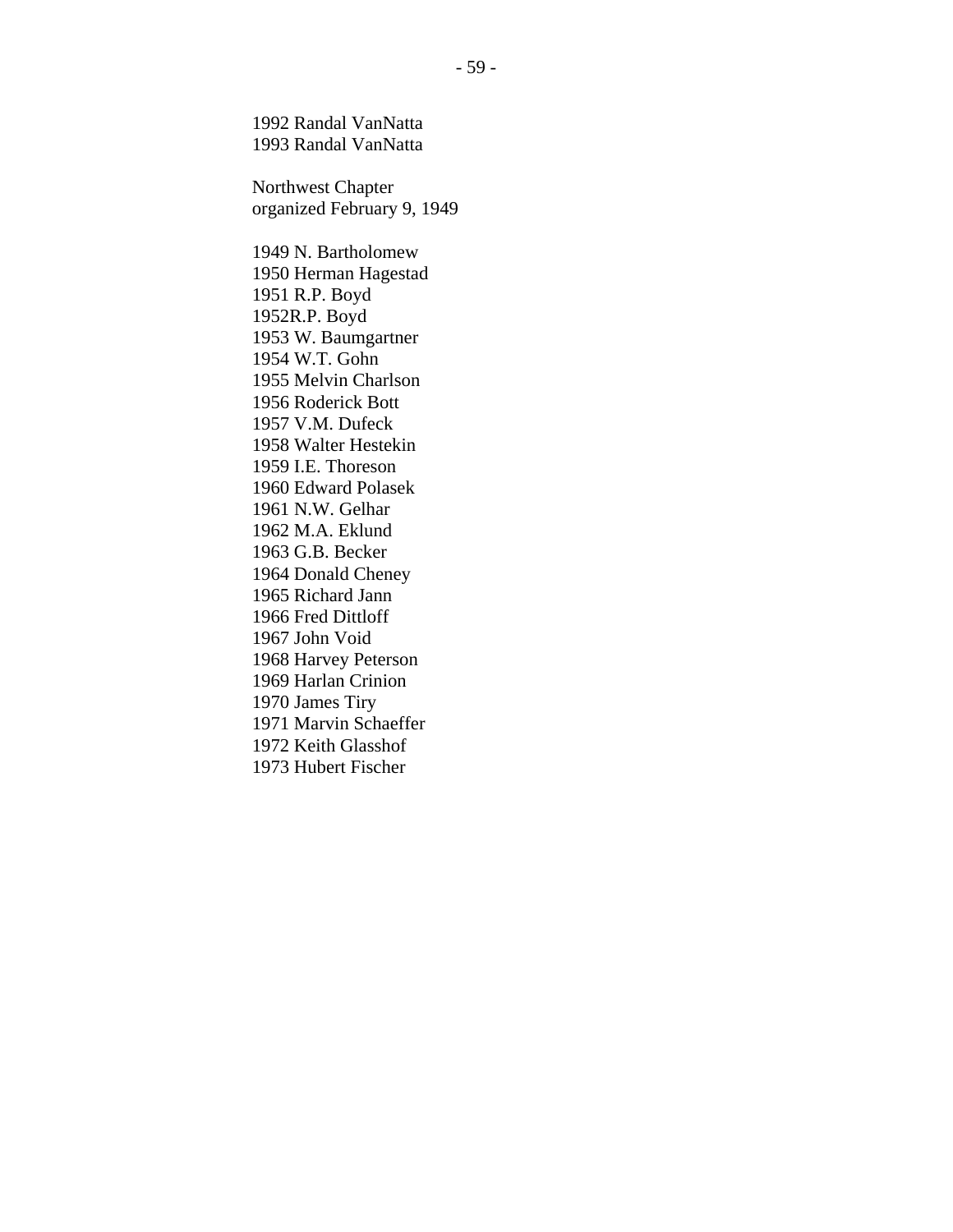1974 Stanley Dingle 1975 Patrick Golden 1976 Donald Franzmann 1977 Richard Rudoph 1978 Ronald Dulitz 1979 Glen Tamke 1980 Michael Cousino 1981 Gary Gray 1982 Dean Schultz 1983 Dale Boyce 1984 R. Winterhalter 1985 John Iverson 1986 Thomas Davey 1987 Charles Schesel 1988 Roccy Raymond 1989 George McLeod 1990 Charles Jones 1991 Timothy Marko 1992 George Jolivette 1993 Melvin Jensen Lake Superior Chapter

organized April 12, 1956

1957 Eugene Potter 1958 William Forsythe 1959 Harvey Sargent 1960 Eutelle Berg 1961 George Jarvis 1962 Ellis Chellman 1963 Karl McConnell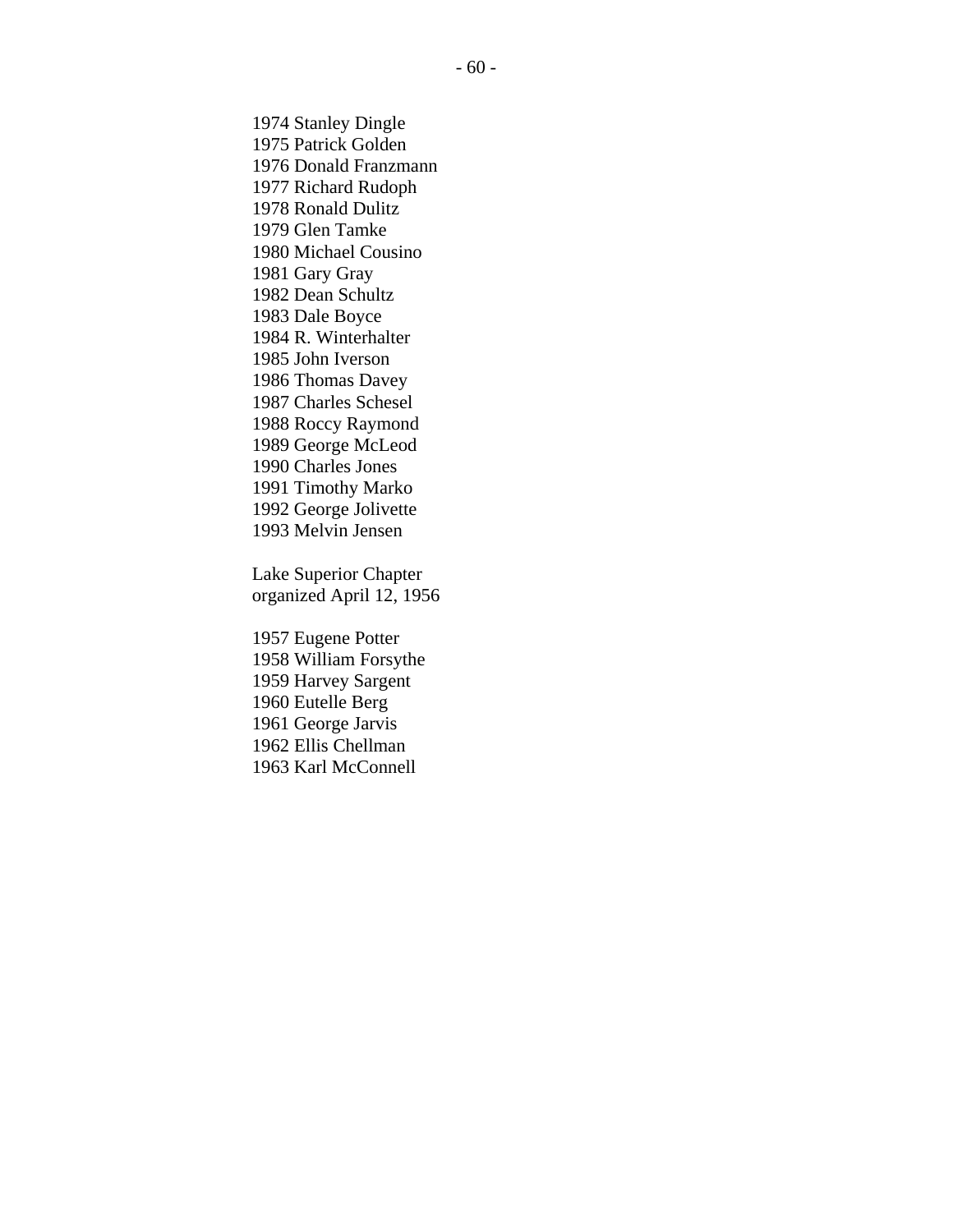1964 Harris Mahan 1965 E.G. Resting 1966 Robert Ponder 1967 Martin Olson 1968 William Stack 1969 Melvin Sarvela 1970 Edward Santori 1971 Wayne Wilson 1972 Thomas Kinsey 1973 Karl McConnell 1974 Alan Lorenz 1975 Alwin Wiesner 1976 Eugene McDonald 1977 Keith Jensen 1978 George McLeod 1979 William Daigneau 1980 Alan Lorenz 1981 George Landis 1982 Harris Mahan 1983 William Stack 1984 Jeff Jensen 1985 Edward Santori 1986 Melvin Sarvela 1987 Lee Crook 1988 Eugene McDonald 1989 Keith Jensen 1990 Keith Jensen

Waukesha Chapter organized 1957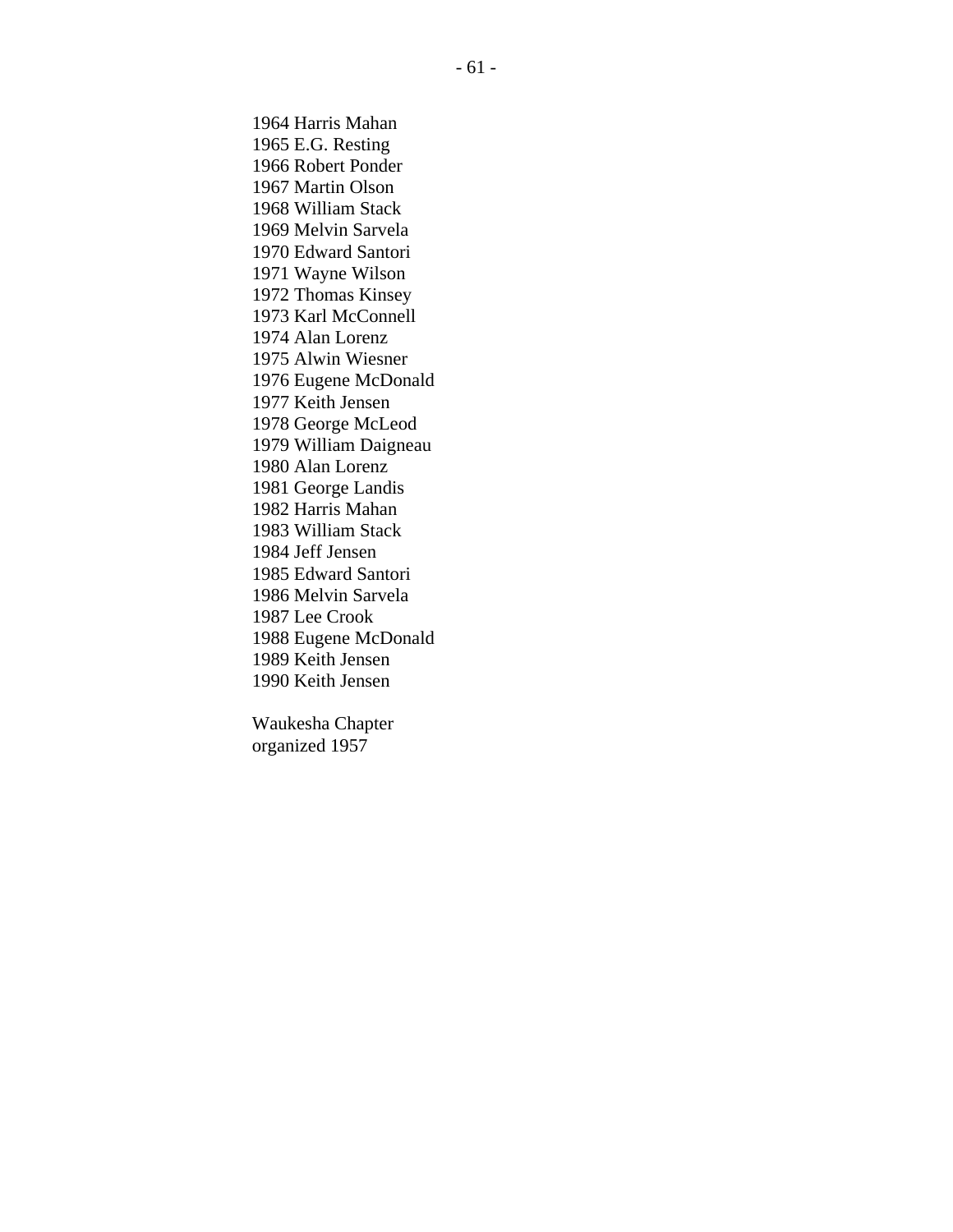1958 Joseph Kuranz 1959 Perry Wilder 1960 Eugene Goeb 1961 R. VandenNoven 1962 Robert Guthrie 1963 David Hanley 1964 Marvin Soltwedel 1965 Robert Mueller 1966 Arthur Schuh 1967 Vencil Demshar 1968 Ronald Fiedler 1969 Richard Jahnke 1970 A. Wm. Huelsman 1971 Charles Ryan 1972 Allen Copp 1973 Carroll Halsted 1974 Wayne Hunnicutt 1975 Henry Kroeze 1976 Robert Villa 1977 Herbert Pritzlaff 1978 William Weltin 1979 Roger Varner 1980 J. Michael Anglea 1981 James Carpenter 1982 William Mielke 1983 Jerry Bales 1984 Peter Van Horn 1985 George Lubeley 1986 Michael Campbell 1987 Donald Voigt 1988 Joseph Eberle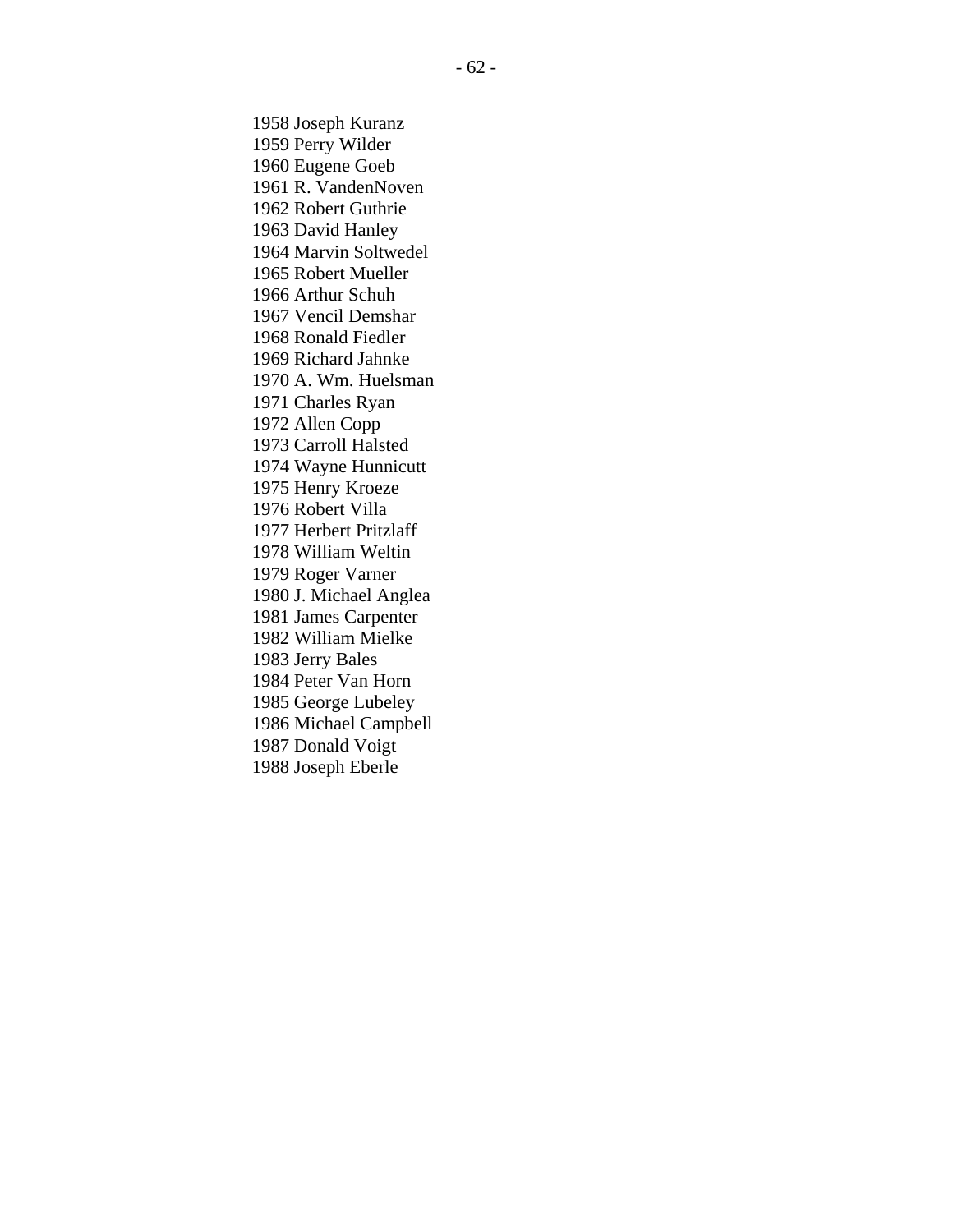1989 Gary Raasch 1990 Roger Harris 1991 James Haggerty 1992 Michael Rau 1993 Joseph Stuber

Milwaukee South Chapter organized 1961

1963 Donald Lemens 1964 Alex McConnell 1965 Harold Hagan 1966 Frank Wellstein 1967 Charles Evans 1968 J.Henry Kulinski 1969 Walter Kowalski 1970NorbertTheine 1971 Richard Hay 1972 JeromeSokolowski 1973 JohnPenshorn 1974 Herbert Gurschke 1975 Frank Odill 1976 Thomas Kolster 1977 Ralph Jatczak 1978 Ralph Becker 1979 Francis Bagley 1980 Ralph Kobb 1981 JackNelmark 1982 William Stamets 1983 Richard Malone 1984 Tom Wolf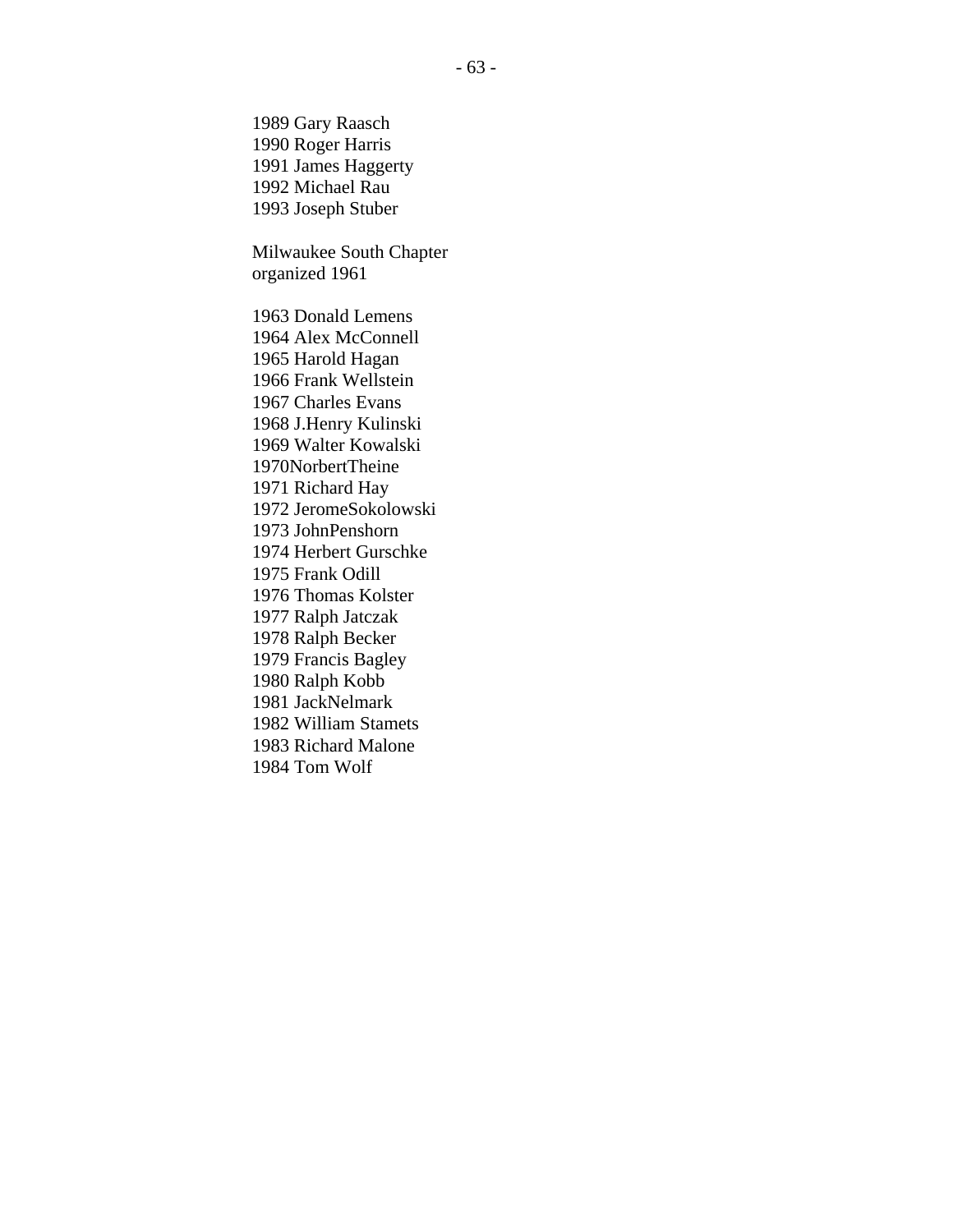1985 Philip Dinauer 1986 LyleMerritt 1987 James Ciesielski 1988 YashWadhwa 1989 Thomas Simmons 1990 Thad Smyczek 1991 Michael Blomquist 1992 Richard Schluge Milwaukee South chapter joined with the Milwaukee chapter in 1992.

Milwaukee North Chapter organized 1961

1963 Ernest Nygren 1964 Edwin Martinson 1965 Harold Pokorney 1966 John Housiaux 1967 Jack Schmidt 1968 Richard Amis 1969 Joseph Driear 1970 Jack Weidner 1971 Richard Klitzke 1972 Duane Williams 1973 Carrol Maguire 1974 Paul Seaburg 1975 Edward Hable\* 1976 Edward Hable 1977 Richard Walter 1978 Allen Dimoff 1979 Brian Hanson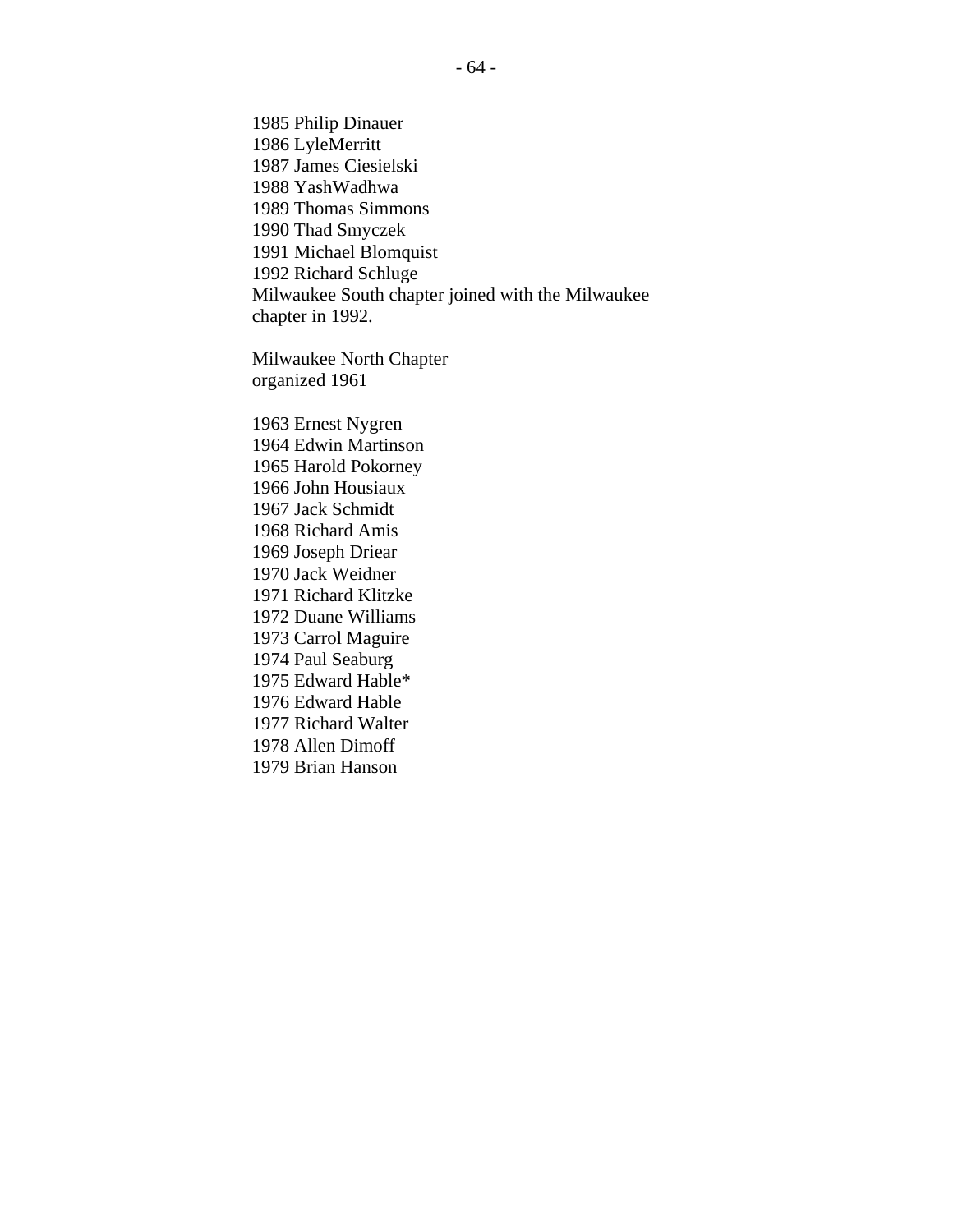1980 William Schultz 1981 Gene Miller 1982 Marvin Knuth 1983 Harold Farchmin 1984 Robert Davenport 1985 Nancy Schultz 1986 Dale Boyce 1987 PaulPuccinelli 1988 John Burgan 1989 Albert Lindner 1990 Thomas Sigmund 1991 Christine Sloat 1992 Rosalie Morgan 1993 Bruce Lammi \* succeeded Howard Milhaupt

Rock River Valley Chapter organized March 14, 1962

1963 Russell Hegg 1964ErvinDahlund 1965 M.E. Timmcke 1966 Roger Krempel 1967 Robert Mowris 1968 David Knoerr 1969 Roy Eckrose 1970 Fred Shefte, Jr. 1971 Roger Christensen 1972 Robert Sager 1973 Dale Green 1974 Thomas Peacock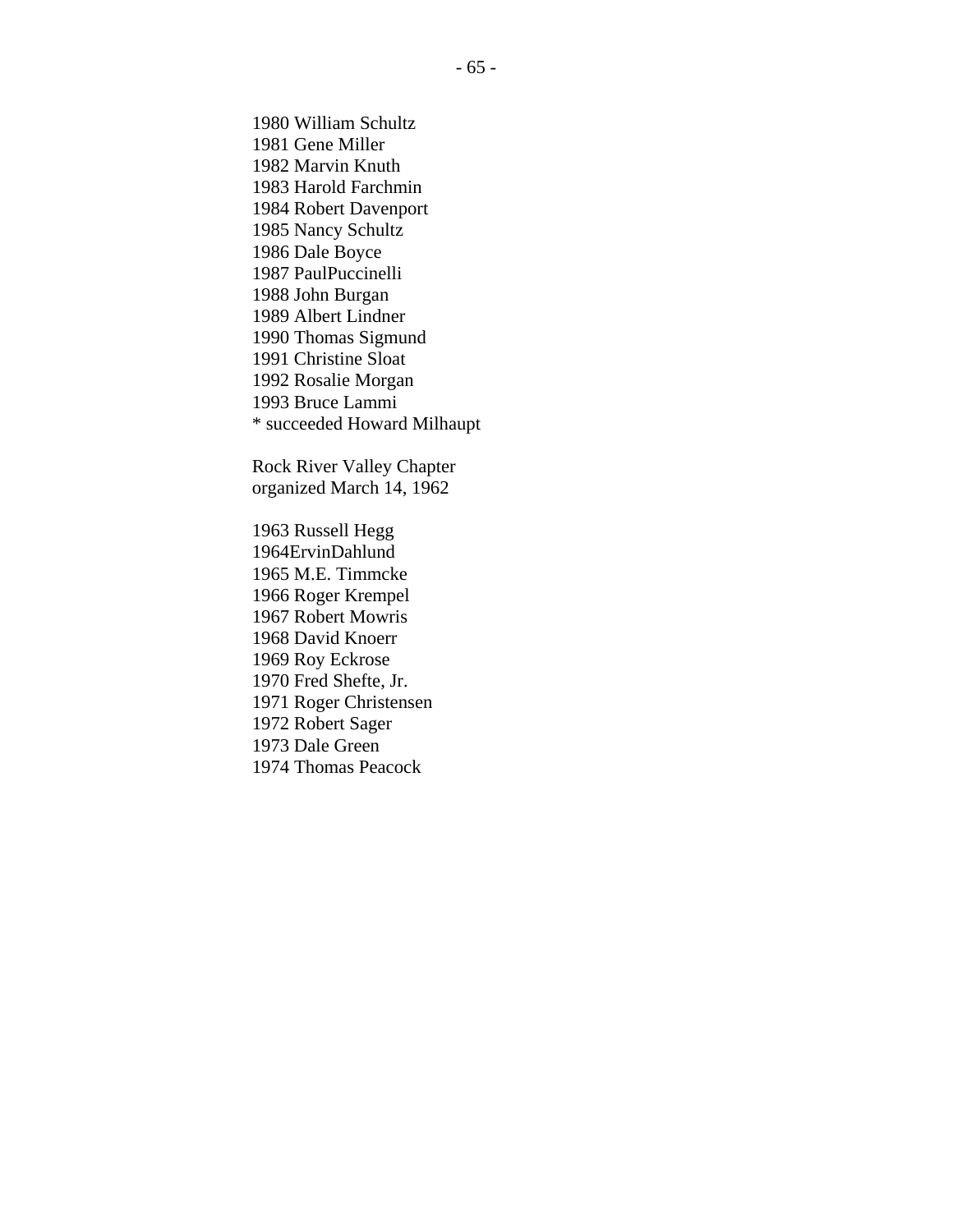1975 Marshall Guelker 1976 William Hyzer 1977 William Nesler 1978 Ronald English 1979 Leonard Carlson 1980 Donald Ryan 1981 James Heidt 1982 Robert Boldt 1983 Robert Johnson 1984 Steven Hays 1985 James Nelson 1986 Michael Ryan 1987 Daniel Mann 1988 Eugene Thorp 1989 Larry Buetzer 1990 Matthew Murphy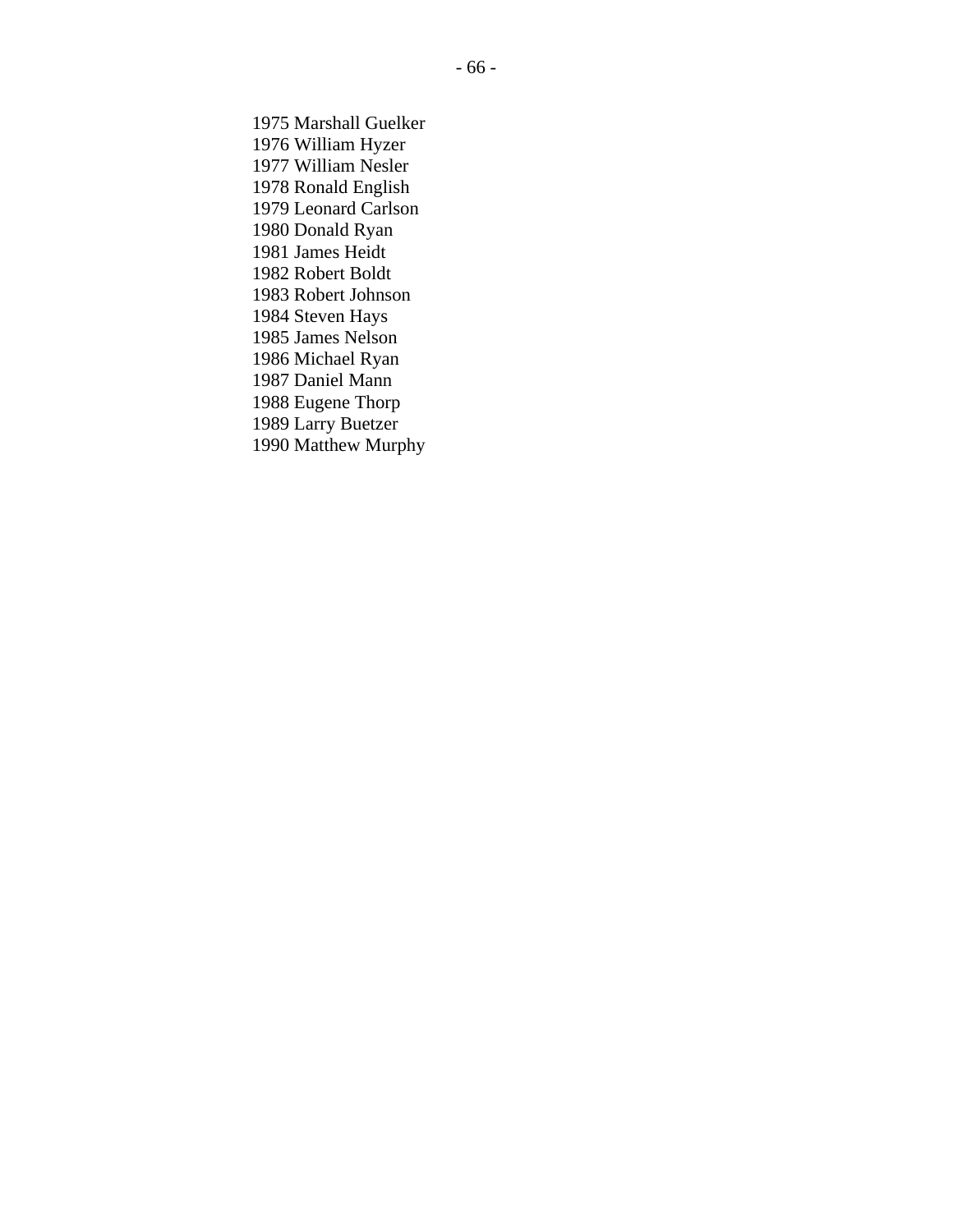**STATE MAP** 

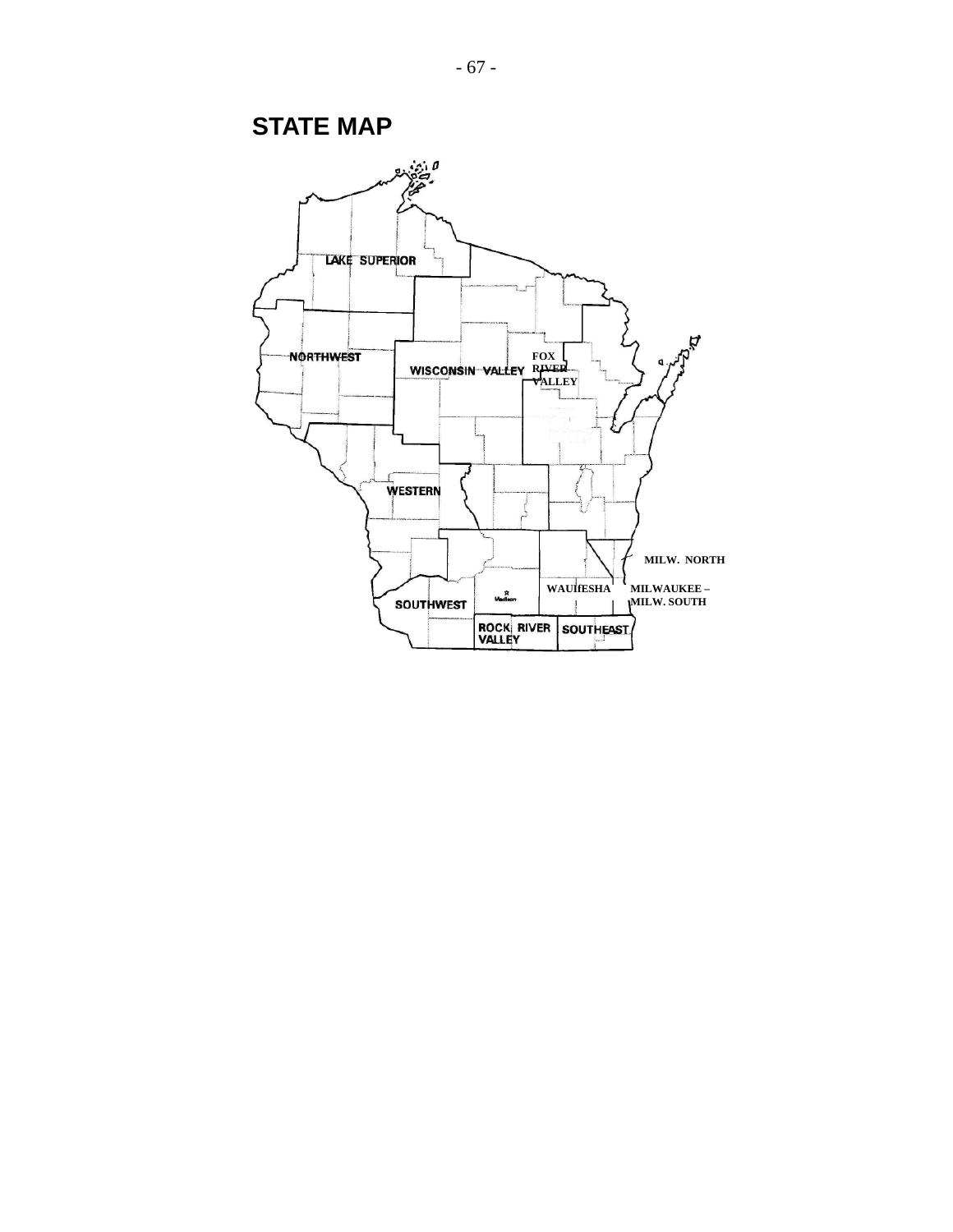## **WISCONSIN'S NSPE PRESIDENTS**



**Pierce G. Ellis** became Wisconsin's first NSPE President in 1969-70. Pierce served two years as NSPE Vice President for the Central J Region; three years as a National Director; six years as a member of the NSPE Board of Ethical Review, with two years as chairman; and

chairman of the Policy Review Committee.

Pierce also served as president of WSPE in 1953. He is a past president of the Engineers and Scientists of Milwaukee; served on the State Examining Board of Architects and Professional Engineers for three years; and a member of the National Council of Engineers Examiners, ASEE, and American Gas Association.

Pierce was cited for distinguished service to the engineering profession by the University of Wisconsin in 1963; named WSPE Engineer of the Year in 1957 and received the NSPE PEI Distinguished Service Award in 1974.

Pierce received a B.S. and a M.S. in chemical engineering from the University of Wisconsin. Pierce could not be as dedicated to this Society as he has been if it were not for the support of his employer - Wisconsin Public Service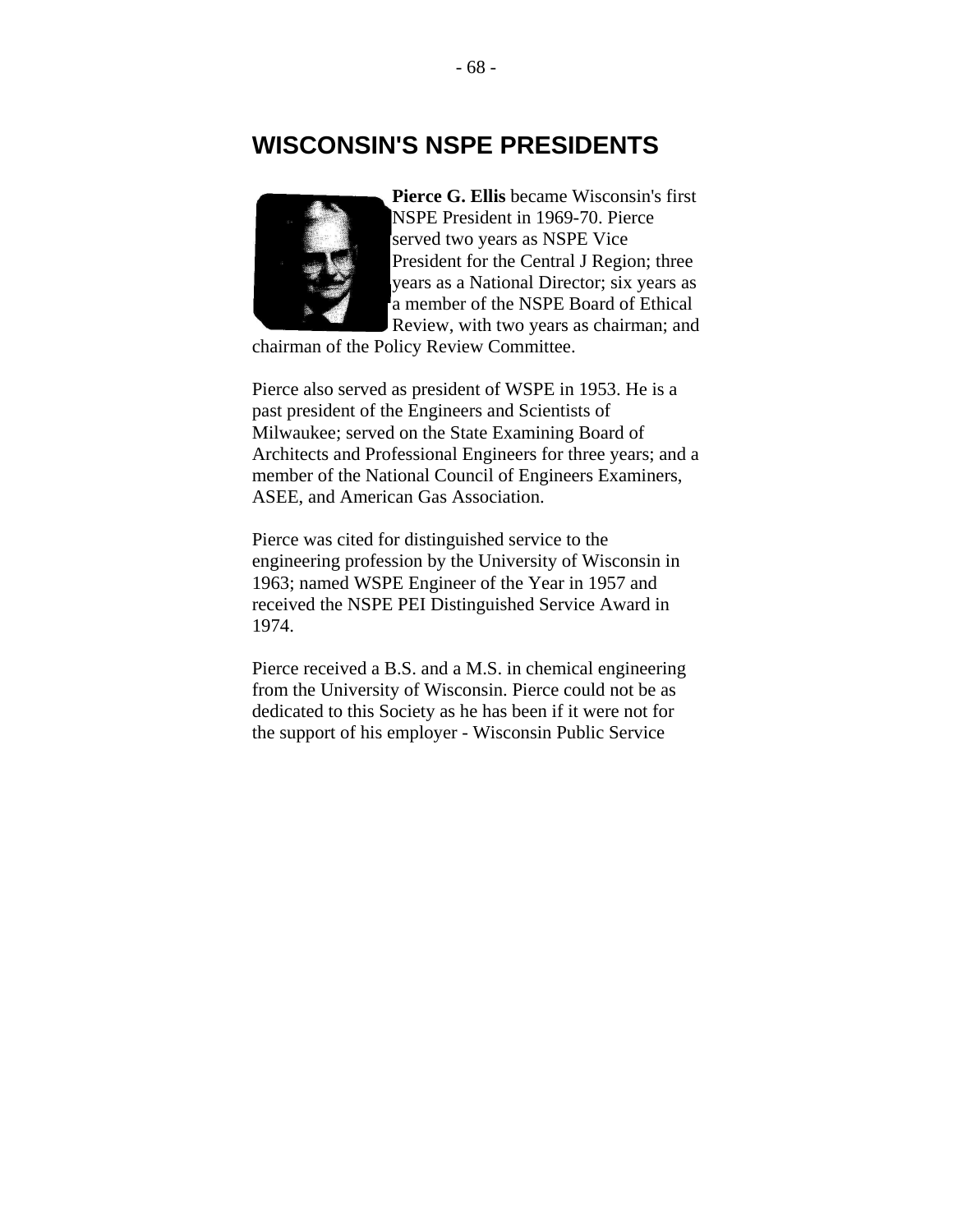Corporation where he became Senior Vice President before retiring.



**Joseph H. Kuranz**, became | Wisconsin's second NSPE President in 1986-87. Joe also served as NSPE Central Region Vice President for two years; National Director for Wisconsin for five years; Chairman of the Legal Review Committee, the Meetings Sites Committee, and the

Constitution and Bylaws Committees.

Joe is a past president of WSPE (1966-67) and of the Waukesha Chapter (1957-58). Joe has also served on the Governor's Task Group on Health and Water and as a Director of the Waukesha Chamber of Commerce.

Joe was named WSPE Engineer of the Year in 1979 and Waukesha Chapter Engineer of the Year in 1961. He has also been honored with the WSPE PEI Engineer of the Year Award, Key Man Award of the Waukesha Junior Chamber of Commerce, Tri-State University(TSU) Alumni Distinguished Service Award, University of Wisconsin(UW) Outstanding Alumni Award, and several awards from the American Water Works Association in which he has held many officers including the presidency. Joe received a B.S. degree in Mechanical Engineering from TSU, a M.S. degree in Political Science from UW-Milwaukee, and the degree Doctor of Engineering, Honorary from the Tri-State University.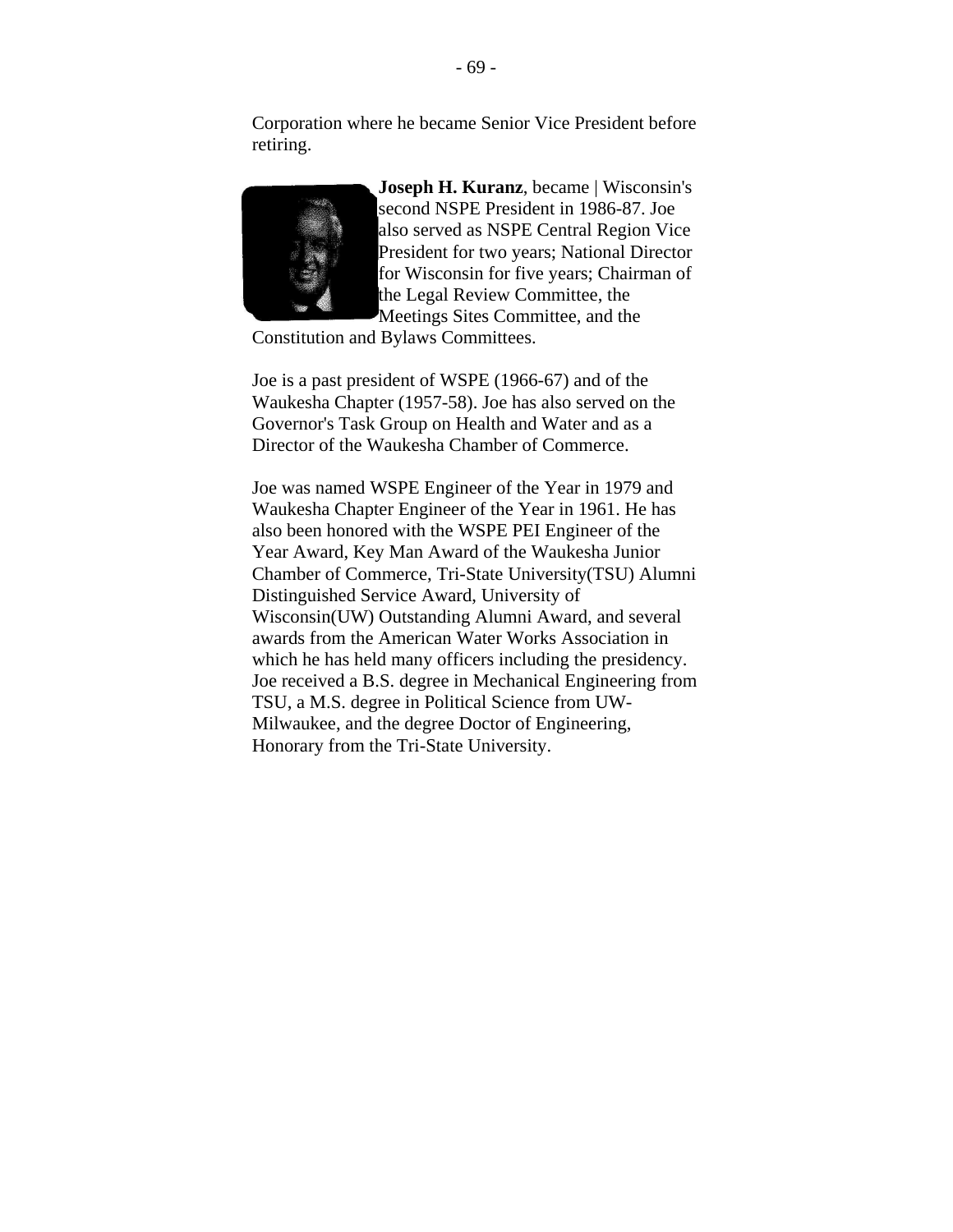# **AWARDS**

#### **ENGINEER OF THE YEAR**

1951 M.O. Withey 1951 O.J. Muegge 1952 Ben G.Elliott 1953 Walter Pierce 1954 FredT. Agthe 1955 H.P. Dahlstrand 1956 EJ. Kallevang 1957 George Steinmetz 1958 Pierce Ellis 1959 KurtWendt 1960 Robert C. Johnson 1961 Arthur Behling 1962 Wilmer Piper 1963 Harold Trester 1964 Thomas Higgins 1965 Harold Brown 1966 Joseph Lustig 1967 Erhardt Koerper 1968 KarlWerwath 1969 Herbert Goetsch 1970 Philip S. Davy 1971 Wesley J. Burmeister 1972 Charles H. Bennett 1973 Willard Warzyn 1974 JohnGammell 1975 Theodore Schuurmans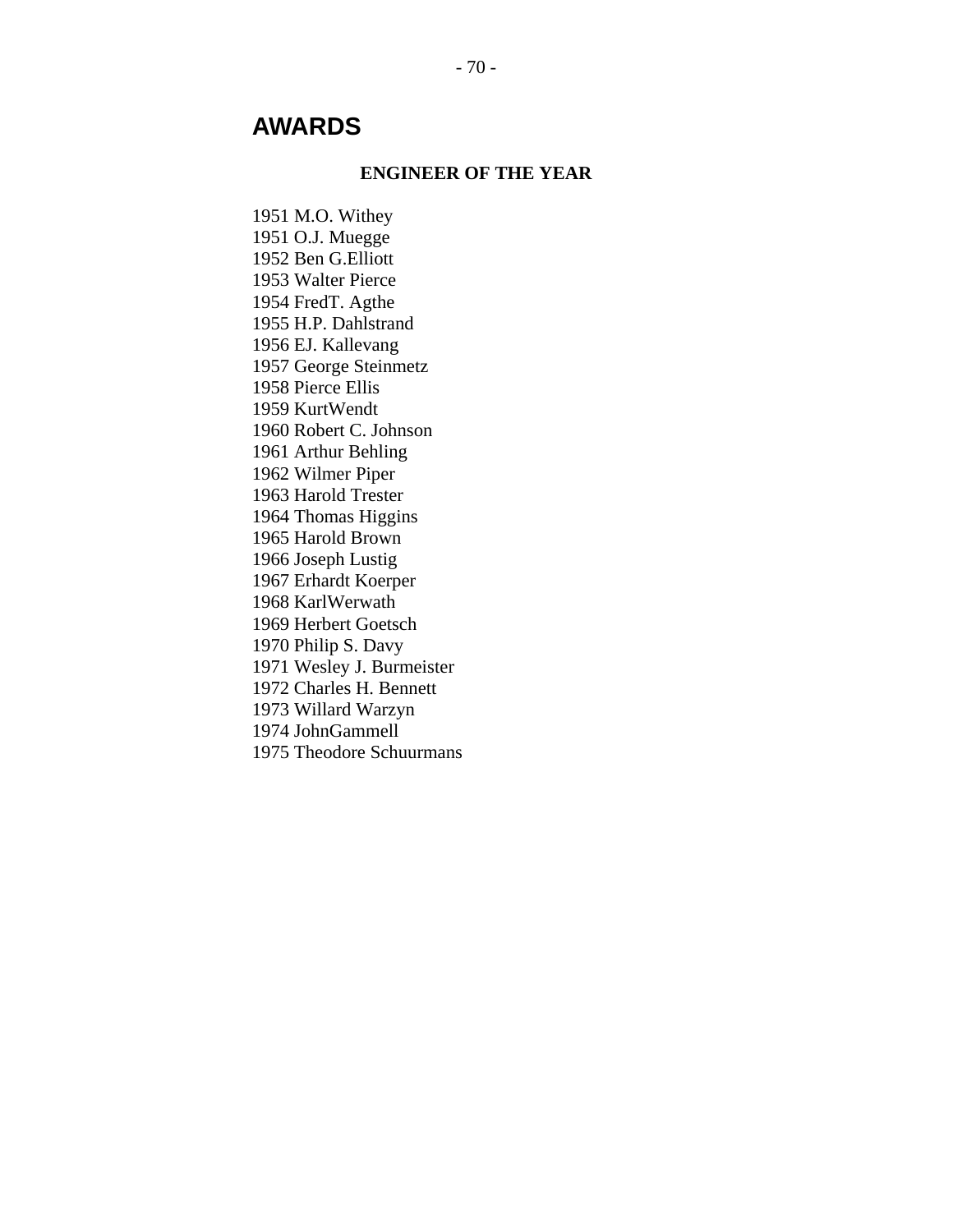1976 Robert Paddock 1977 Philip Sikes 1978 David Hanley 1979 Joseph Kuranz 1980 Robert Read 1981 William Hyzer 1982 Edward Busby 1983 Luther Graef 1984 Keith Glasshof 1985 Richard Hay 1986 Frederick Longfield 1987 Michael F. Davy 1988 Robert Natrop 1989 A. William Huelsman 1990 Ronald Fiedler 1991 Thomas F. Wolf 1992 William J. Mielke 1993 Frank Odill 1994 Fred J. Gedemer 1995 Ward Peterson 1996 Dr. John Klus 1997 C. Allen Wortley 1998 Joseph W. Dresser 1999 Max Schmiege 2000 Christine M. Sloat 2001 Glen Schwalbach 2002 2003 2004 Glen Jablonka 2005 Nathaniel Ke Zelazo 2006 Robert O. Parmley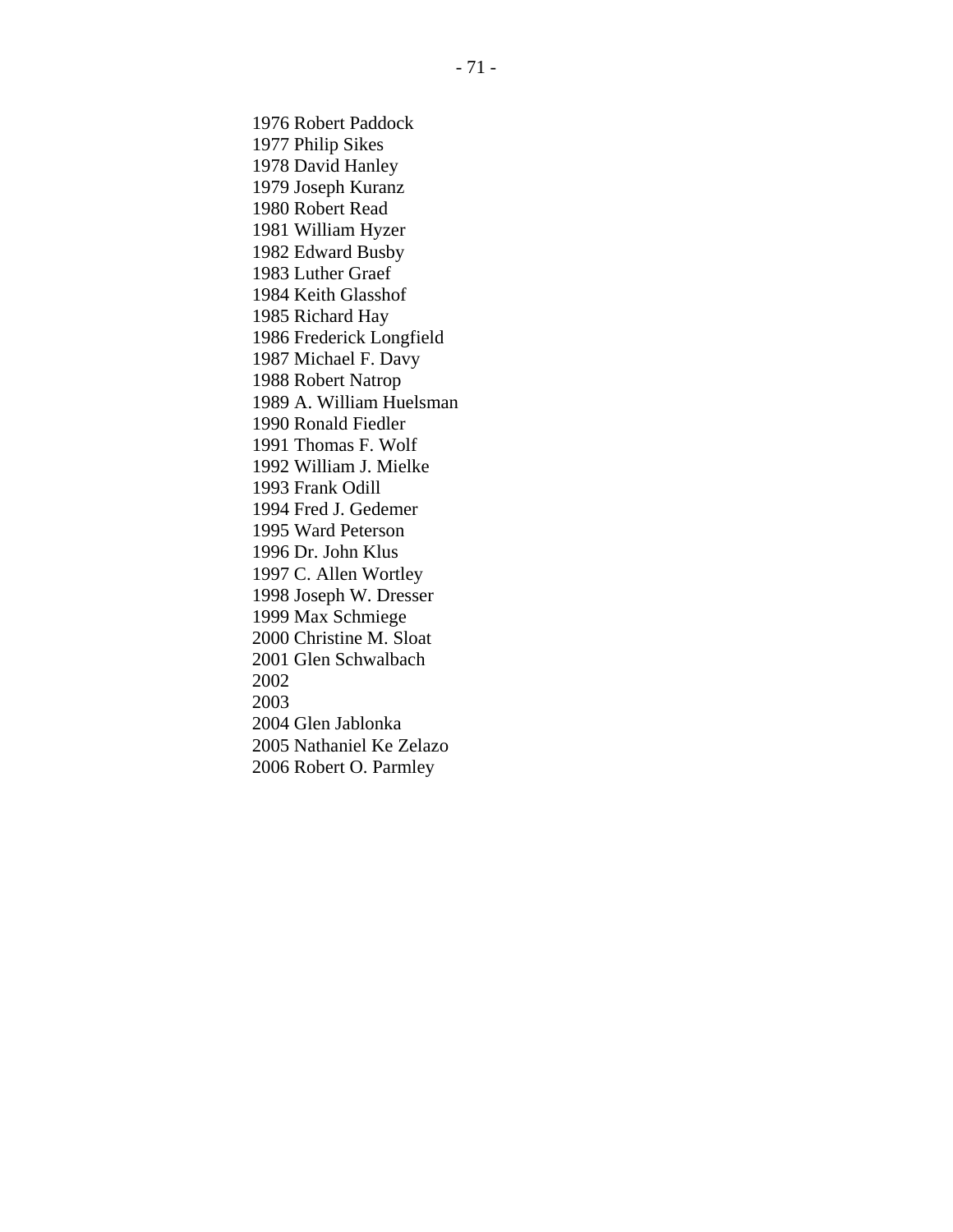2007 2008

#### **YOUNG ENGINEER OF THE YEAR**

1968 DwightZeck 1969 Norbert Theine 1970 A. William Huelsman 1971 Bruce Abbott 1972 Jerome Sokolowski 1973 RoyEckrose 1974 Paul Feller 1975 Robert Sager 1976 Michael Davy 1977 Steven Van Dyke 1978 Glenn Koepp 1979 Richard Rudolf 1980 Stanley Martenson 1981 Brian Hanson 1982 William Mielke 1983 James F.Heidt 1984 Larry Hanson 1985 James Nelson 1987 John J.Meyer 1988 JohnG. Burgan 1989 Thomas F. Simmons 1990 SiamakKusha 1991 Christine Sloat 1992 KimLobdell 1993 Mark Schuster 1994 Steven R. Berg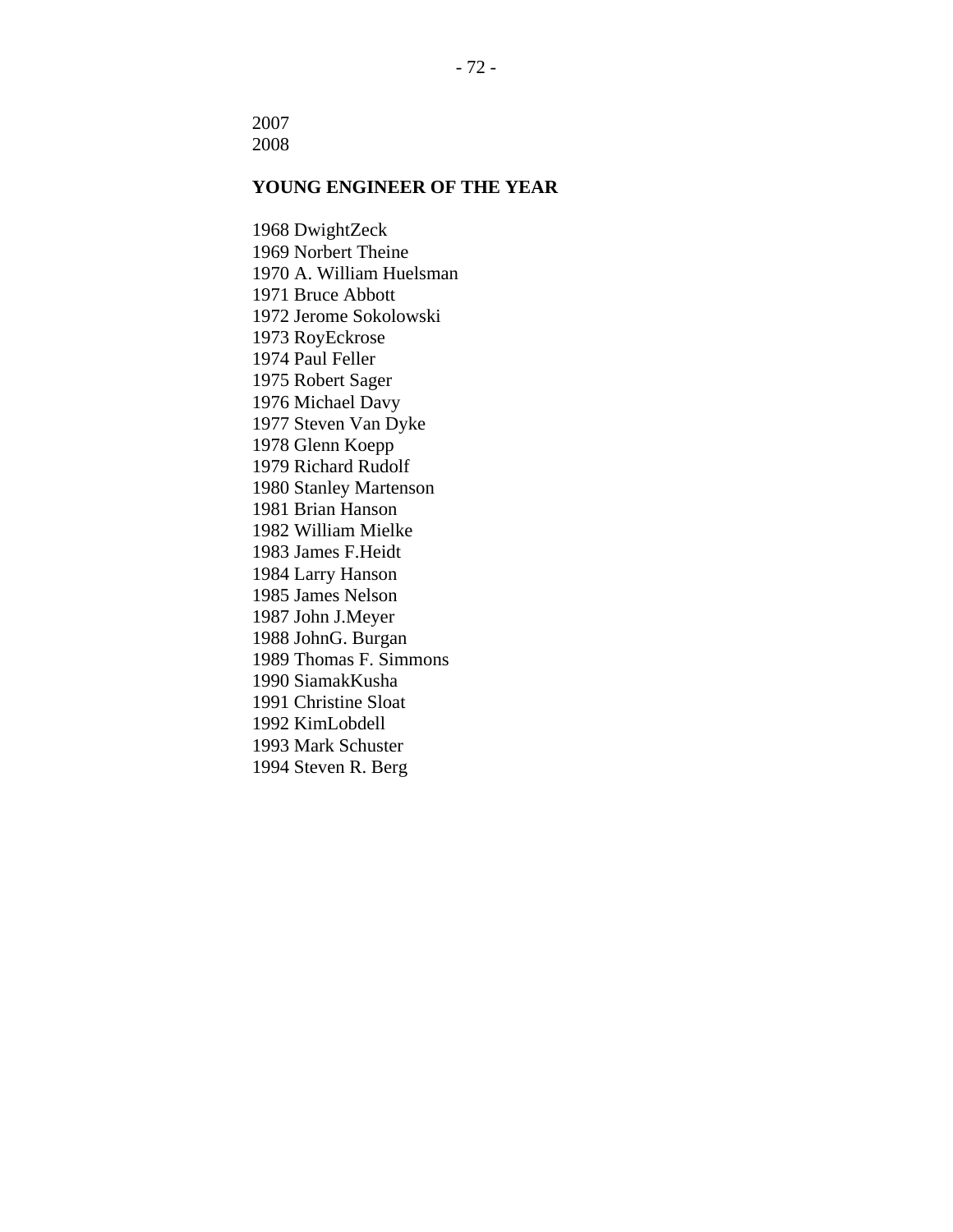1995 D. Michael Mucha 1996 Rusty A. Chesmore 1997 Stanley Sugden 1998 Jennifer Ann Bennesch 1999 Kathleen M. Jelacic 2000 Mathew P Jharaniyal 2001 Tracy Pinkowski 2002 2003 Robb A. Peebles 2004 Erika Frable 2005 Mark S. Davy 2006 Keith R. Nikolay 2007 2008

#### **Industrial Professional Development**

Presented to an industrial employer of engineering manpower for outstanding contribution to the advancement and improvement of employment practices.

1960 Falk Corp., Milwaukee 1961 FWD Corp., Clintonville 1962 Wisconsin Public Service Corp., Oshkosh 1963 Wisconsin Telephone Co., Milwaukee 1964 Wisconsin Power and Light Co., Madison 1966 F. Hurlbut Co., Green Bay 1968 Allis Chalmers Mfg. Co., Milwaukee 1973 American Appraisal Co., Milwaukee 1974 Ansul Corp., Marinette 1976 Wisconsin Electric Power, Milwaukee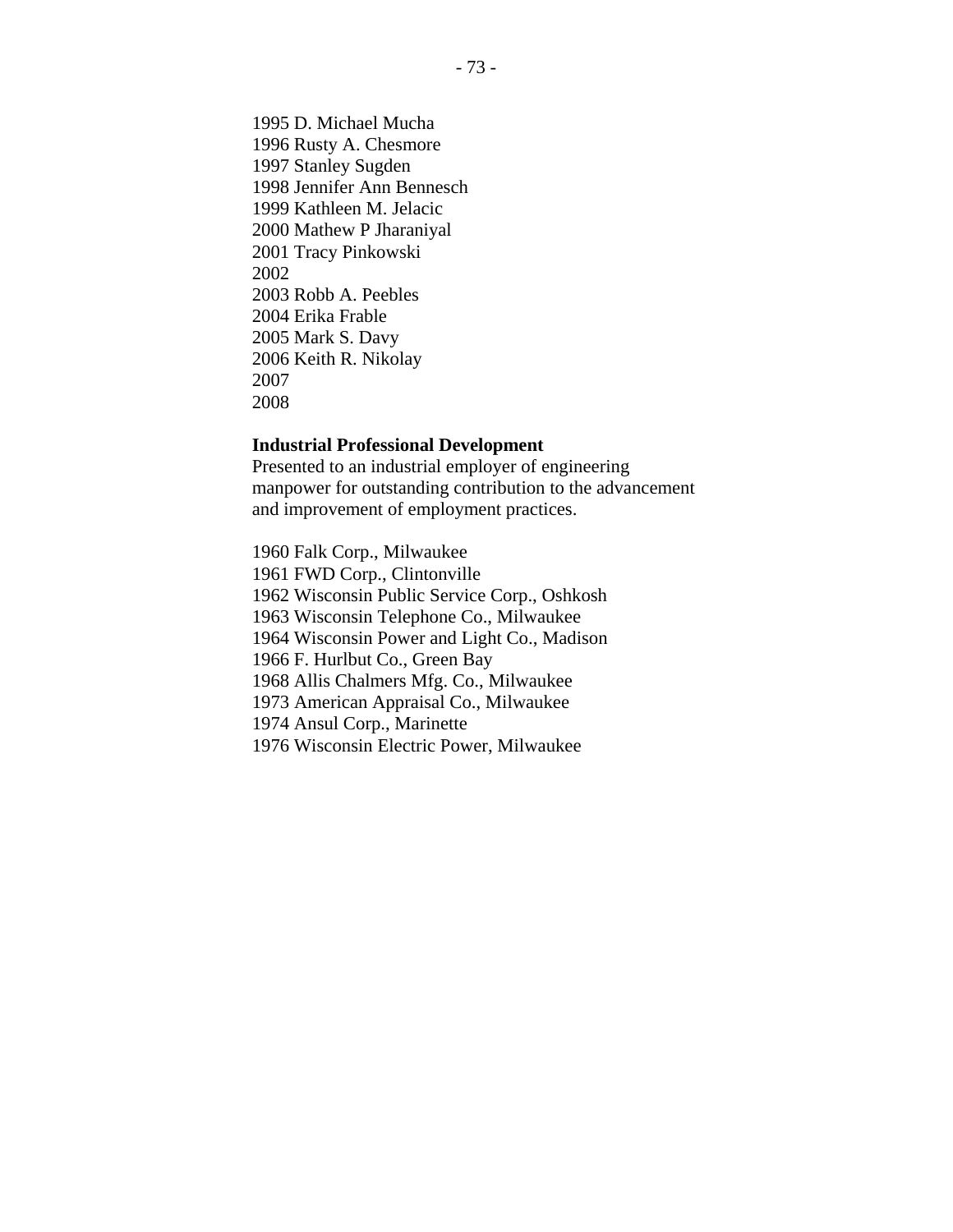### **PRACTICE SECTION AWARDS**

### PROFESSIONAL ENGINEERS IN CONSTRUCTION (PEC)

1975 Harold Trester 1976 Robert Wendorf 1977 Frank Odill 1978 Edward Scharch 1979 Keith H. Jensen 1980 Donald P. Ryan 1981 William Weltin 1982 Peter Van Horn 1983 Merle Brander 1984 George Lubeley 1988 Thomas Kolster 1989 Frederick Plautz 1991 Michael Blomquist 1994 John J. Schultz 1996 Leif A. Nesheim 1997 David Pheifer 1998 Richard Zirbel 1999 John Montgomery 2000 James R. Rosenmerkel 2001 Richard Schmidt

2004 Mark Conti

#### PROFESSIONAL ENGINEERS IN EDUCATION (PEE)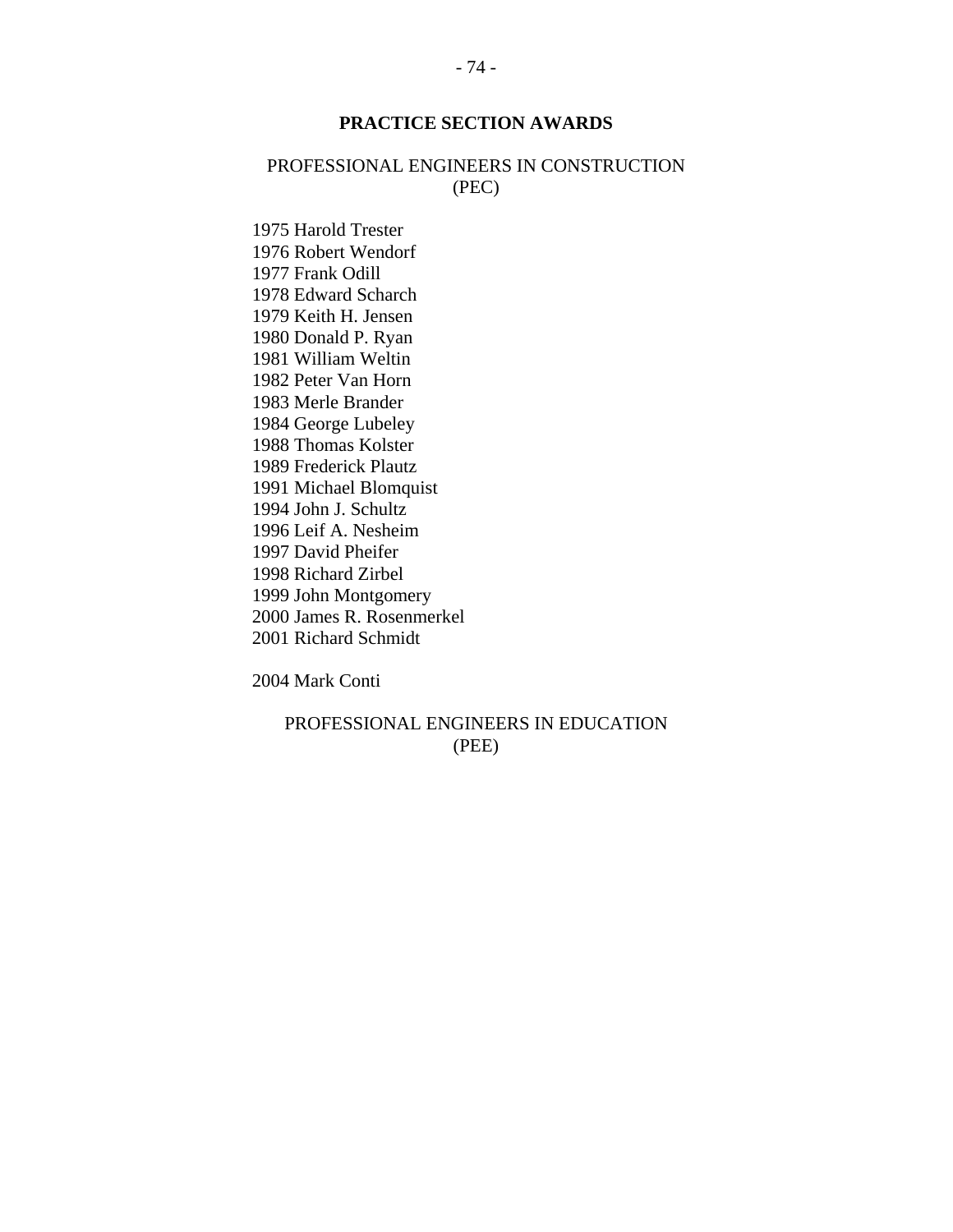1963 Bernard Drought 1966 Willard Cottingham 1967 Gerhard Rohlich 1968 Edward Busby 1969 Eldon Wagner 1970 Vincent Howard 1971 JohnKlus 1972 Henry Kroeze 1973 Chester Brisley 1974 Joseph Matar 1975 ArnoLenz 1976 KarlWerwath 1977 William Wuerger 1978 Archie Easton 1979 Richard Ungrodt 1981 Raymond Kipp 1982 Charles Dorgan 1983 Arthur J. Cooke !984 George R. Sell 1985 Donald Theobald 1986 C. Allen Wortley 1988 Francis V. Cannon 1989 TarunR. Naik 1990 E. Kenneth Greenwald 1991 Thomas K. Ishii 1992 Mary A. Bergs 1993 Charles James 1994 Thomas W. Davis 1995 Donald Walker 1996 Thomas J. Higgins 1997 Jeffery Russell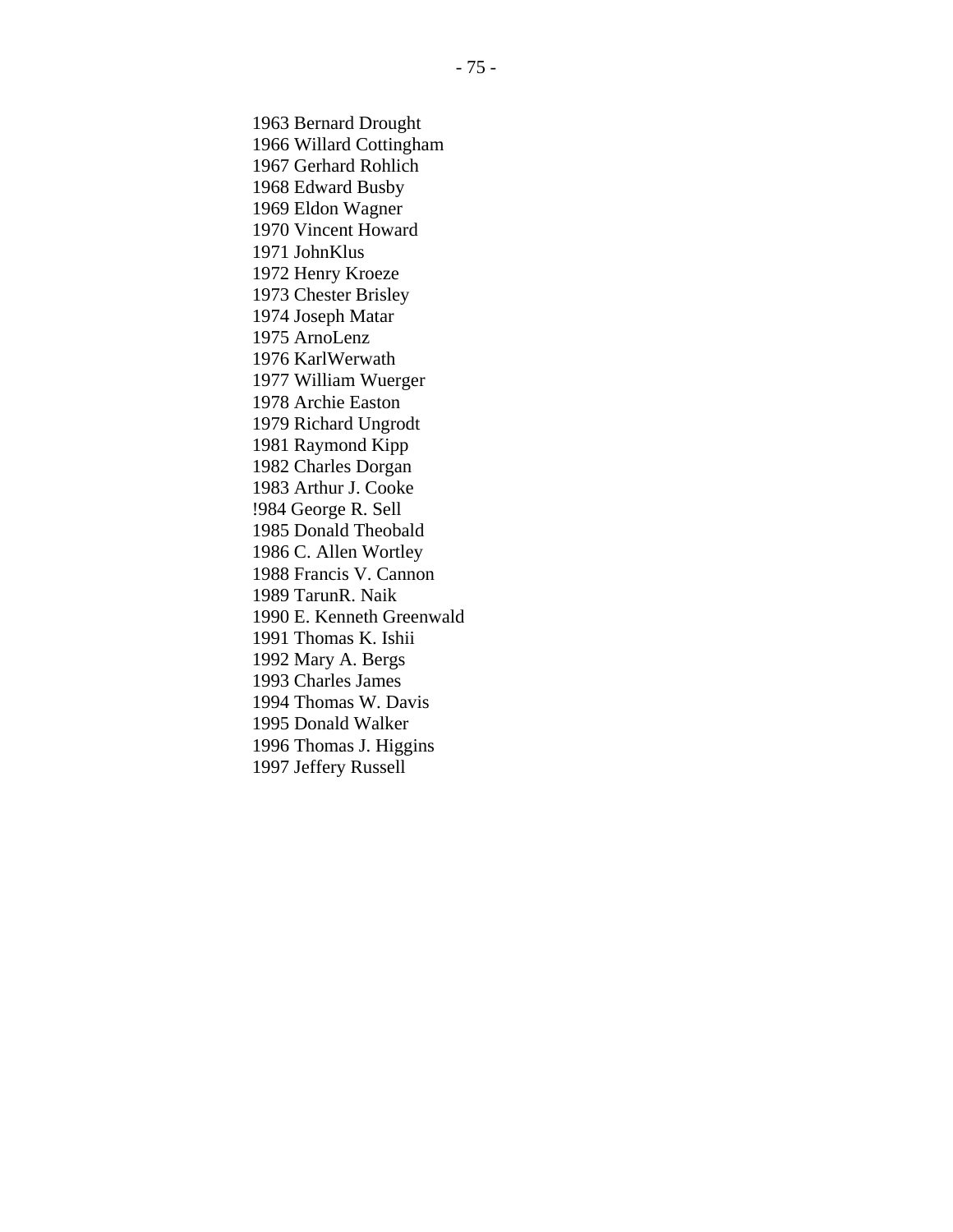1998 Paul Feuerstein 1999 none

2000 none 2004 none

## PROFESSIONAL ENGINEERS IN GOVERNMENT (PEG)

1963 E. L. Roettiger 1965 Raymond Leary 1966 Thomas Jordan 1967 ZennoGorder 1968 Donald Theobald 1969 Wesley Burmeister 1970 Norval Johnson 1971 Harold Fiedler 1972 Robert Paddock 1973 Ted Schuurmans 1974 Donald Roethig 1975 Robert Read 1976 Richard Jann 1977 Ronald Fiedler 1978 Edwin Duszynski 1979 Joseph Dresser 1980 Robert Sager 1981 BobD. Schroeder 1982 Ralph Jatczak 1983 William B.N. Schultz 1984 Robert Natrop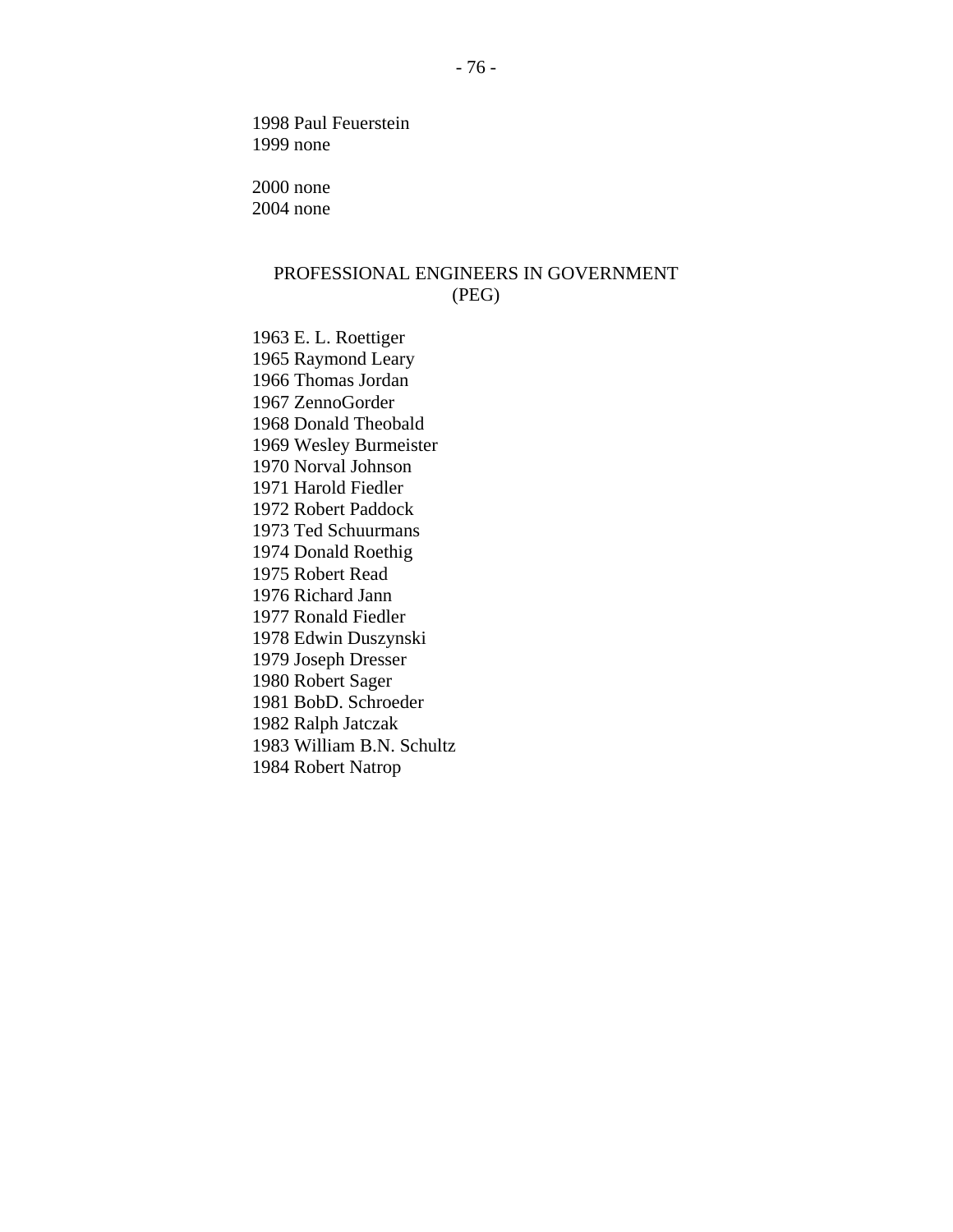1985 Rodney Vanden Noven 1986 Floyd Jones 1987 Harold Kobbervig 1988 Thomas F. Wolf 1989 Fred Whiting 1990 Thomas J. Bunker 1991 Paul A. Feller 1992 Carroll W. Halsted 1993 Philip DeCabooter 1994 D. Michael Mucha 1995 George S. Roemer, Jr. 1996 William H. Lautz 1997 Larry Ellis 1998 David Murphy 1999 none 2000 Joseph W. Dresser 2001 Kathleen Jelacic

2004 none

### PROFESSIONAL ENGINEERS IN INDUSTRY (PEI)

1963 Arthur Moody 1965 Lewis Sheerar 1966 JohnGammell 1967 Norman Moser 1968 Frederick Mackie 1969 Arthur Graettinger 1970 Perry Wilder 1971 Wayne Hunnicutt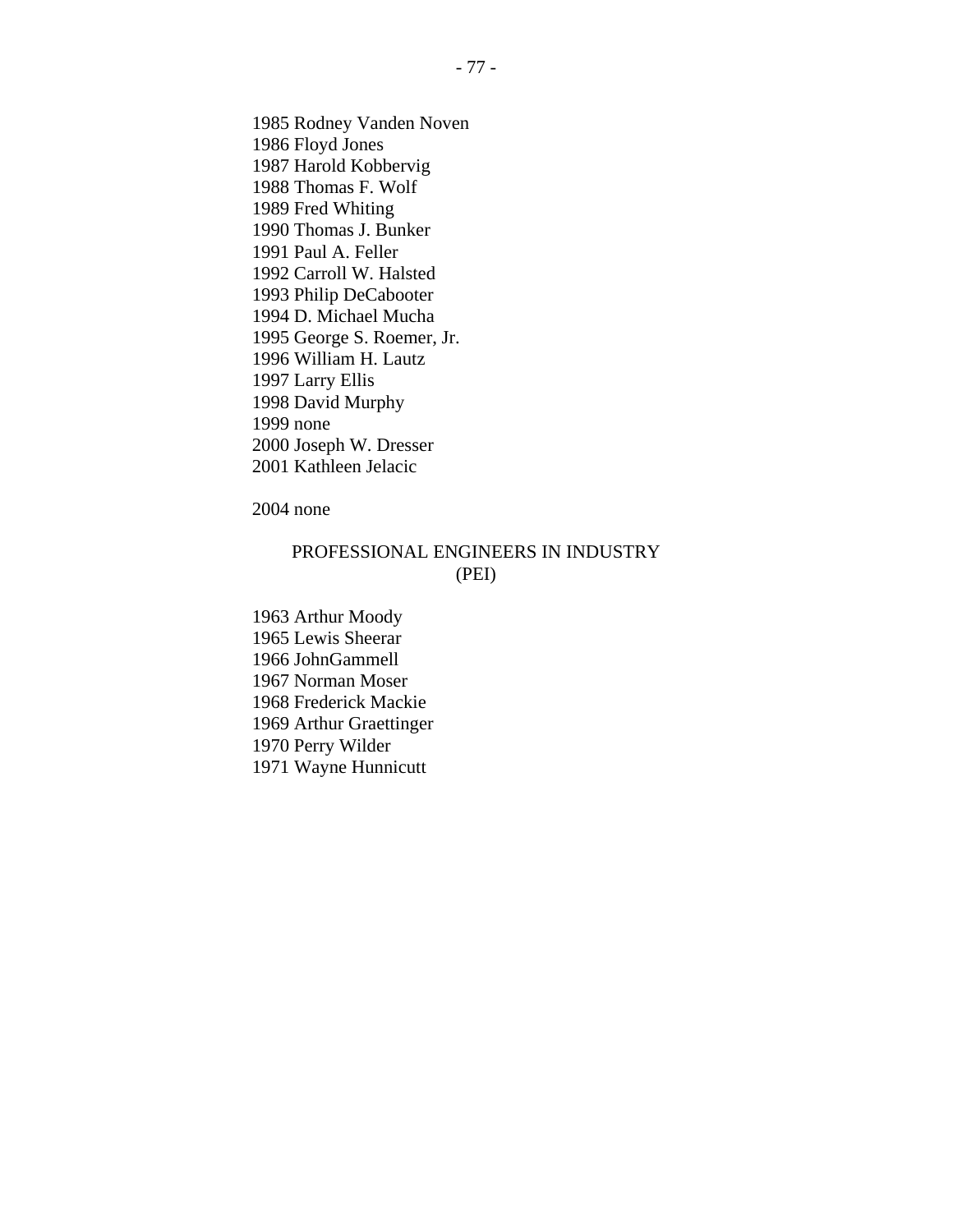1973 Philip Sikes 1974 JohnRouman 1975 Robert Holder 1976 Richard McRoberts 1977 Joseph Kuranz 1978 Harry Stumpf 1979 JackNelmark 1980 Frederick Longfield 1981 James Ritter 1982 Donald Helfrecht 1983 Herbert Pritzlaff 1984 Robert Bath 1986 Mark R. Rhyner 1987 Glen Schwalbach 1988 GlenJablonka 1989 Donald Wood 1990 Robert Davenport 1991 Dale Hanson 1992 James R. Carpenter 1993 Glen Schwalbach 1994 Donald R. Voigt 1995 Neil Lien 1996 Roger L. Varner 1997 Ronald Mosnik 1998 Gene Olson 1999 Dale Cherney 2000 Nandakumaran Paruvakat 2001 none

2004 none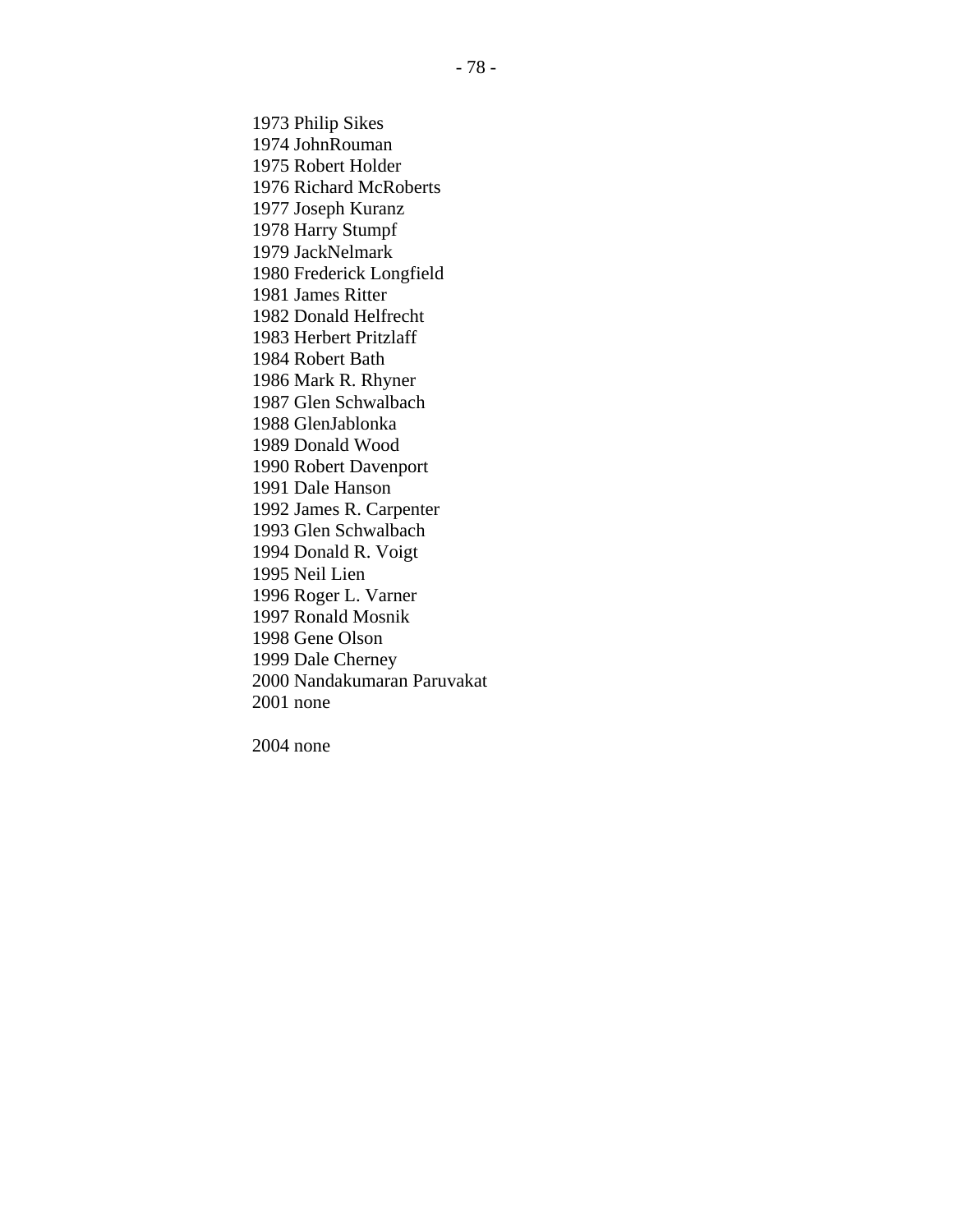### PROFESSIONAL ENGINEERS IN PRIVATE PRACTICE (PEPP)

1963 Henry Hunt 1965 Philip Davy 1966 Willard Warzyn 1967 Bruce Frudden 1968 Richard Jahnke 1969 David Hanley 1970 Edgar Carrington 1971 Leonard Lampert 1972 C. Allen Wortley 1973 RolfKillingstad 1974 Richard Hay 1975 Orville Arnold 1976 Luther Graef 1977 DwightZeck 1978 Joseph Van Dyke 1979 William G. Hyzer 1980 A. William Huelsman 1981 Robert E. Schloemer 1982 Carrol R. Maguire 1983 Keith Glasshof 1984 Dale Strub 1985 Joseph Dresser 1986 James R, Carpenter 1987 Fred Gedemer 1988 William Mielke 1989 Brian L. Hanson 1990 Michael F. Davy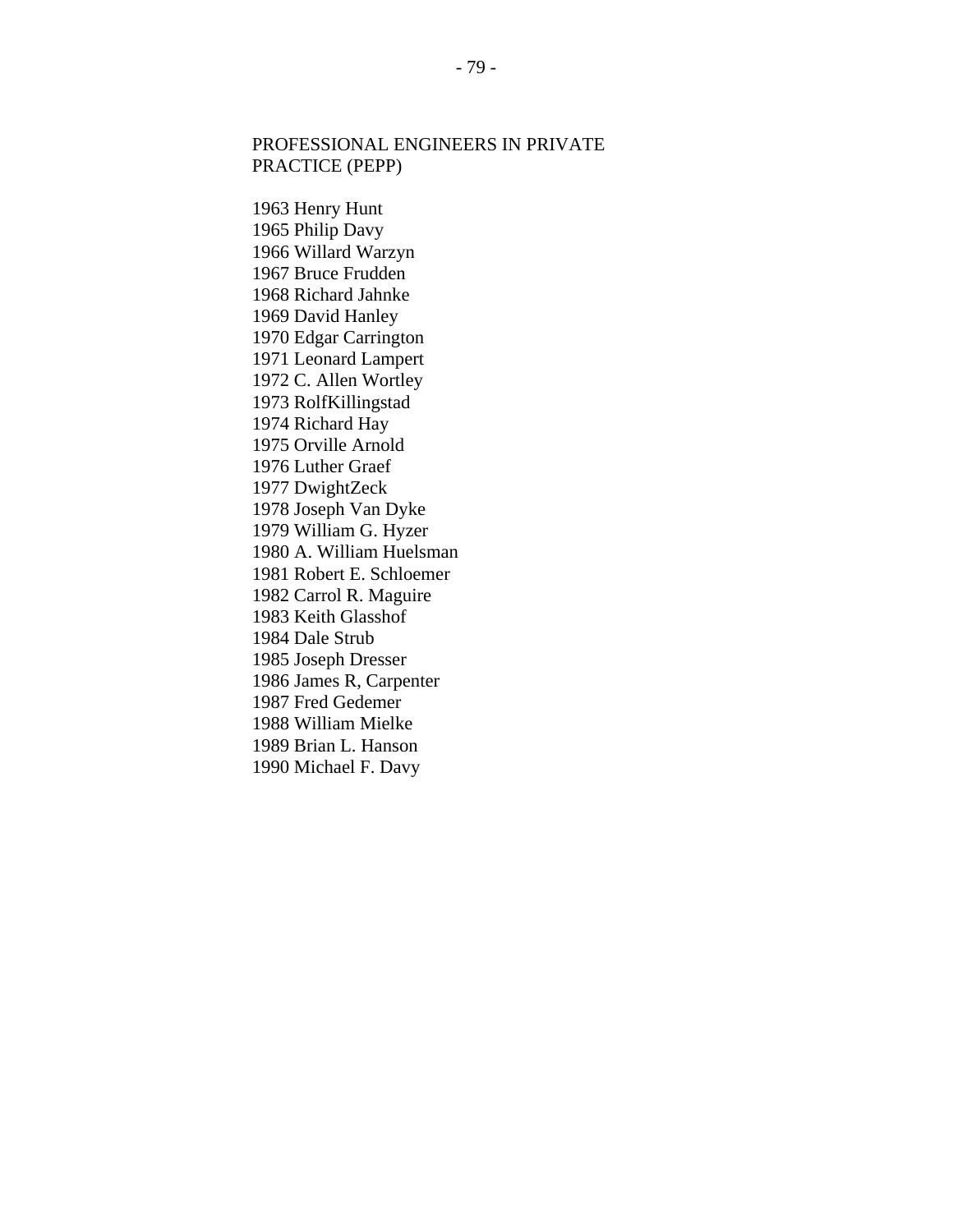1991 DeanT. Schultz 1992 Bruce Abbott 1993 YashWadhwa 1994 Theodore J. Richards 1995 Steven Van Dyke 1996 James E. Owen 1997 Kim Lobdell 1998 Roccy Raymond 1999 Joseph Eberle 2000 Bruce W. Lammi 2001 Max Schmiege

2004 none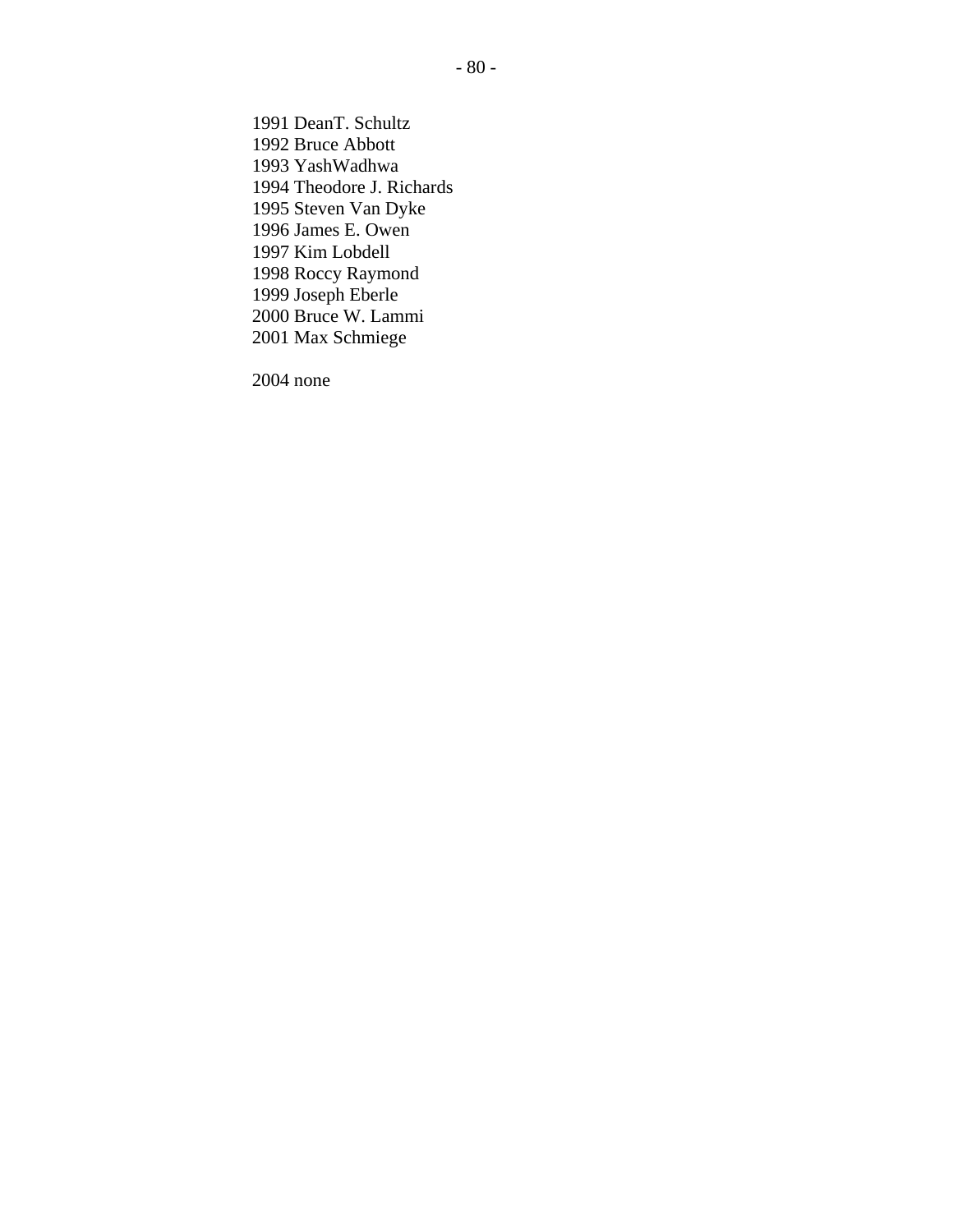## **SERVING OUR MEMBERSHIP**

The idea of hiring a full-time executive director to help the organization gain the recognition they so rightly deserve and increase the visibility with the legislature, the state agencies, and the general public became reality in January, 1968 when the Board of directors approved the general job specifications.

In 1969, **Glenn E. Burg** was hired as the first full-time Executive Director starting a tradition still maintained today. Under Glenn's watchful eye, the Society was able to concentrate its efforts on activities on hand and continue to gain visibility in the legislative arena, with the stateagencies and the high schools.

In December of 1976, Glenn was honored by the Society and was presented a Board resolution citing his many accomplishments as the Society's first full-time executive director with a special remembrance of his eight years of service to WSPE.

**Thomas R. Sheforgen** became WSPE's second executive director in January, 1977. Tom continued to progress the Society forward. Membership appeared to be a key issue for the Society under Tom. Many strong efforts at the state and local levels were implemented. Tom left the Society in the fall of 1979.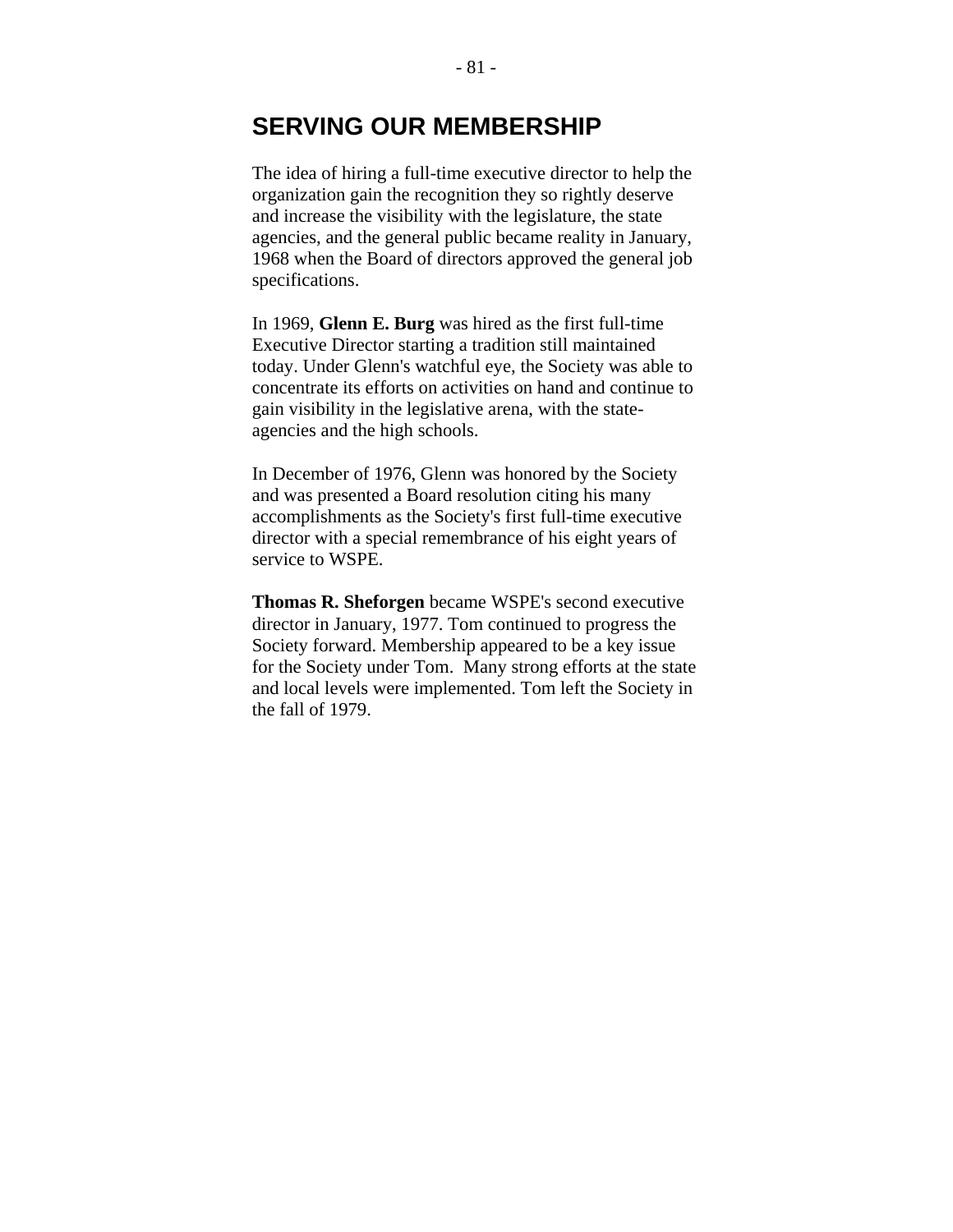Member **Ralph J. Jatczak**, served as acting executive director for about six months while the Board of Directors wrestled with difficult problems. Ralph was ably assisted with the finances by member **Robert Villa**. Under Ralph's leadership, the Wisconsin Professional Engineer magazine rose to new heights by the inclusion of advertising and the addition of color. The magazine became one of the finest in NSPE.

In May of 1980, **Thomas A. Scharine** became the executive director. As he stepped into this position, he brought with him many great attributes that he was able to rely on to help him carry out the duties required of him. Tom was very instrumental in strengthening the State Office. Through his efforts the internal WSPE procedures were improved. Tom left at the end of 1983.

The Society moved on and welcomed the next executive director, **Robert W. Davenport** in early 1984. Bob became the first full-time executive director/professional engineer. Bob was able to rely on his experience he had gained as a member of WSPE to keep the Society together during difficult times. Bob concentrated on the strengthening of the State Office also. With a strong state office, the Society was able to grow and prosper.

In the Spring of 1987, WSPE started a new era with the hiring of its first female executive director. **Judith A. Whalen** brought with her a high level of energy. She approached her new position with great enthusiasm and great vision. Judy referred to the Society as the "Sleeping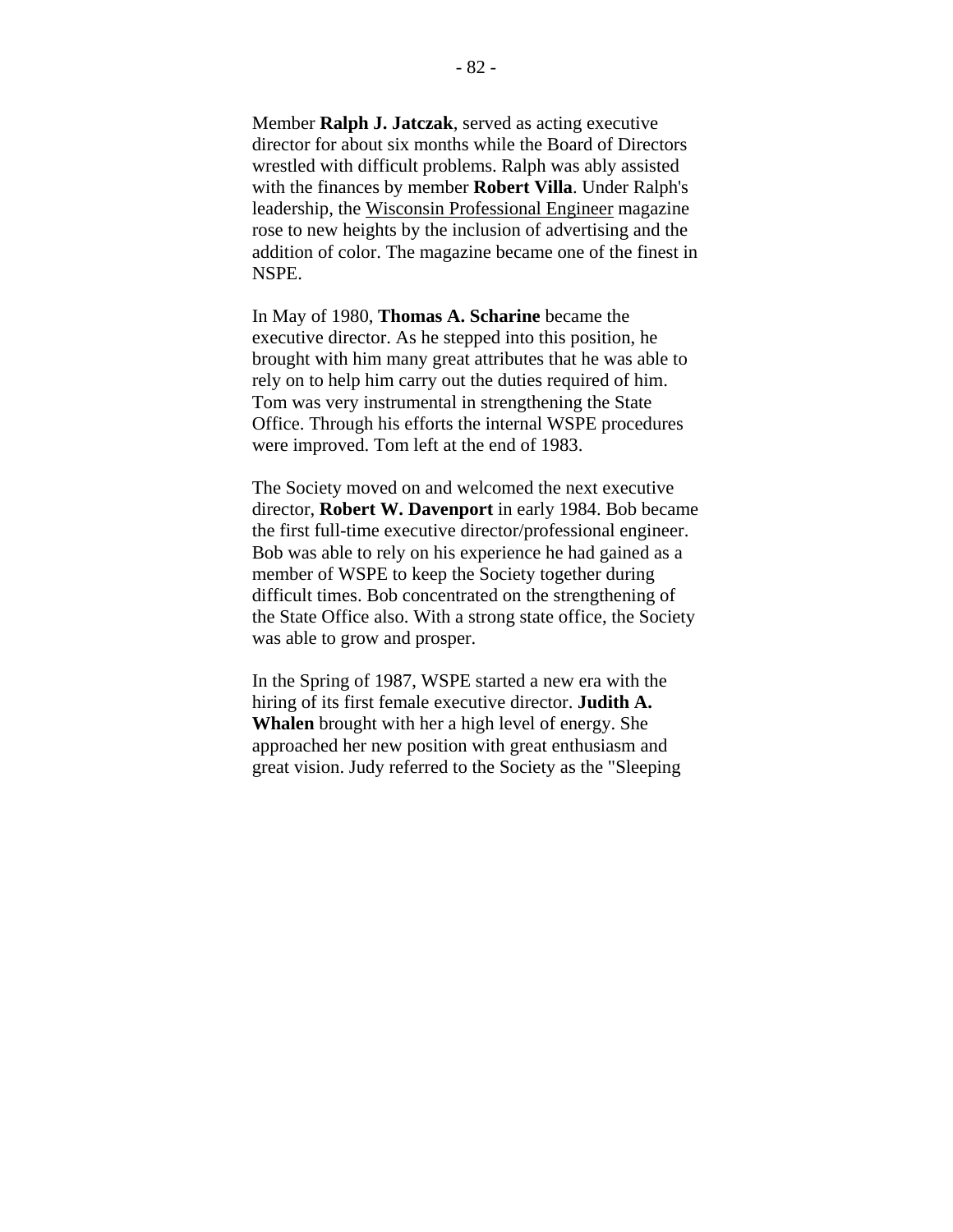Giant". Through her new and creative ideas and methods the "Giant" started to awaken. She expanded the staff to include a marketing-membership director and a full-time administrative assistant. In January 1991, Judy moved on, leaving a legacy to be picked up by her assistant **Karen R. Brey**.

After working under the guidance and direction of Judy for two and one-half years, Karen became the executive director in January of 1991. Due in part to the strong marketing efforts of Karen, the membership reached an alltime high of 1838. Sustaining organizations also reached a new high. Karen's background in marketing has helped this Society sell itself and became even more visible. Under Karen's leadership, WSPE celebrated their 50th Anniversary.

Even though the executive directors have played an important part in the successes over the years, if it weren't for the members, this Society would not be where it is.

**Glenn Burg** wrote in his farewell article: "Make no little plans. They have no magic to stir men's blood and probably themselves will not be realized. Make big plans; aim high in hope and work, remembering that a noble, logical diagram once recorded will never die, but long after we are gone will be a living thing, asserting itself with ever-growing insistency. Remember that our sons, and daughters and grandsons are going to do things that would stagger us. Let your watchword be order and your beacon beauty. — Think big!."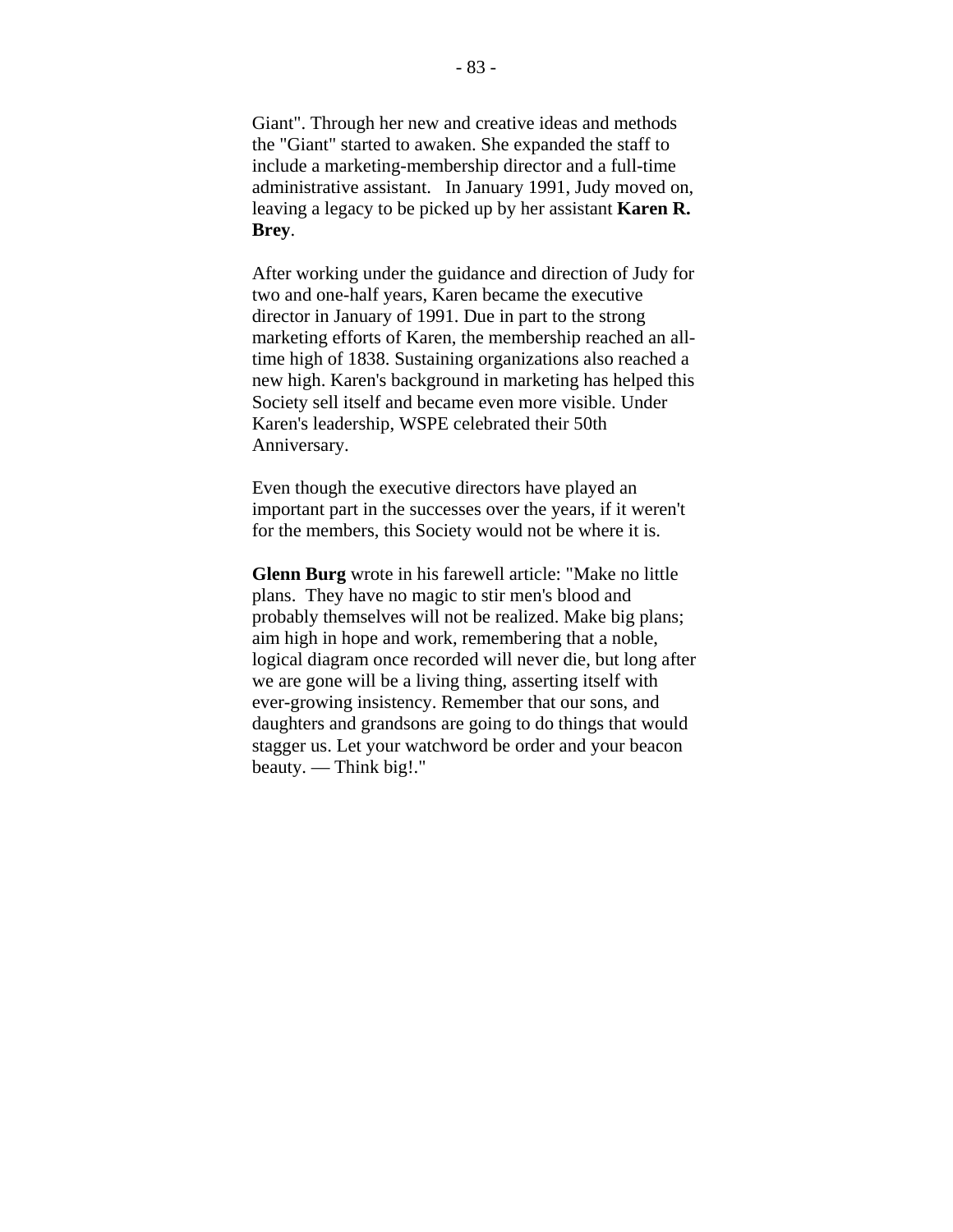# **YOU BELONG IN THIS RECORD**

These pages are for you, to fill out with your own record. Perhaps if you are a senior-citizen, retired engineer, you can fill the page with your major accomplishments. If you are in active practice, put down your successes so far and leave space for more. If you've just joined, or are not yet a graduate engineer, look forward to what may give you pride to enter as you proceed in your career.

This 50th anniversary record with your entry in it may become a valued keepsake in your family records.

Your Page

Name/Event/Honor/Office Date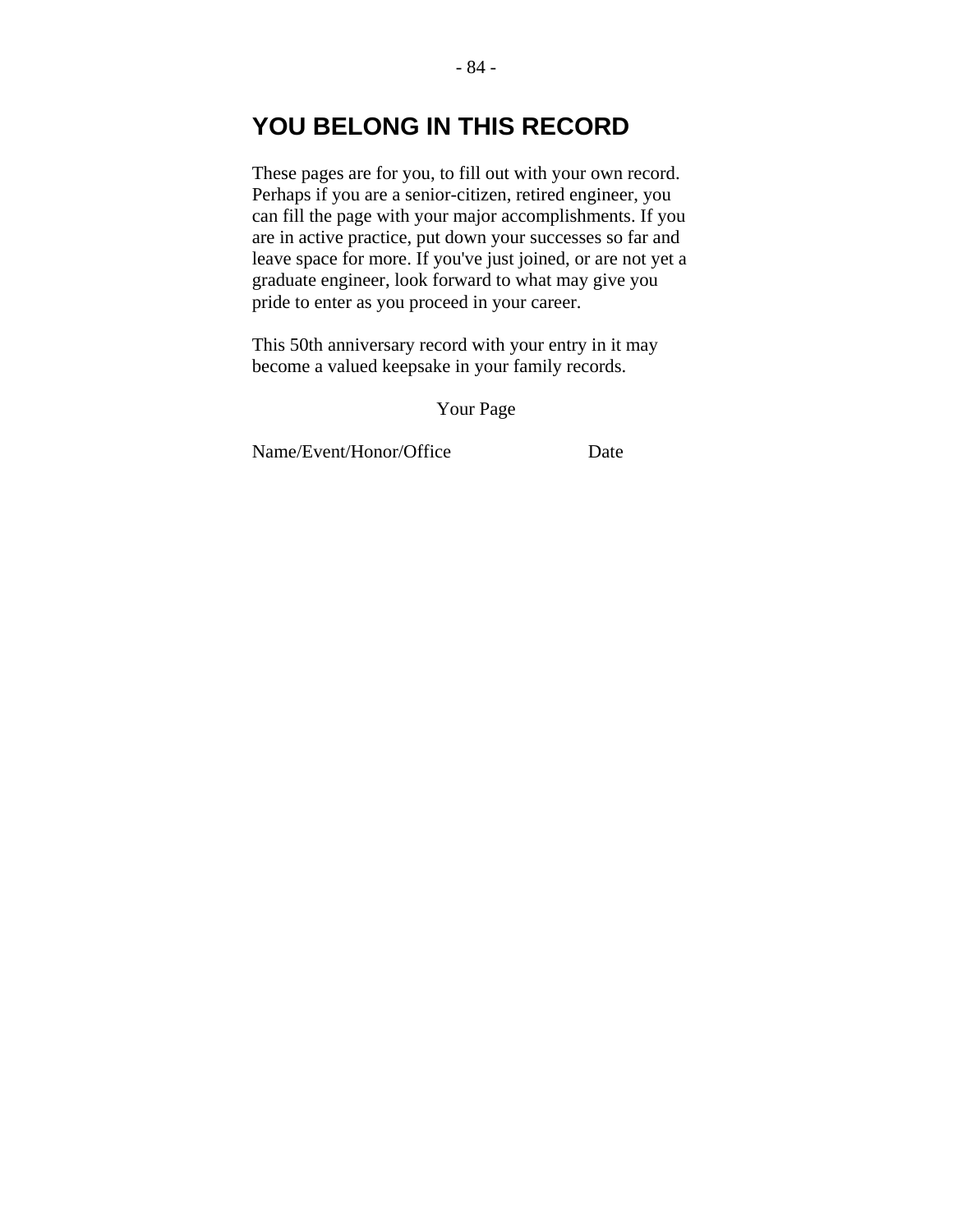YOUR PAGE

Name/Event/Honor/Office Date

Your P.E. registration number: \_\_\_\_\_\_\_\_\_\_\_\_\_\_